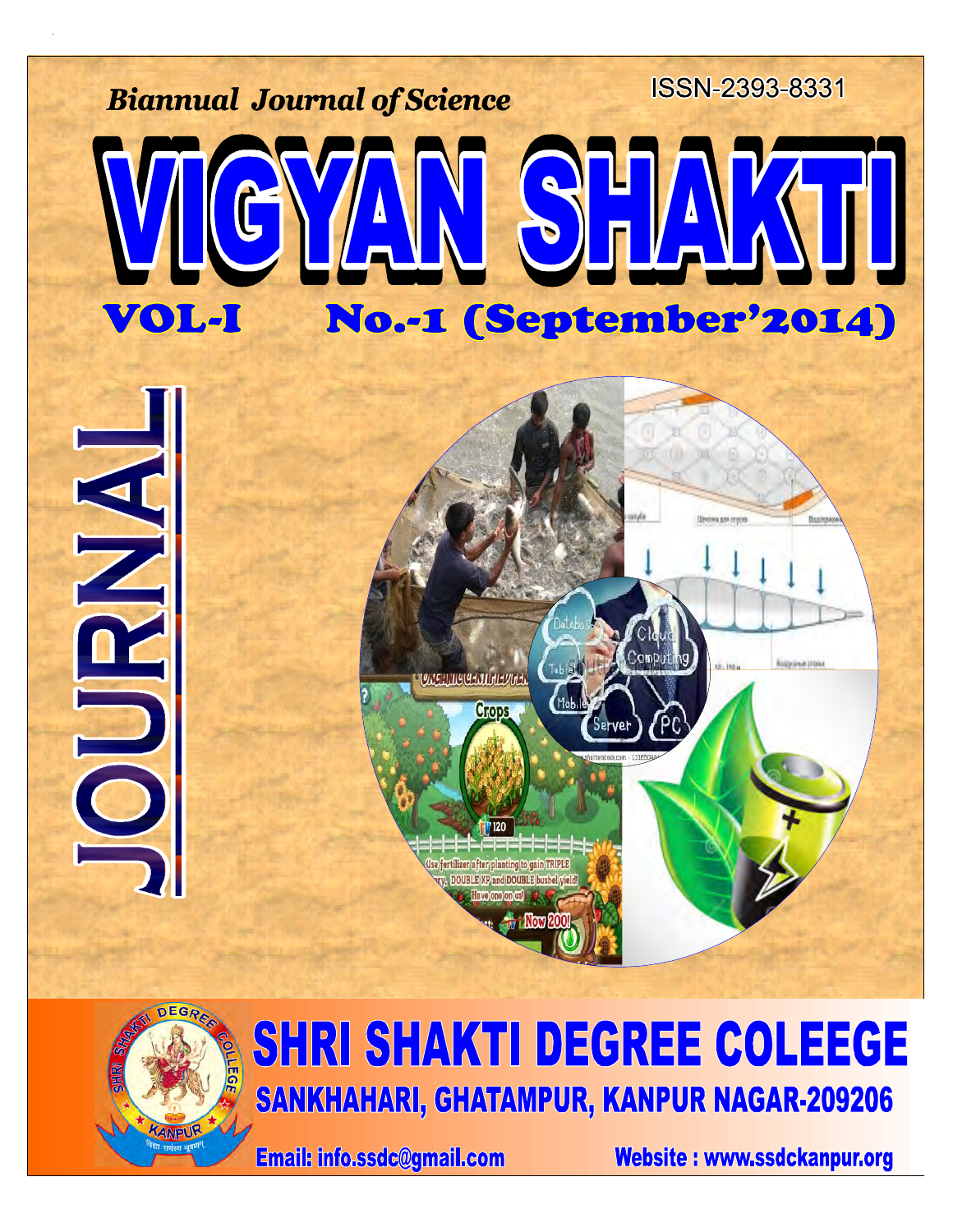# *Biannual Journal* **VIGYAN SHAKTI**

Vol.1 No.1 Sep 2014 A JOURNAL OF SCIENCE

**Editor-in-Chief Editorial Secretary VINAY TRIVEDI DR. NARENDRA MOHAN VIVEK TRIVEDI**

Area Editors

#### **DR.(Mrs.) BHAWNA SHARMA**

Department of Botany

#### **SATYENDRA AGNIHOTRI**

Department of Zoology

**DR. DEVESH DWIVEDI**

Department of Physics

#### **Ms. AKANKSHA GAUR**

Department of Chemistry

#### **OM DEV PANDEY**

Department of Mathematics

#### **SHYAMJI SHUKLA**

Computer science

#### **AMIT SRIVASTAVA**

Department of Library Science

## , **DR. R.K. GUPTA EDITORIAL ADVISORY BOARD**

Head Deptt. of Botany D.V. College, Orai (U.P.)

#### **DR. ANOOP KUMAR MISHRA**

Ass. Prof. Deptt of Botany, D.A.V. College, Dehradun, (Uttarakhand)

#### **DR. R.V. SHUKLA**

Rtd. Head of Botany Deptt. C.M.D. PG College, Bilaspur, (Jharkhand)

**Vigyan Shakti :** A Journal of Science is a Biannual International Journal published every year in September and March by Shri Shakti Degree College, Kanpur.

The Journal aims to provide Science teachers and researchers a forum to present their work to community through original and critical thoughts in Science.

Manuscripts sent in for publication should be inclusive to Vigyan Shakti, A Journal of Science. These alongwith the abstracts, should be in duplicate, typed double space and single side of sheets only. Addressed to the academic Editor, Vigyan Shakti, A Journal of Science, Department of Science, Shri Shakti Degree College, Kanpur.

Computer soft copy can be sent by email : info.ssdc@gmail.com

Copyright of the articles published in the Journal will rest with Shri Shakti Degree College and not matter may be reproduced in any form without the prior permission of Shri Shakti Degree College. The content of matter are the views of the author only.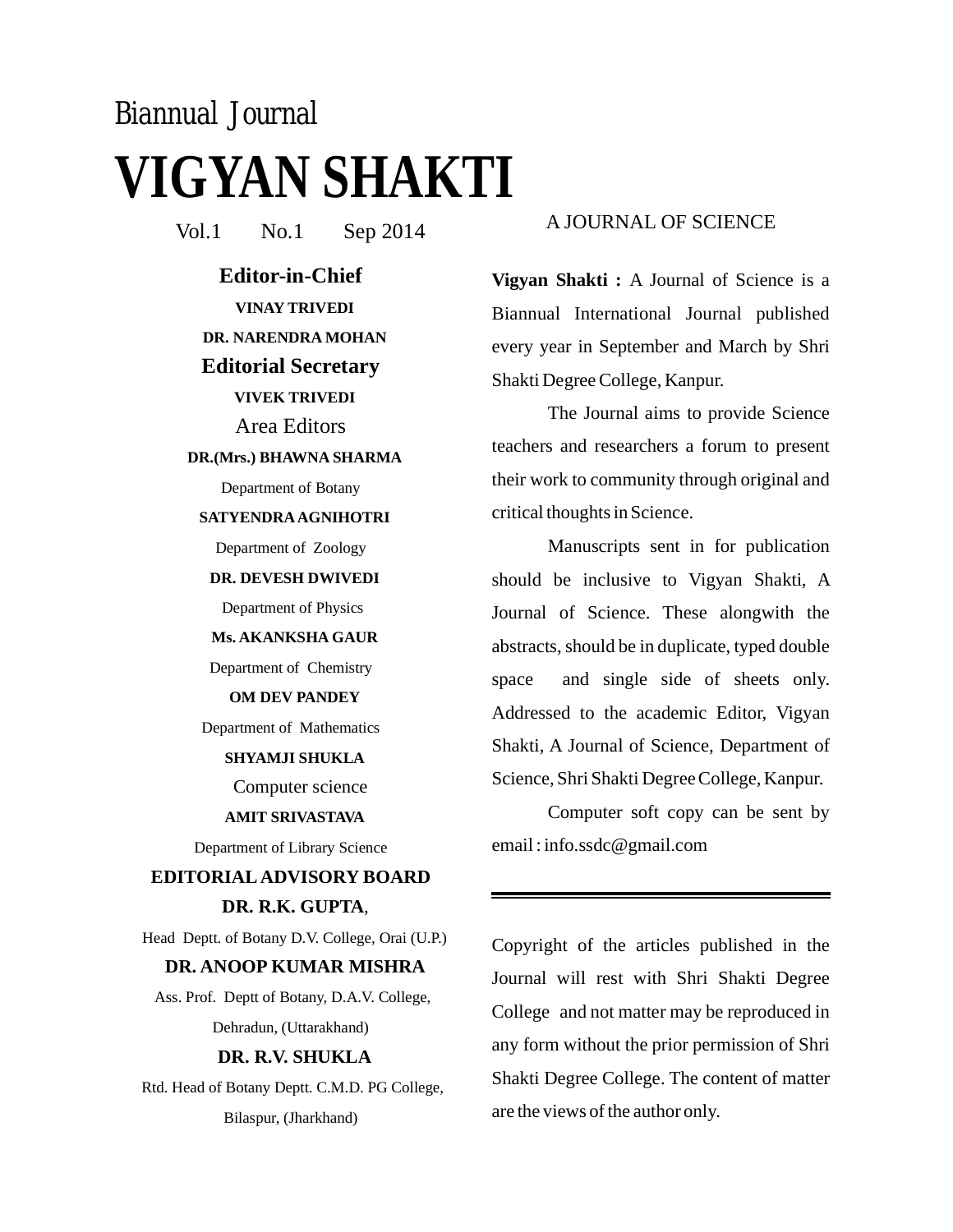## **INDEX**

|       | <b>Name of the Paper</b>                                            | Page no.  |
|-------|---------------------------------------------------------------------|-----------|
| $1-$  | IMPACT OF BGA AS BIOFERTILIZER ON MINERAL COMPOSITION               | OF        |
|       | BARLEY (HORDIUM VULGARE, L. VAR. RD-2552) PLANTS                    |           |
|       | Anoop K. Mishra, N.B. Shakya <sup>*</sup> and N. Mohan              | $1 - 5$   |
| $2 -$ | WATER VAPOUR NUCLEATION ON PARTIALLY                                |           |
|       | <b>WETTABLE AEROSOL PARTICLES</b>                                   | $6 - 11$  |
|       | Dr. Devesh Dwivedi                                                  |           |
| $3-$  | <b>BIOPESTICIDES</b>                                                | 12        |
|       | Dr. Bhawna Sharma                                                   |           |
| $4-$  | <b>GREEN ENERGY</b>                                                 | 13        |
|       | Dr. Bhawna Sharma                                                   |           |
| 5-    | EMBEDDED SOFTWARE DEVELOPMENT                                       |           |
|       | <b>BASED ON VIRTUAL FILE SYSTEM</b>                                 | $14 - 17$ |
|       | <b>Vivek Trivedi</b>                                                |           |
| $6-$  | <b>VERMICOMPOST: A POWERFUL GROWTH PROMOTER</b>                     |           |
|       | FOR CROP PLANTS                                                     | 18-21     |
|       | J. Mohan, Pratibha Katiyar and *Shyam Narayan                       |           |
| $7-$  | ALGAL DIVERSITY OF KUSHMANDA DEVI TEMPLE TANK WITH                  |           |
|       | REFERENCE TO PHYSICOCHEMICAL CHARACTERISTICS                        | $22 - 26$ |
|       | Shailendra Kumar Singh, *R.K. Gupta, *Anuj Bhadauria and **N. Mohan |           |
| $8-$  | ASSESSMENT OF PESTICIDE INDUCED GENOTOXICITY IN SOME FISH           |           |
|       | <b>SPECIES</b>                                                      | 27-32     |
|       | Satyendra Kumar Agnihotri                                           |           |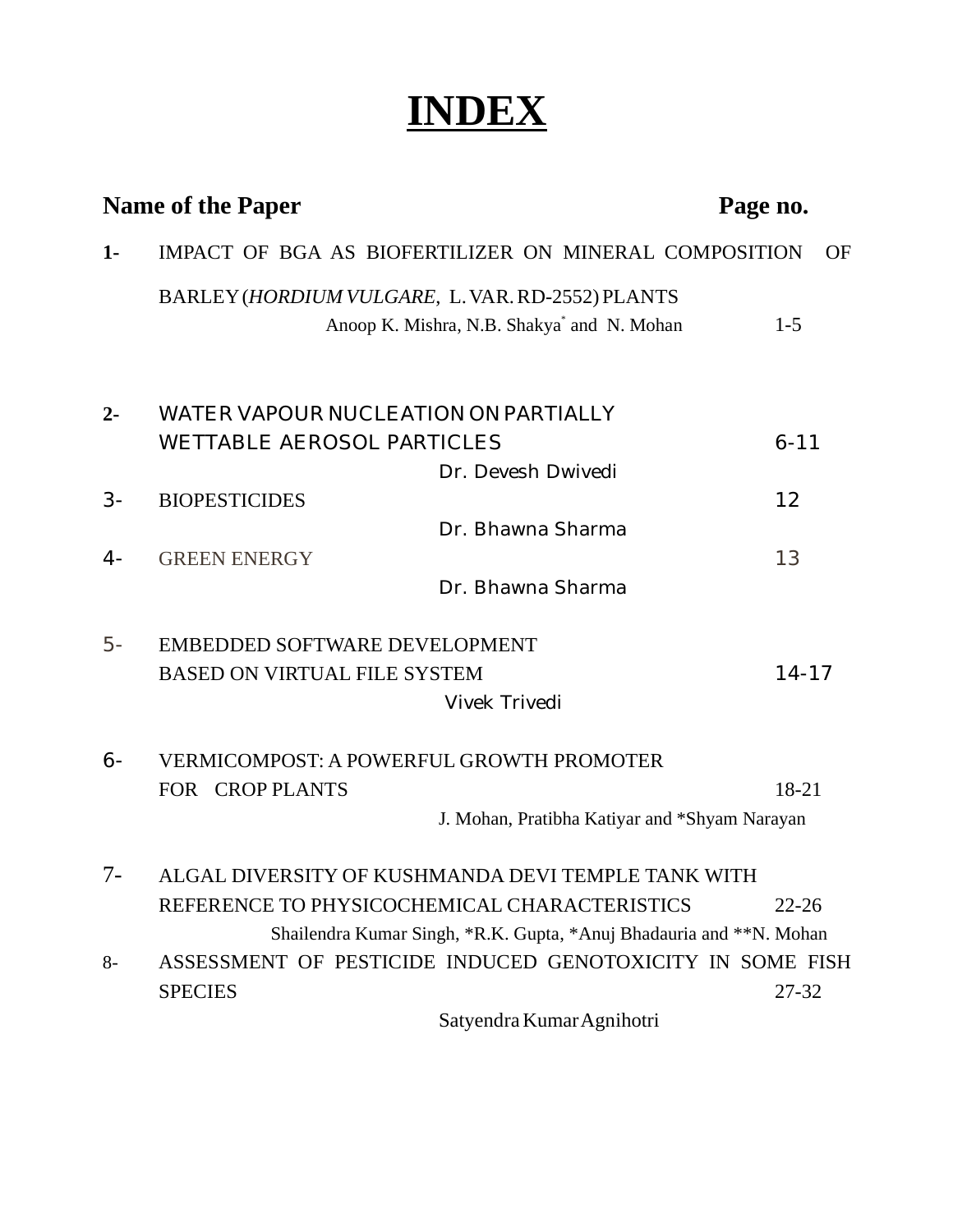## **IMPACT OF BGA AS BIOFERTILIZER ON MINERAL COMPOSITION OF BARLEY ( , L. VAR. RD-2552) PLANTS** *HORDIUM VULGARE*

Anoop K. Mishra, N.B. Shakya<sup>\*</sup> and N. Mohan<sup>\*\*</sup> Department of Botany, D.A-V. College, Deharadoon. Department of Botany, D.A-V. College, Kanpur. \* \*\*Principal, Shri Shakti Degree College, Shankahari, Ghatampur, Kanpur..

#### **ABSTRACT**

Barley (*Hordium vulgare*, L. Var. RD-2552) plant raised in soil-pot culture condition with different doses nil (control), 25, 50, 75, 100, 125, 150, 175 and 200 g bga/kg soil. As compared to control, 125 g bga/kg soil showed highly significant  $(P=0.01)$  increase in calcium of tops of 30 days, tops of 90 and grains of 100 days at 150 g and leaves of 90 days at 200 g bga/kg soil, potassium content in tops 30 days at 125 g and both tops and leaves at 90 days and grains of 100 days old plants showed highly significant (P=0.01) increase at 200 g bga/kg soil over control. Magnesium content in tops of 30 days at 175 g bga/kg soil and both tops and leaves of 90 days and at 200 g bga/kg soil and grains of 100 days old plants showed maximum values at 100 g bga/kg soil. Maximum values for nitrogen and iron content were observed between 175 to 200 g bga/kg soil level and these values were highly significantly  $(P=0.01)$ higher than values at control.

**KEY WORDS:** Barley, bga, biofertilizer.

#### **INTRODUCTION:**

Since India's independence in 1947 till the mid eighties, spectacular development of agriculture took place, with the adoption of improved agriculture technologies by farmers leading to green revolution in food grain production and white revolution in milk production. Simultaneous it has given rise to population of nature in various ways, thus it is becoming in sustaining the crop production continuous imbalanced use of fertilizers has caused alarm regarding possible side effect in relation to environmental pollution. Repeated use of chemical fertilizer is causing the soil to become more and more hard and impervious to water (Kaushik, et al. 2005). Therefore bga as biofertilizer is used to boost up to the yield of crop sustainable basis without affecting environment.

In India, the benefits of blue green algal inoculation have been demonstrated in post as well as field trails by a number of workers in different soil conditions using different varieties which need high levels of nitrogenous fertilizers also respond to algal inoculation by increasing yield up to 10-15 percent, which has been attributed to the growth promoting substances secreted by blue green algae. The Indian work has shown that in areas where nitrogenous fertilizers are scarcely used, blue green algal inoculation can supply 25 30 kg N / ha of nitrogen need of the

 $\boxed{1}$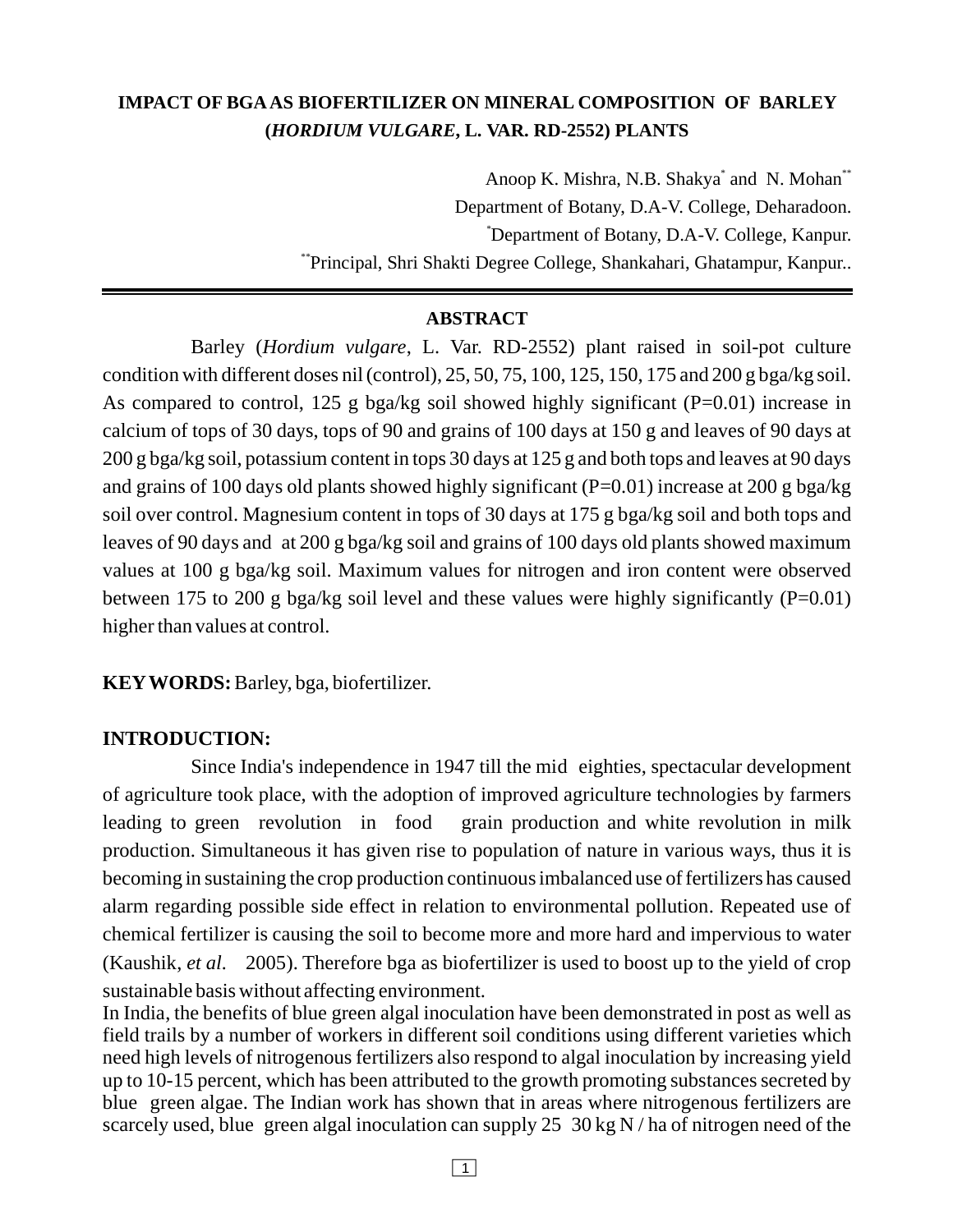rice crop. It is, however, possible that for various reasons, the introduced algae may not be able to establish where response to algal inoculation may be poor (Singh, 1961; Relwani and Subramanyam, 1963; Subramanyam et al., 1964; Goyal and Venkataraman, 1971; Sankaram, 1971; Aiyar, et al., 1972; Venkataraman, 1972)

#### **METHOD:**

Barley (*Hordium vulgare*, L. Var. RD-2552) plant raised in soil-pot culture condition. soil amendment with bga as biofertilizer were nil (control), 25, 50, 75, 100, 125, 150, 175 and 200 g bga/kg soil. Tops at 30 days, both tops and leaves at 90 days, and grains at 100 days were taken for estimation of tissue concentration of plants. The details of soil preparation with blue green algae (purchased from IFFCO, Phulpur, Allahabad) as biofertilizer, culture of plants and estimation of calcium, potassium, magnesium, nitrogen and iron, the details of procedure were same as described earlier by Mishra (2000).

## **RESULTSAND DISCUSSION: (TABLE 1)**

Calcium content of barley plants increased with the increase in bga up to 125 g bga / kg soil level in tops of 30 days, up to 125 g bga / kg soil in tops of 30 days, up to 150 g bga / kg soil in tops of 90 and fruit of 100 days, and up to 200 g bga / kg soil in leaves of 90 days old plant. Beyond these level, further increase in bga supply decreased the calcium content of plants. As compared to control, all the level of bga supply tested showed a highly significant  $(P=0.01)$ decreased in calcium content of tops of 30 days, both tops and leaves of 90 days and grains of 100 days old barley plant.

Increase in potassium content was found to be highly significant ( $P=0.01$ ) at 25 g bga / kg soil over control, 50 g bga / kg soil over 25 g bga / kg soil and 100 g bga / kg soil over 75 g bga / kg soil in tops of 30 days, both tops and leaves of 90 days and grains of 100 days, 75 g bga / kg soil over 50 g bga / kg soil, 125 g bga / kg soil over 100 g bga / kg soil in tops of 30 and both tops and leaves of 90 days at 150 g bga / kg soil over 125 g bga / kg soil and 175 g bga / kg soil over 150 g bga / kg soil in both tops and leaves of 90 days, and at 200 over 175 g bga / kg soil in leaves of 90 days old plants, and fails to reach the level of significance at 75 g bga / kg soil over 50 g bga / kg soil in grains of 100 days and 200 over 175 g bga / kg soil in tops of 90 days old plants.

Up to 100 g bga/kg soil in grains of 100 days, up to 175 g bga/kg soil in tops of 30 days, and up to 200 g bga / kg soil in both tops and leaves of 90 days old barley plants, increase in bga supply increased the magnesium content of plants. Beyond 175 g bga / kg soil in tops of 30 days and beyond 100 g bga / kg soil in grains of 100 days, further increase in bga supply decreased the magnesium content of plants.

Nitrogen content of barley plants increased with the increase in bga supply up to 175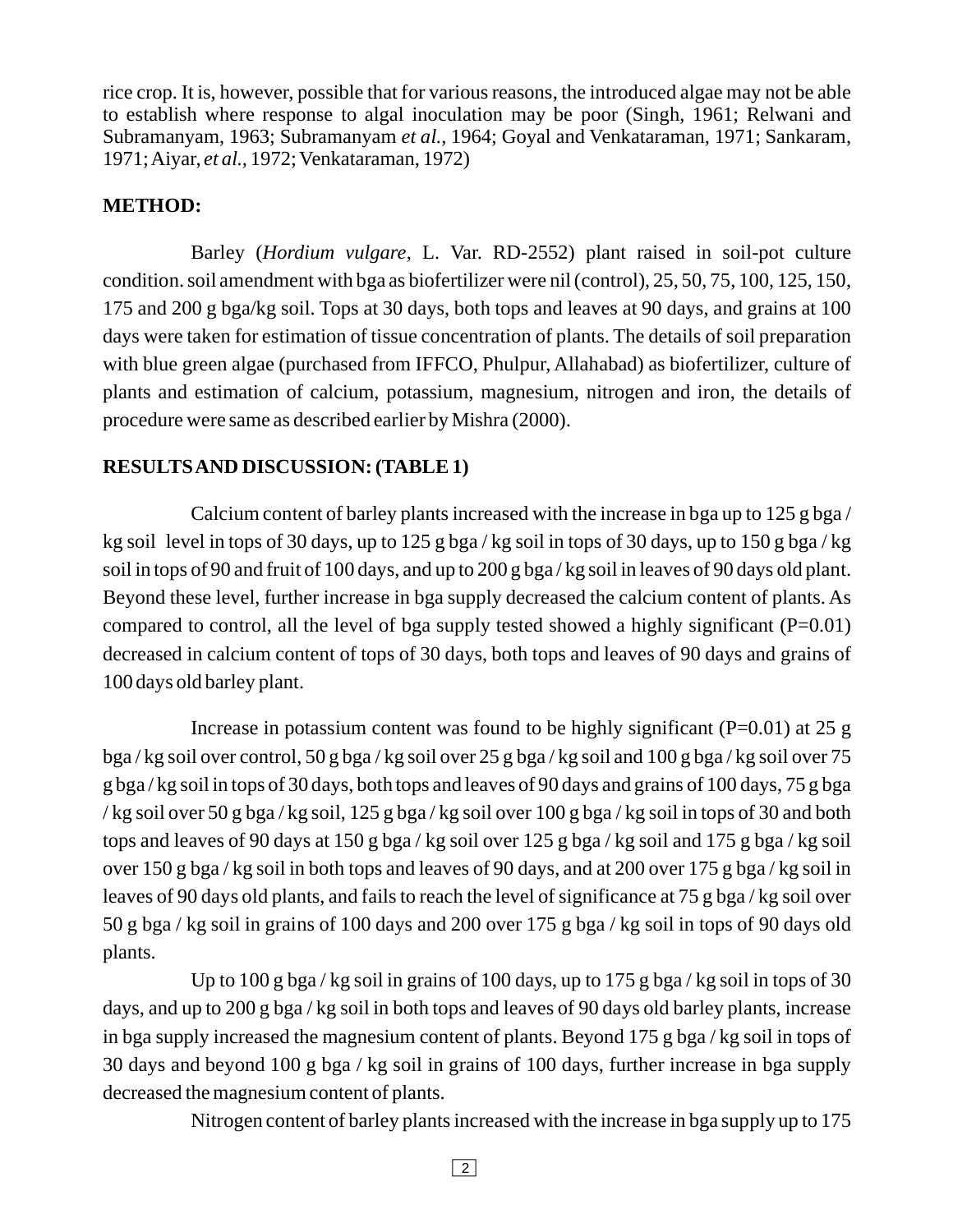g bga / kg soil in tops of 30 and grains of 100 days, and up to 200 g bga / kg soil in both tops and leaves of 90 days old plants. Beyond 175 g bga / kg soil in tops of 30 and grains of 100 days, further increase in bga supply decreased the nitrogen content of barley plants.

Maximum iron content was observed at 150 g bga/kg soil in tops of 30, 175 g bga/ kg soil over 150 g bga / kg soil in leaves of 90 days and at 200 g bga / kg soil in tops of 90 and grains of 100 days old barley plants.

Generally, 170 to 200 g blue green algae per kg soil increased the tissue concentration of calcium, potassium, magnesium, nitrogen and iron content of tops, leaves and fruits of darley plants. This increase in tissue concentration of mineral nutrient elements is in conformity with the earlier findings of Mohan, et al. (2002, 2003, 2004, 2006), Mohan, (2004) and Singh *at al.* (2004).

Overall, blue green algae as biofertilizer, was found to be the best for qualitative and quantitative improvement of tomato plants. The above finding for biofertilizer is also supported by the observations made by Singh and Singh (1983), Singh and Bisoyi (1993), Pasricha et al. (1996) and Vaishampayan et al. (1998).

#### **REFERENCE:**

- Mishra A.K. 2000. *Studies on utilization of bga as biofertilizer for qualitative and quantitative* improvement of crop plants. Ph.D. Thesis, C.S.J.M. University, Kanpur.
- Singh, R.N. (1961). *The Role of Blue green Algae in Nitrogen Economy of Indian Agriculture.* ICAR, New Delhi.
- Relwani, L.L. and Subramanyam, R. (1963). Role of blue green algae, chemical nutrients and partial sterilization on paddy yield, Curr. Sci., 32, 441 443.
- Subramanyam, R., Relwani, L.L., and Manna, G.B. (1964). Observations on the role of blue green algae on rice yield compared with that of conventional fertilizers. Curr.Sci., 33: 485 486.
- Goyal, S.K. and Venkataraman, G.S. (1971). Research of high yielding rice varieties to : 32 33. **10** algalization. II. Interaction of soil type of soil types to algal inoculation. Phykos,
- Aiyar, R.S., Salahudeen, S., and Venkataraman, G.S. (1972). On a long term algalization field trials with high yielding rice variety: Yield and economics, *Indian J. Agric. Sci.*, 42: 380 383.
- Sankaram, A. (1971). Work Done on Blue green Algae in Relation to Agriculture. ICAR, New Delhi.
- Venktaraman, G.S. (1972). Algal Biofertilizers and Rice Cultivation, Today and Tomorrow's Printers and Publishers, New Delhi.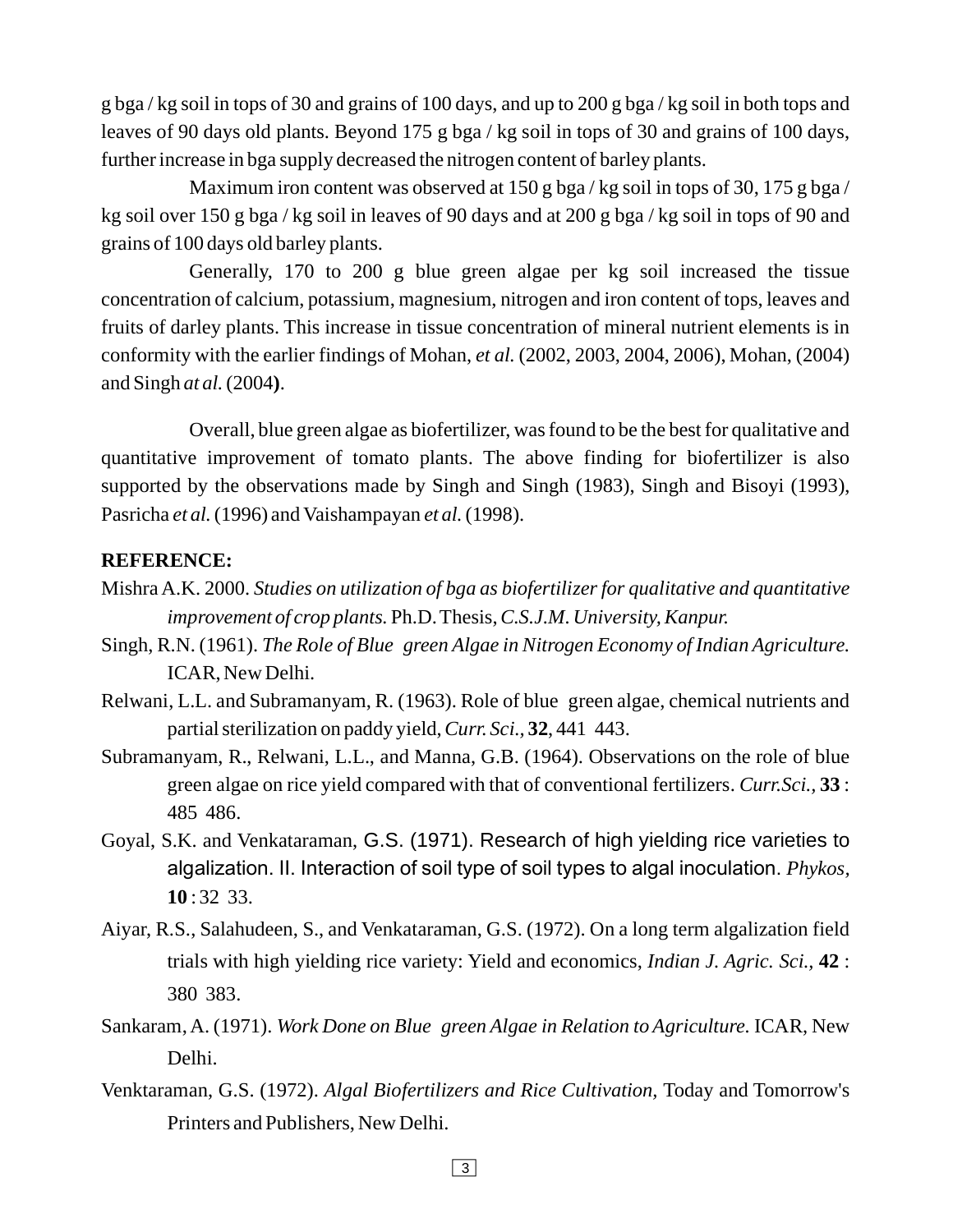- Kaushik, Mukopadhay, Bera, Ranjan and Roy, Ratneshwar (2005). Modern Agriculture and environmental pollution. Everyman's Science vol XL(3) p. 186-192.
- Mohan, N; Mohan, J; Satyendra K. Srivastav and Pradeep Singh (2002). Influence of biofertilizer on growth and composition of tomato plants. 89<sup>th</sup> Session of *Indian Sci*. , p. 119. *Cong.* Section ΙV.Abst. **94**
- Mohan, N; Mohan, J. and Hason, N. (2003). Growth, Metabolism and Mineral composition of Tomato plants as influenced by biofertilizer. 26<sup>th</sup> All India Botanical Cong. The J. of *Indian Bot. Soc.* Vol. **82 Sec. VII p. 101.**
- Mohan, J; Mohan, N and Singh, P. (2004). Effect of blue green algae as organic compost on growth and composition of Sunflower plants. The Journal of *Indian Botanical Society,* Vol. Sect. VΙΙ, p. 54. **83,**
- Mohan, N.; Agnihotri, N.; Mahadev and Mohan, J. (2006). Growth and composition of sarpagandha plants as influenced by bga as organic manure. Proc. 93<sup>rd</sup> Ind. Sci. Cong. Part III Section XIV, Abst. 145, p. 89.
- Singh, P.K. and Bisoyi, R. (1983). Biofertilizer for restoration of soil fertility. Restoration of degraded land. Concept and Strategies 2547.
- Singh, P.K. and Singh A.I. (1983). Comparative studies on Azolla and bga biofertilization on to the rice crop. All India Phycological Cong. Kanpur, p. 335 349.
- Singh, D.; Singh, P.; Mohan, J. and Mohan, N. (2004). Growth and composition of tobacco plants as influenced by blue green algae and Azolla as biofertilizer. Proc. Nat. Sem. and Tra. Workshop on impact of changing climate on Biod. Cons. and Ecofuctional Status. P. 14.
- Pasricha, N.S.; Singh, Y.; Singh, B.; Khind, C.S.; Singh, Y. and Singh, B. (1996). Integrated nutrient management for sustainable crop production. *Journal of Research Punjab* (1 4) : 101 117. *Agriculture University* **33**
- Vaishampayan, A.; Sinha, R.P. and Hader, D.P. (1998). Use of genetically improved nitrogen fixing cyanobacteria in rice paddy fields : prospects as a source material for engineering herbicide sensitivity and resistance in plants. Botanica Acta 111(3): 176 190.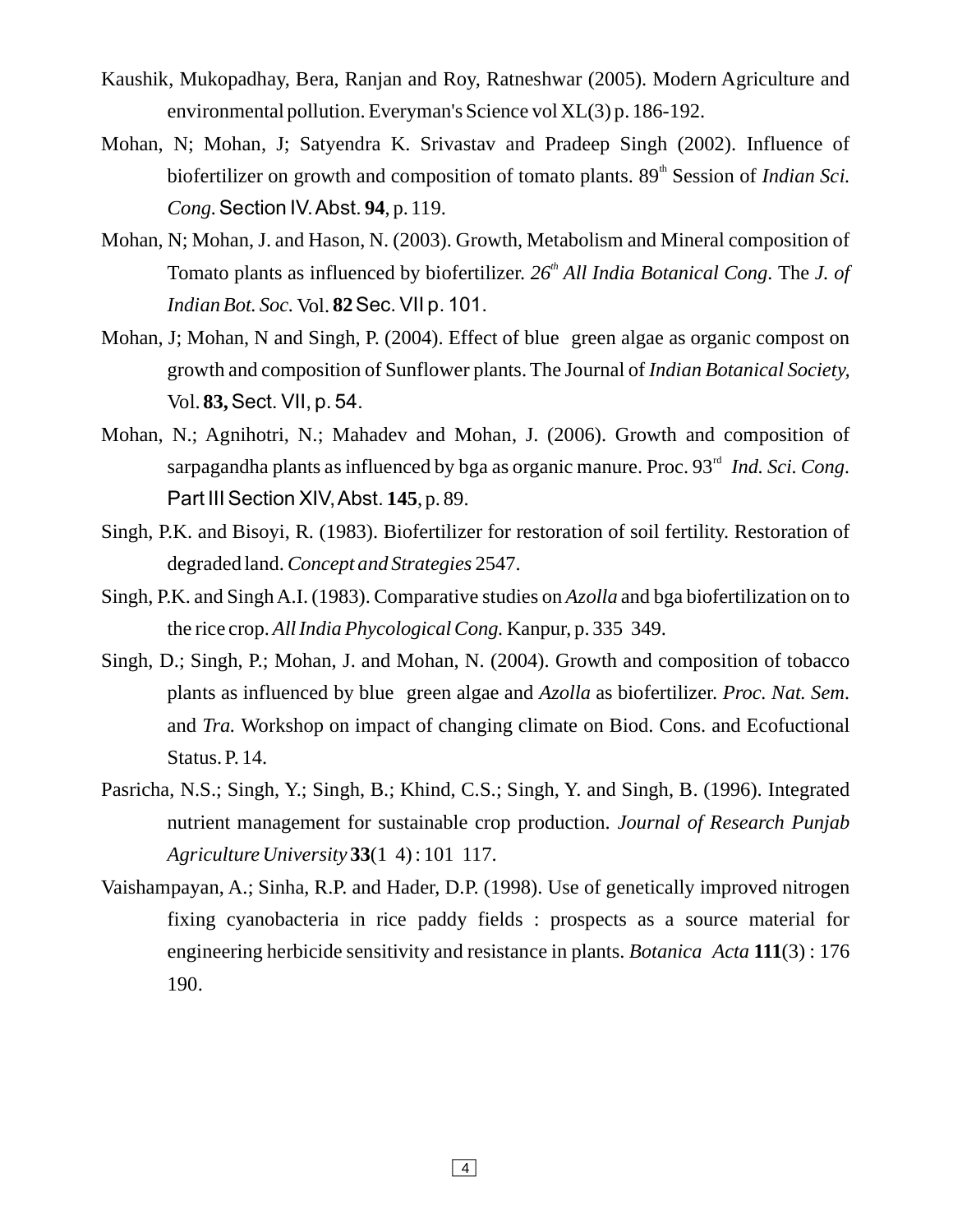|      | Plants                 | $g$ bga / kg soil |      |      |                               |                             |      |      |      |      | L.S.D. at |                  |
|------|------------------------|-------------------|------|------|-------------------------------|-----------------------------|------|------|------|------|-----------|------------------|
| Days | Part                   | Nil               | 25   | 50   | 75                            | 100                         | 125  | 150  | 175  | 200  | $P=0.05$  | $P=0.01$         |
|      |                        |                   |      |      |                               | <b>Percent Calcium D.M.</b> |      |      |      |      |           |                  |
| 30   | <b>Tops</b>            | 2.62              | 2.78 | 2.84 | 2.89                          | 2.90                        | 2.94 | 2.93 | 2.89 | 2.88 | 0.01      | 0.02             |
| 90   | <b>Tops</b>            | 2.01              | 2.11 | 2.23 | 2.35                          | 2.35                        | 2.73 | 3.11 | 3.02 | 3.00 | 0.01      | 0.02             |
| 90   | Leaves                 | 1.24              | 1.42 | 1.55 | 1.74                          | 1.77                        | 1.79 | 1.89 | 2.33 | 2.36 | 0.02      | 0.03             |
| 100  | Grains                 | 0.45              | 0.50 | 0.55 | 0.65                          | 0.67                        | 0.68 | 0.71 | 0.68 | 0.66 | 0.01      | 0.02             |
|      |                        |                   |      |      | <b>Percent Potassium D.M.</b> |                             |      |      |      |      |           |                  |
| 30   | <b>Tops</b>            | 4.14              | 4.20 | 4.31 | 4.44                          | 4.63                        | 4.92 | 4.81 | 4.61 | 4.57 | 0.02      | 0.03             |
| 90   | <b>Tops</b>            | 0.88              | 0.92 | 1.04 | 1.12                          | 1.41                        | 1.54 | 1.70 | 1.93 | 1.94 | 0.02      | 0.03             |
| 90   | Leaves                 | 1.12              | 1.32 | 1.44 | 1.57                          | 1.72                        | 1.82 | 1.95 | 2.05 | 2.08 | 0.02      | 0.03             |
| 100  | Grains                 | 0.51              | 0.62 | 0.74 | 0.75                          | 0.79                        | 0.63 | 0.60 | 0.57 | 0.55 | 0.01      | 0.02             |
|      | Percent Magnesium D.M. |                   |      |      |                               |                             |      |      |      |      |           |                  |
| 30   | <b>Tops</b>            | 0.91              | 0.95 | 0.96 | 0.99                          | 1.03                        | 1.08 | 1.14 | 1.18 | 1.12 | 0.01      | 0.02             |
| 90   | <b>Tops</b>            | 0.67              | 0.72 | 0.75 | 0.84                          | 0.85                        | 0.86 | 0.88 | 0.90 | 0.92 | 0.02      | 0.03             |
| 90   | Leaves                 | 0.80              | 0.93 | 1.02 | 1.04                          | 1.08                        | 1.12 | 1.15 | 1.17 | 1.83 | 0.02      | 0.03             |
| 100  | Grains                 | 0.47              | 0.49 | 0.50 | 0.54                          | 0.60                        | 0.58 | 0.55 | 0.52 | 0.50 | 0.02      | 0.03             |
|      |                        |                   |      |      |                               | Percent Nitrogen D.M.       |      |      |      |      |           |                  |
| 30   | <b>Tops</b>            | 2.58              | 2.61 | 2.63 | 2.74                          | 2.75                        | 2.78 | 2.89 | 2.98 | 2.83 | 0.02      | 0.03             |
| 90   | <b>Tops</b>            | 1.07              | 1.11 | 1.27 | 1.35                          | 1.38                        | 1.44 | 1.55 | 1.64 | 1.73 | 0.02      | 0.03             |
| 90   | Leaves                 | 1.66              | 1.72 | 1.96 | 2.21                          | 2.15                        | 2.23 | 2.32 | 2.53 | 2.55 | 0.02      | 0.03             |
| 100  | Grains                 | 1.72              | 1.76 | 1.83 | 1.88                          | 1.95                        | 1.96 | 2.00 | 2.04 | 2.01 | 0.01      | 0.02             |
|      |                        |                   |      |      |                               | ppm iron D.M.               |      |      |      |      |           |                  |
| 30   | <b>Tops</b>            | 244               | 264  | 272  | 288                           | 342                         | 357  | 382  | 379  | 376  | 20        | 28               |
| 90   | <b>Tops</b>            | 107               | 125  | 137  | 147                           | 151                         | 155  | 158  | 176  | 190  | 6         | $\overline{9}$   |
| 90   | Leaves                 | 82                | 117  | 125  | 138                           | 143                         | 145  | 150  | 156  | 154  | 6         | $\mathbf{9}$     |
| 100  | Grains                 | 73                | 74   | 78   | 82                            | 84                          | 85   | 88   | 97   | 102  | 5         | $\boldsymbol{7}$ |

Table : 1 Tissue concentration of Barley (*Hordium vulgare*, L. Var. RD -2552) plants as influenced by blue green algae as biofertilizer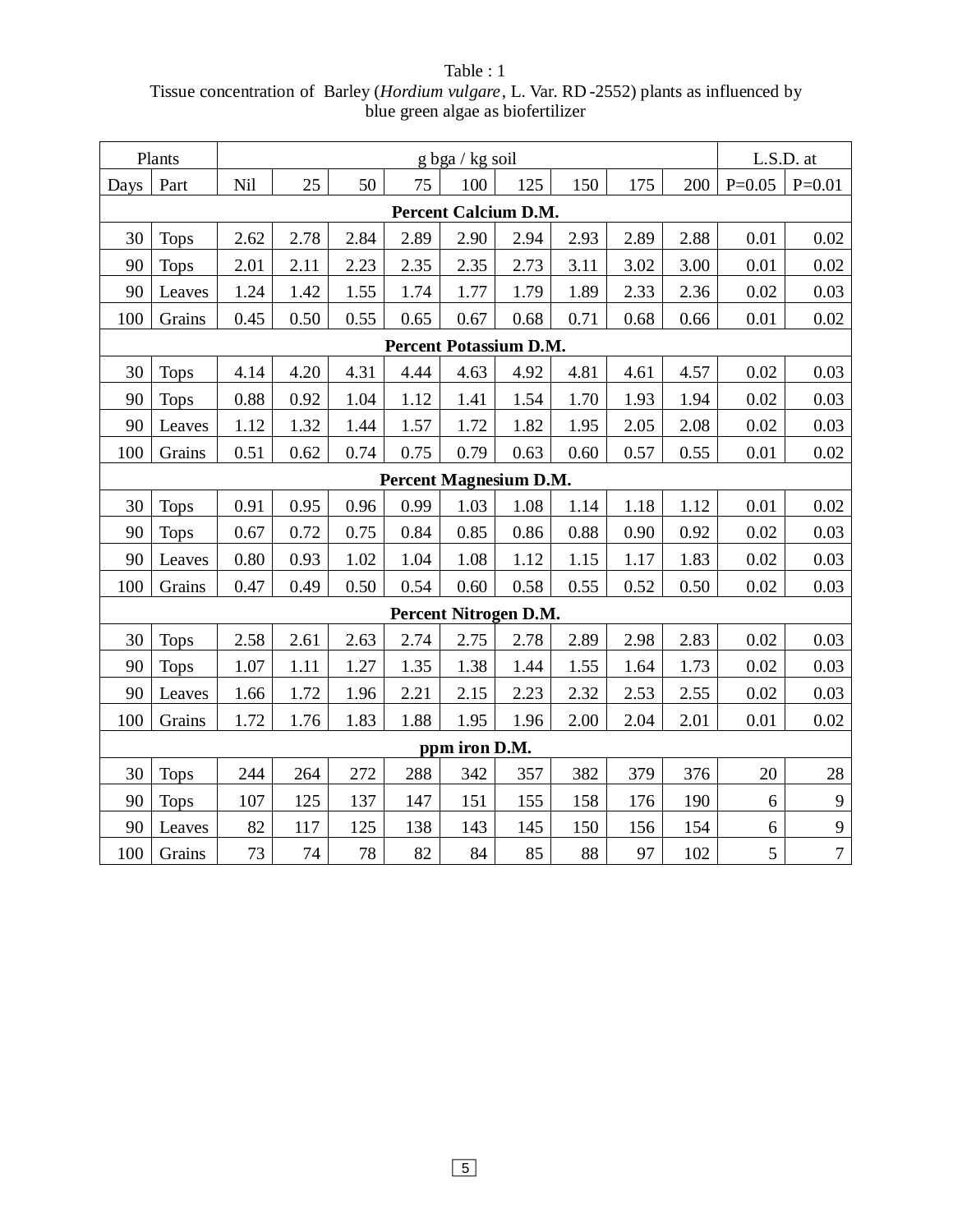## **WATER VAPOUR NUCLEATION ON PARTIALLY WETTABLE AEROSOL PARTICLES**

Dr. Devesh Dwivedi

Physics Deptt. Shri Shakti Degree College,

Sankhahari, Ghatampur, Kanpur Nagar-209206

## **ABSTRACT**

It has been assumed that nucleation takes place on partially wettable aerosol particles. In the classical model of drop condensation. The Gibb's free energy of the system is given by:

 $\Delta G_w = \left[ -4/3\pi r_w^3 \Delta G_{vol} + 4\pi r_w^2 \sigma_{W/E} \right] f(m_{W/E})$ (1)

Where  $m_{w/v} = \cos \phi$ ,  $\phi$  being the contact angle; r<sub>w</sub> the radius of droplet;  $\sigma_{W/V}$  the surface free energy of water in contact with water vapour;  $\Delta G_{vol}$  the Gibb's free energy per unit volume per mole.

In presence of an ion of charge number Z, the Gibb's free energy is modified by an extra electrostatic term  $3/5$  ( $\mathbb{Z}e)^2/r_w$ , where  $r_w$  is the new radius of drop. The minimum size of drops is obtained by setting  $\partial/\partial r_w(\Delta G_w)$  and  $\partial/\partial r'_{\omega}$  ( $\Delta G'_{\omega}$ ) each equal to zero. However the minimum size of the charged drop  $r_w$  could not be obtained directly. With increasing supersaturation  $r_w$  decreased very fast while  $\tau_{w}^{'}$  increases slowly. At a supersaturation ratio of about 5.5 both the sizes become equal. The ratio

$$
R^* = J'_w / J_w = [\tau_w'^* / \tau_w]^2 \exp\left[ (\Delta G_w^* - \Delta G_w'^*) / kT \right]
$$
 (2)

Where  $J_w$  is the nucleation rate in absence of ions while  $J'_w$ , in presence of ion; k, Boltzmann constant, T, the absolute temperature,  $\Delta G_w^*$  and  $\Delta G_w^*$  the nucleation rates in absence and in presence of ions. The variation of R with contact angle for different values of supersaturation ratios shows that the rate of nucleation of charged drop is very high for low supersaturation ratios. The critical angle  $\phi_c$ above which the value of  $ln(R)$  is positive increases with increasing supersaturation ratio.

## **INTRODUCTION**

Mason (1971) has mentioned the water vapour condensation on ions. Varshneya (1969), in an attempt to detect the ionizing radiation through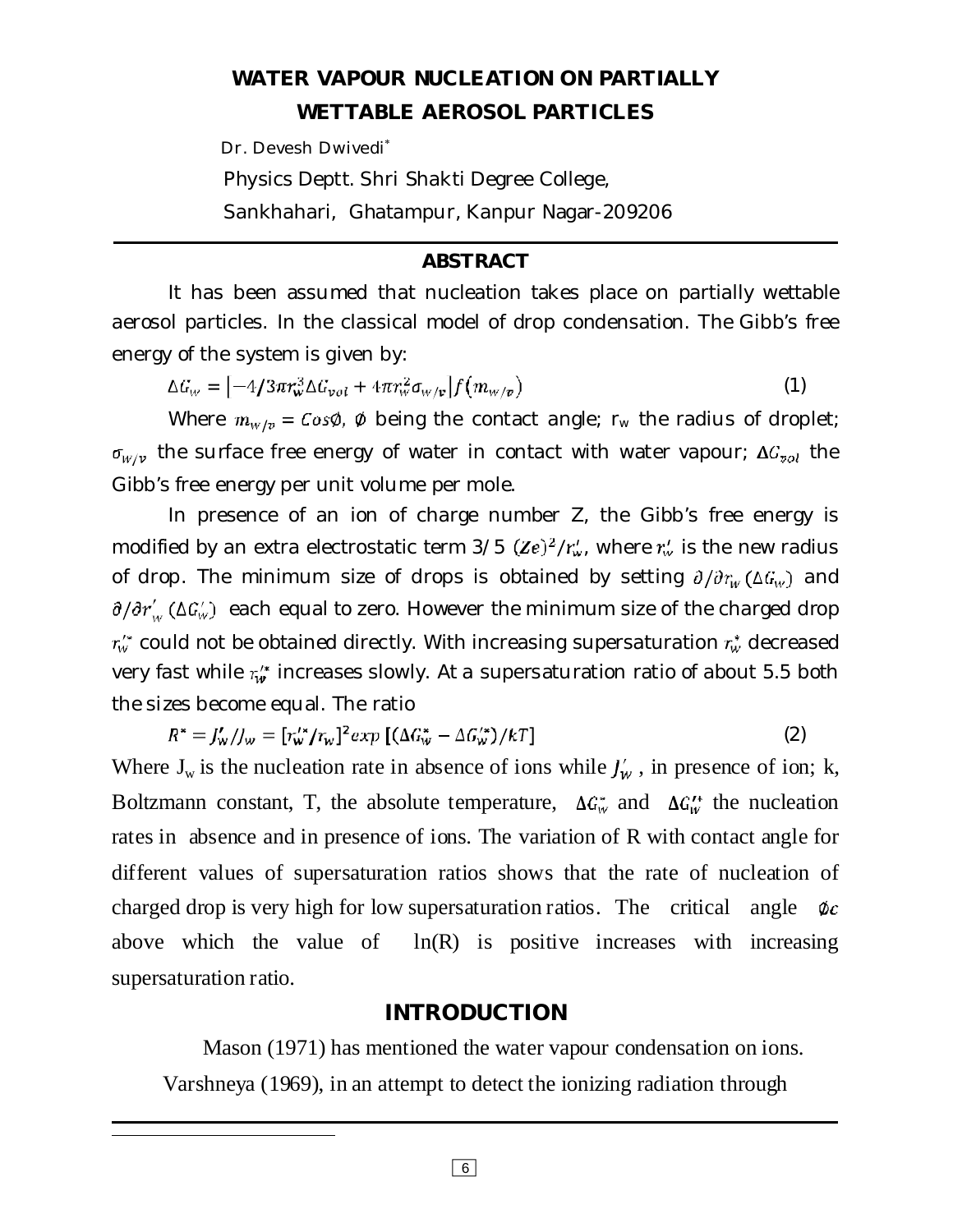supercooled liquids, demonstrated that really the ice germ nucleation on ions was possible. Later he gave the theory of homogeneous condensation and ice nucleation on ions, Varshneya (1971). The surface kinetics process that can contribute to the growth behaviour of ice crystals from the vapour phase are revised and proposed by Levi and Nasello (2003).

An extensive amount of work has been done and is being on the phenomenon of solar terrestrial relationship. But to the authors knowledge no attempt has been made to explain correlation of annual rain and snow falls with sunspot numbers. The inertia effect among drops moving within a turbulent cloud on size distribution evolution and formation of rain has been discussed by Pinsky and Khain (1998). The present paper attempts to search a mechanism for the above correlation. Authors propose that the local heating due to solar radiation causes the uplift of moist air, thus forming the cloud, and the drop and hail formation takes place on atmospheric ions produced by galactic cosmic rays and solar wind particles. With decreasing of cosmic ray intensity caused by increasing of solar activity or in some short periods of Forbush-decreases, the intensity of secondary cosmic ray relativistic electrons decreases and the probability of formation of the thunderstorm clouds and discharges between clouds or between clouds and ground is also expected to decrease, Dormana & Dormanc (2005). Latitudinal variation of the kind of correlation has been explained in terms of the galactic cosmic rays by solar wind.

#### **THEORY**

Van, Eijk and Tranchant (2002) has mentioned that aerosol play an important role in a variety of process, in the marine boundary layer. They transfer water vapour, heat and matter, through the air sea interface, interact with the fields of temperature and humidity by evaporation and condensation and may act as condensation nuclei in the formation of clouds  $\&$  fog. A volatile liquid wetting a substrate forms a thick, uniform film in equilibrium with a saturated vapor phase. We show that under evaporating conditions such a liquid is effectively non-wetting

7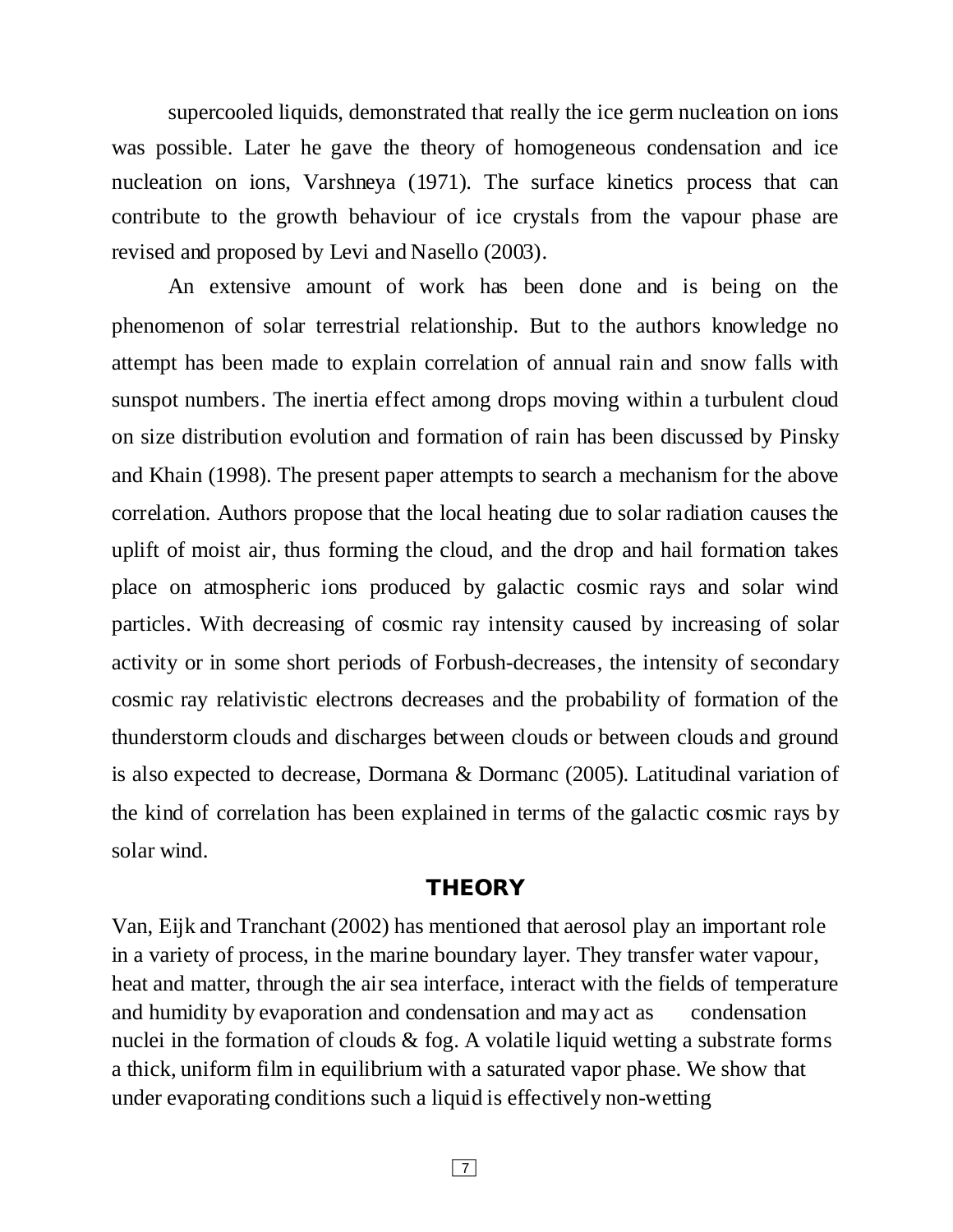i.e. stable as a droplet on top of a thin film. This is in agreement with recent observations proposed by Elbaum, Lipson and Wettlaufer (1995).

Gorbunov. et al. (2004) mentioned that in the case of partially wettable spherical insoluble core is considered. The theory links the interfacial free energies of the surfaces, the size of the insoluble core, and the chemical characteristics of the soluble substances with the ability of the aerosols to form water droplets. The theory is compared with Kohler theory and major differences in the equilibrium pressure of water vapour and nucleation rate were found. In the classical models of drop condensation the Gibb's function has been taken into consideration. However, Abraham (1968) has shown that the Helmholtz free energy is the proper thermodynamic potential and the Gibb's function is only its approximation.

For practical purposes, the resulting difference turns out to be negligible. The Helmholtz free energy of the system is given by Pruppacher and Klett (1978).

$$
\Delta G_{\nu\nu} = \left[ -4/3\pi r_{\nu}^3 \Delta G_{\nu\rho\tau} + 4\pi r_{\nu}^2 \sigma_{\nu\nu/\nu} \right] f(m_{\nu\nu/\nu}) \tag{1}
$$

Where

$$
f(m_{w/v}) = (2 + m_{w/v})(1 - m_{w/v})^{2}
$$

and

$$
\Delta G_W = \sigma_W RT \ln(S_{v/w})/M_w
$$

Where

 $\sigma_w$ = density of the condensed phase (water); R = gas constant; T = Temperature in K;  $S_{\nu/\nu}$  = Supersaturation ratio;  $M_{\nu}$  = molecular weight of water;  $m_{w/v}$  = Cos  $\Phi$ ; and  $\Phi$  = contact angle of the drop surface with the surface of the aerosol particles.

It the presence of an ion of charge number Z the Helmholtz free energy is modified by Varshneya (1971), and is given by -

$$
\Delta G_i = \left[ -4/3\pi r_i^3 \Delta G_{vol} + 4\pi r_i^2 \sigma_{w/v} + 3/5 (Ze)^2 / r_i \right] f(m_{w/v}) \tag{2}
$$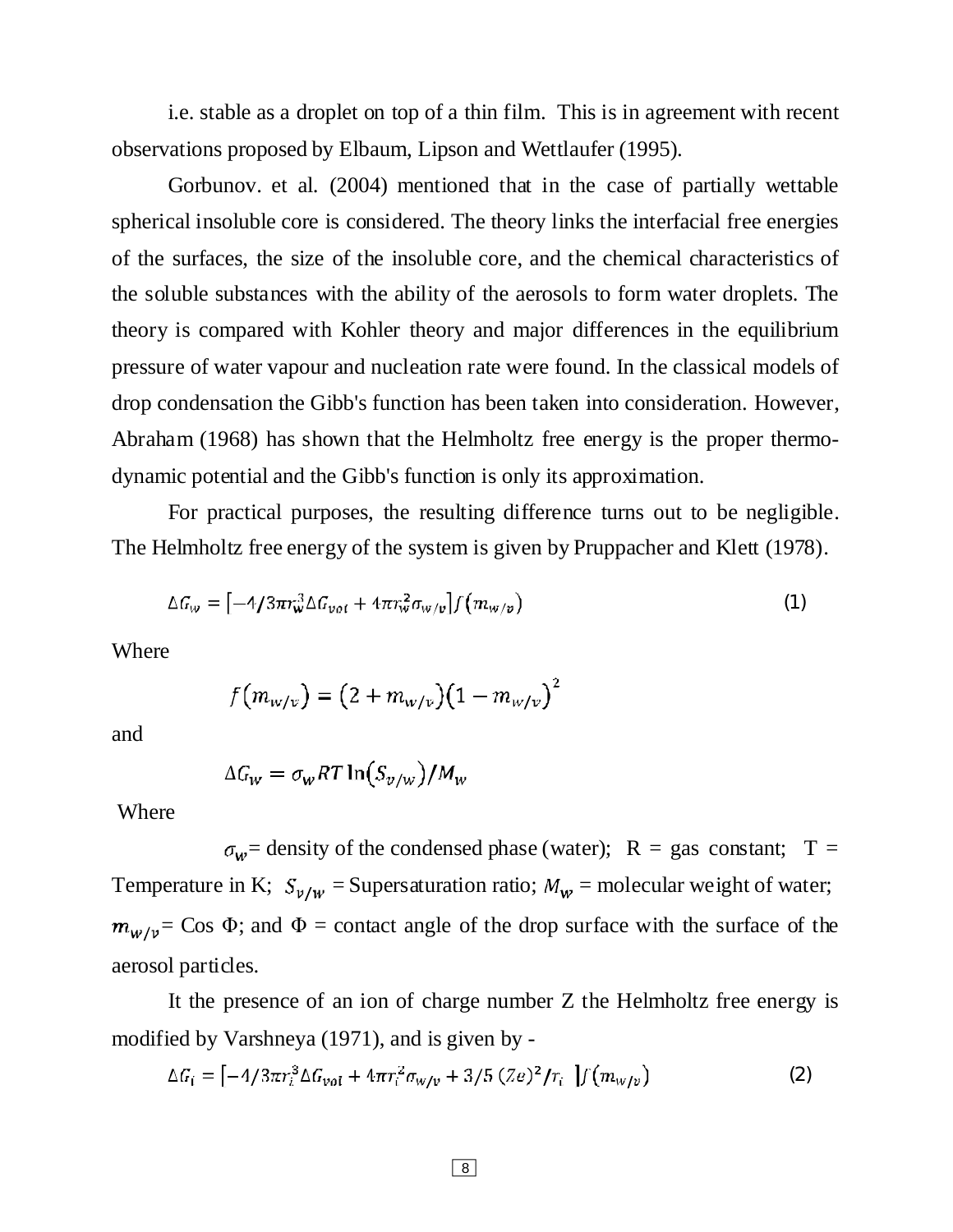Where  $r_i$  is the new radius of the drop. If the size of the condensed drop is more than the above values of r's, the drops increase in size, otherwise they evaporate. This minimum size of the drop is obtained by setting  $\partial/\partial r_w(\Delta G)$  and  $\partial/\partial r_i(\Delta G_i)$  each equal to zero. Thus the minimum size of the uncharged drops r for cloud nucleation is given by -

$$
\tau = 2\sigma_{\text{w}/\text{v}}/\Delta G_{\text{vol}} \tag{3}
$$

However the minimum size of the charged drop  $r_i$  could not obtained directly. It has been obtained numerically. At a supersaturation ratio of about 5.5 both the sizes become equal. The Helmholtz free energy for minimum sizes of the drops is now given by  $-$ 

$$
\Delta G_{\nu} = \left[ -4/3\pi r_{\nu}^3 \Delta G_{\nu\alpha l} + 4\pi r_{\nu}^2 \sigma_{\nu\nu/v} \right] f(m_{\nu\nu/v}) \tag{4}
$$

and

$$
\Delta G_i = \left[ -4/3\pi r_i^3 \Delta G_{\nu o} + 4\pi r_i^2 \sigma_{w/v} + 3/5 (Ze)^2 / r_i \right] f(m_{w/v}) \tag{5}
$$

$$
J_s = \left[ \pi Z_s e_s r_w^2 / (2\pi m_w kT)^{\frac{1}{2}} C_s \exp\left(-\Delta G / kT\right) \right]
$$
 (6)

Corresponding rates of nucleation drops is given by-

$$
J_{si} = \left[ \pi Z_s e_s r_i^2 / (2\pi m_w kT)^{\frac{1}{2}} C_s \exp\left(-\Delta G_i / kT\right) \right]
$$
 (7)

Where  $k$  is the Boltzmam constant and  $T$  is the temperature at which nucleation takes place,  $Z_{\text{s}}$  is the Zeldowich factor for surface nucleation, which is a function of  $\Delta G$ <sub>i</sub> and the temperature at which nucleation takes place,  $C_s$  is the concentration of single water molecules absorbed on the surface and  $e_s$  is the vapour pressure.

The pre-factor to the exponential term in eq. (6), (7). Fletcher (1962) estimated to be of the order of  $10^{24}$  to  $10^{27}$  cm<sup>-2</sup> sec<sup>-1</sup>. However for our purpose we divide equation (6) and (7). Thus the ratio R of the rate of nucleation of charged to uncharged drop is given by -

$$
R = J_{si}/J_s = (r_i / r_w)^2 exp [(\Delta G - \Delta G_i)/kT]
$$
\n(8)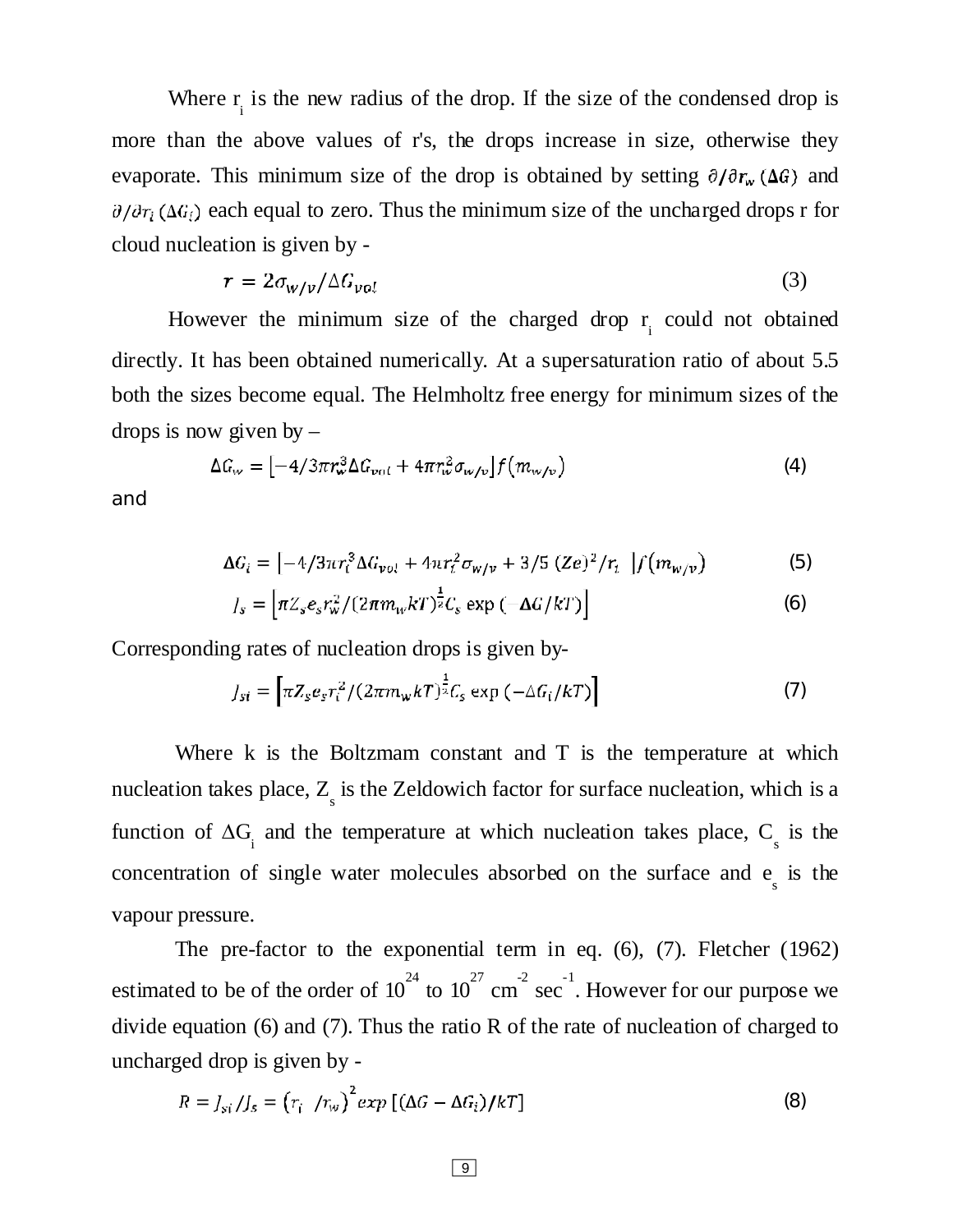Through the Zeldowich factor Zs is function of  $(\Delta G)^{1/2}$  we have not considered its variation with the state of ionization. For the practical purposes the influence on the value of R is negligible.

#### **Result & Discussion**

It is clear from the above theory that there is variation of R with the contact angle for different values of supersaturation ratio  $S_{v/w}$ . Thus the rate of nucleation of charged drops is very high for low supersaturation ratios. As the supersaturation ratio increases, the value of R decreases. At a supersaturation ratio of 2.5, ln (R) is positive only above a contact angle of  $72^{\circ}$ . Thus at  $S_{v/w} = 2.5$ , the nucleation of charged drops is ineffective compared to the uncharged drops. However, above about  $S_{v/w} = 2.5$ , the value of R remains always less than 1 and the nucleation on uncharged drops is dominant.

The critical angle  $\Phi$ c above which the value of ln  $(R)$  is positive increases with increasing supersaturation ratio. Therefore Φc decreases with decreasing temperature. The calculations have been made for contact angles of 40 $^{0}$  and 50 $^{0}$ at the supersaturation of 1.7. At  $\Phi = 50^{\circ}$ , the value of R increases by 5 orders of magnitude for the temperature change from 0 to 40 K. At  $\Phi$ =40<sup>0</sup> this increase is only by a factor of 59.

Thus it is evident that the parameter ln (R) depends highly on the contact angle  $\Phi$ . The value of  $\Phi$  ranges from 0 for Cadmium Iodide to  $110^0$ - $117^0$  for Teflon, Pruppacher & Klett (1978).

For good nucleating substances like Platinum, Silver Iodide, Silver Chloride, Quartz and Beach Sand it ranges from  $9^0$  to  $50^0$ .

#### **Conclusion**

The present study provides a basis to conclude that the rate of nucleation of charged drops is very high i.e. nucleation of charged drops is more effective at lower temperatures.

For positive value of ln (R) there is a linear relation between contact angle Φc and supersaturation ratio.

10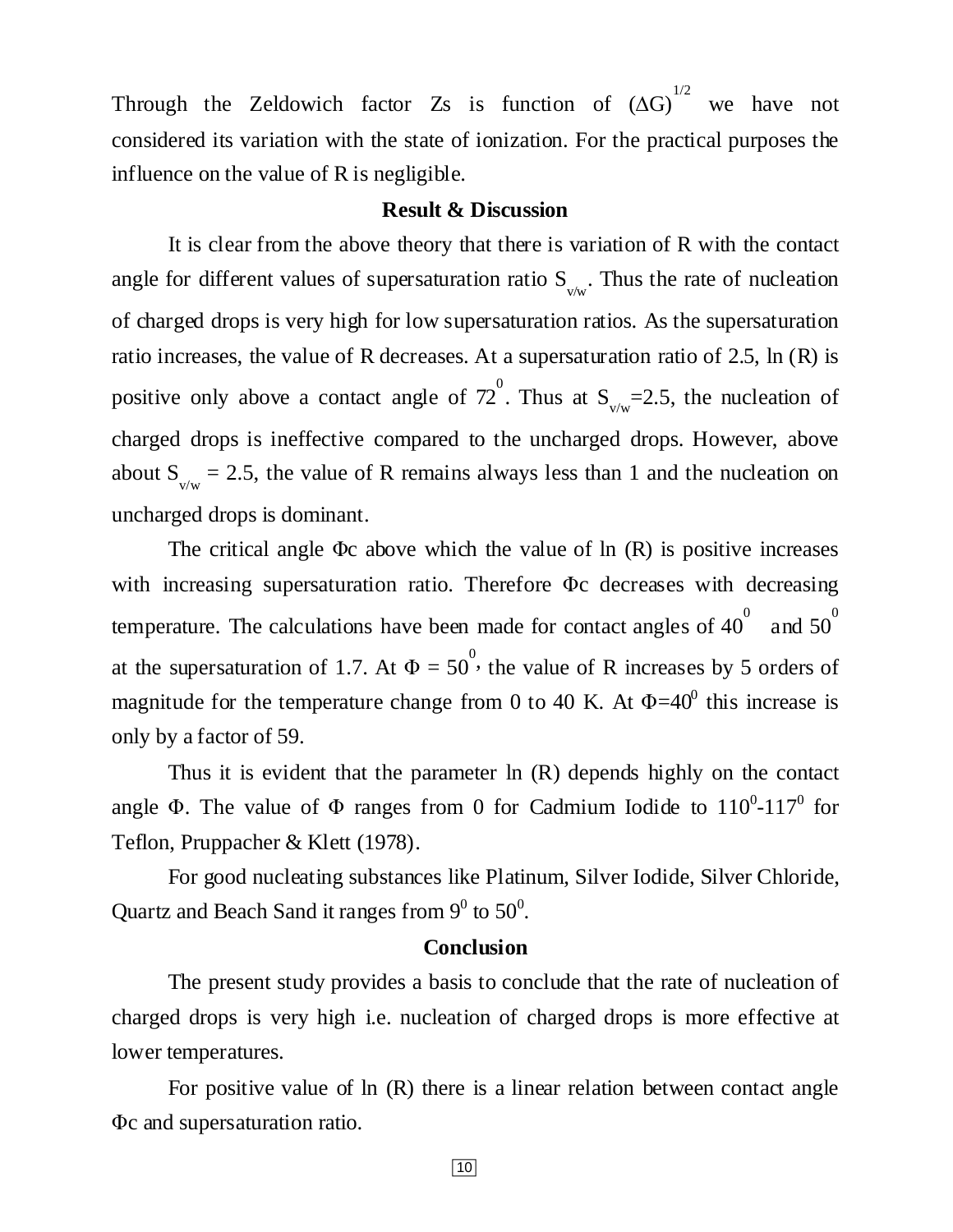#### **Reference**

- 1. Abraham F.F,*J. Atoms. Sci.,* **25**, 47 (1968).
- 2. Brian A. Tinsleya, Limin Zhoua. B and Abigail plemmonsa *Atmos. Res*., **79**, 266 (2006).
- 3. Elbaum, M., Lipson, S.G. and Wettlaufer, *J.S. Europhys. Lett.,* **29**, 457 (1995).
- 4. Fletcher, N.H., Physics of Rain Clouds, *Cambridge University press, London*, (1962).
- 5. Gorbunov, B., Hamilton, R., Clegg, N. and Toumi, *R. Atmos. Res.,* **47-48**, 271 (1998).
- 6. Lev, Dormana, B and Irena V. Dormanc *Advance in space research*, **35**, 476 (2005).
- 7. Laura Levi, Olga, Nasello ,*B. Atmos. Res*., **66** , 107 (2003).
- 8. Mason, B.J. Physics of clouds 2nd ed., *Oxford Univ., press, London*, (1971).
- 9. Pruppacher, H.R. and J.D. Klett. Microphysics of clouds and precipitation, *D.Riedal publishing Company*, Dordrecht, (1978).
- 10. Pinsky, M.B. and Khain, A.P. *The Hebrew University of Jerusalem, press, Israel*, (1998).
- 11. Varshneya, Nature, **223,** 826 (1969).
- 12. Varshneya, N.C., *Nuclr, Tnstr. Methods*, **92**, 147 (1971).
- 13. Van Eijk ,A.M.J. and Tranchant, B, *J. Aerosol Sci.,* **27**, S 61 (1996).
- 14. Wallace, J.M. and P.V. Hobbs, *Atmos. Sci., an introductory survey, Academic press, New York*, (1977).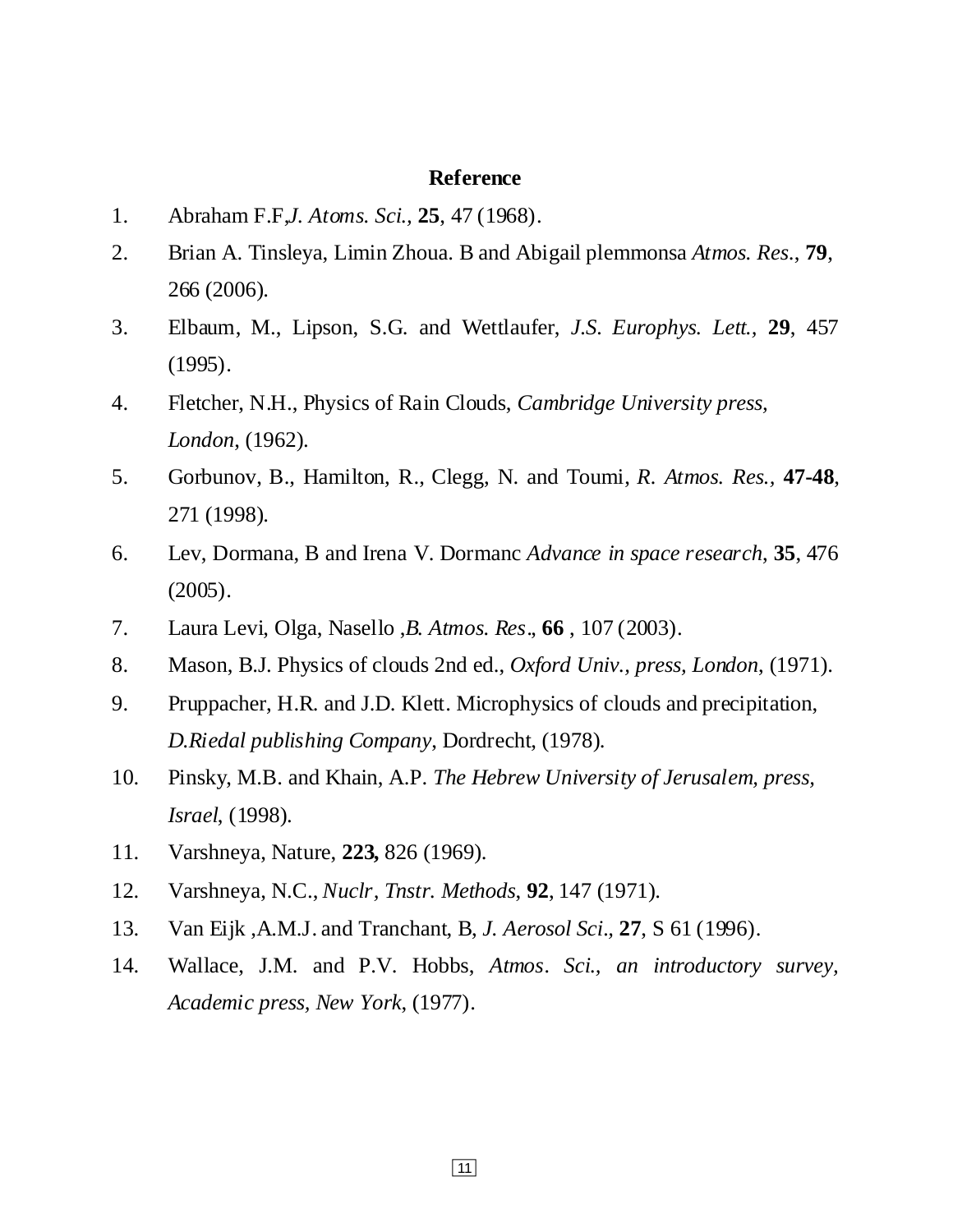## **BIOPESTICIDES**

Dr. Bhawna Sharma (Associate Professor (Botany) Sankhahari Ghatampur Kanpur -209206 **Shri Shakti Degree College** Email-bhawnasharma2468@gmail.com

## **ABSTRACT**

 Bio pesticides are certain types of pesticides derived from such natural materials as animals, plants, bacteria, and certain minerals. For example, canola oil and baking soda have pesticidal applications and are considered biopesticides. At the end of 2001, there were approximately 195 registered biopesticide active ingredients and 780 productsThe most widely used microbial pesticides are subspecies and strains of Bacillus thuringiensis, or Bt. Each strain of this bacterium produces a different mix of proteins, and specifically kills one or a few related species of insect larvae. While some Bt's control moth larvae found on plants, other Bt's are specific for larvae of Plant-Incorporated-Protectants (PIPs) are pesticidal substances that plants produce from genetic material that has been added to the plant. For example, scientists can take the gene for the Bt pesticidal protein, and introduce the gene into the plant's own genetic material. Then the plant, instead of the Bt bacterium, manufactures the substance that destroys the pest. The protein and its genetic material, but not the plant itself, are regulated by EPA.

special committee to make such decisions, flies and mosquitoes. Biochemical pesticides are naturally occurring substances that control pests by non-toxic mechanisms. Conventional pesticides, by contrast, are, in general, synthetic materials that directly kill or inactivate the pest. Biochemical pesticides include substances, such as insect sex pheromones, that interfere with mating, as well as various scented plant extracts that attract insect pests to traps. Because it is sometimes difficult to determine whether a substance meets the criteria for classification as a biochemical pesticide, EPA has established a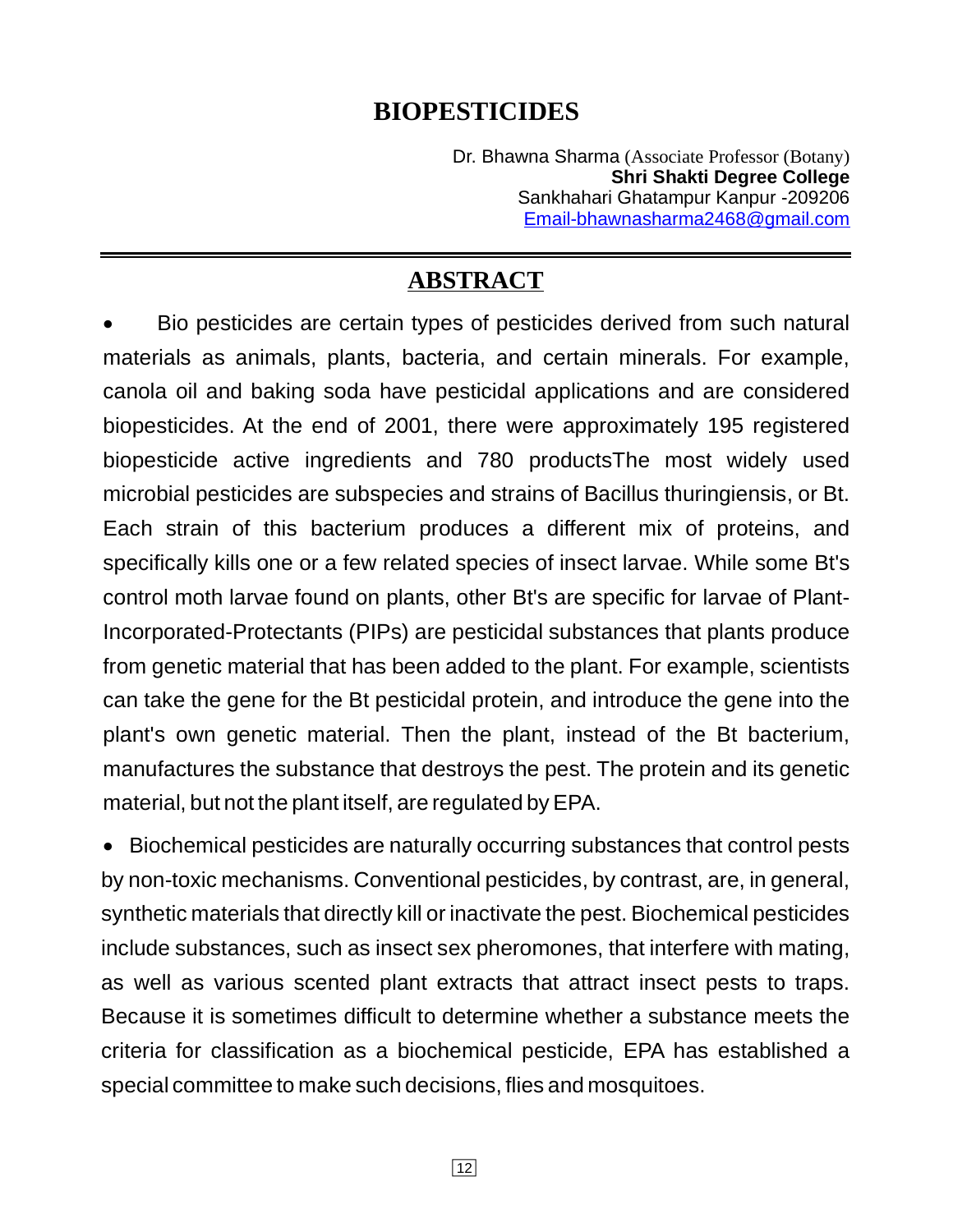## **Green Energy**

**By- DR. Bhawna Sharma Shri Shakti Degree College , Sankhahari,Ghatampur,Kanpur-209206** (Associate Professor (Botany) Email-bhawnasharma2468@gmail.com

## **ABSTRACT**

Green energy is a clean, sustainable approach to producing and using energy in Ontario. The agricultural sector is a natural focus for green energy initiatives since many farmers are generating renewable electricity through biogas, solar and micro-hydro systems. Green energy is a clean, sustainable .As global supply of oil, coal and natural gas shrink and as climate change becomes an increasingly important environmental concern, green energy is clearly the way of the future. The agricultural sector is a natural focus for green energy initiatives. Already, many farmers are generating renewable electricity through wind, biogas, solar and micro-hydro systems. Others are capturing energy from the ground and using it for heating and cooling, or growing energy crops that can be used to heat buildings or fuel vehicles. Green energy benefits all Ontarians by reducing air pollution and curbing the greenhouse gas emissions that are driving climate change, but there are also good business reasons to conserve energy or install a renewable energy system. Using less energy saves you money a direct benefit to your bottom line.

13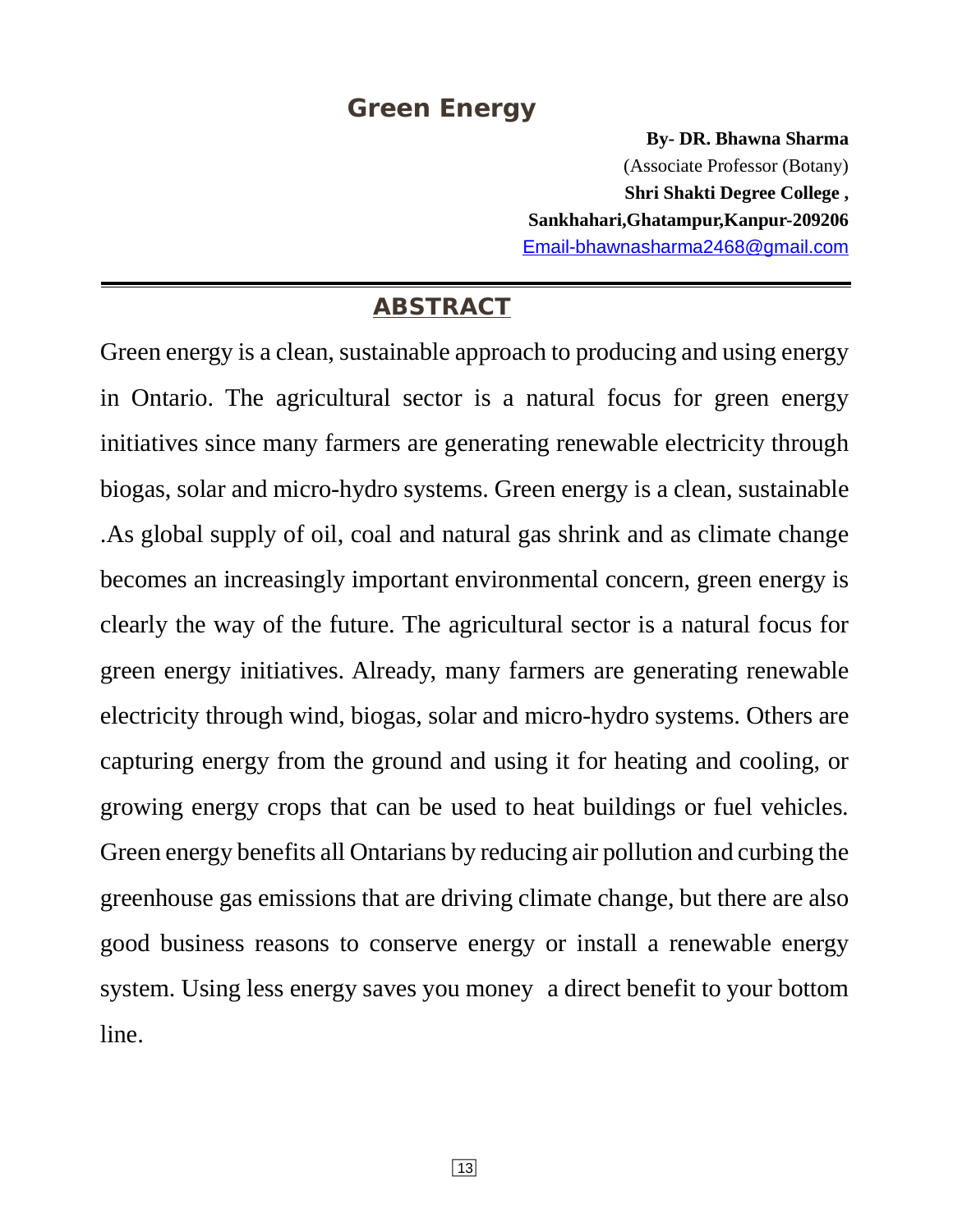## **EMBEDDED SOFTWARE DEVELOPMENT BASED ON VIRTUAL FILE SYSTEM**

## **VIVEK TRIVEDI Asst. Professor ( Computer Application) Shri Shakti Degree College,Sankhahari,Ghatampur,Kanpur Nagar-209206**

## **Abstract**

We present an approach to simplify the software development process for embedded systems by supporting key development tasks such as debugging, tracing and configuration. The approach is based on the use of distributed file system abstractions; principal building blocks within an embedded system in the form of "systems on chip"(SoC) export file system abstractions that are composed together up the system hierarchy, and provide familiar file based interfaces with which to interact with the entire system. The central question addressed in this thesis is as to how the workstation centric idea of a distributed file system can be implemented and effectively applied to facilitate various software development tasks in the embedded domain. To this end, a primary contribution of our work is the realization of distributed file system implementations that are compatible with resource constrained embedded architectures. We demonstrate use of the file systems in enabling debugging and tracing in heterogeneous, multiprocessor environments, while addressing issues central to SoC based systems. The virtual file system model is also applied to facilitate us-age, configuration and deployment in a contrasting embedded application domain in the form of distributed sensor networks, thereby demonstrating the its adaptability.

## **Introduction**

Embedded systems find application in diverse fields including consumer electronics, automobiles, aviation, industrial systems, and communication. At the core of these systems are one or more programmable processors concurrently executing software that support system functionality. This dissertation presents an approach to debug, trace, configure and interact with software executing within multi-processor embedded systems through the use of virtual file system abstractions.

The underlying tenet behind the presented work is that a scalable solution for supporting de-bugging and tracing of software in multi-processor embedded systems can be obtained using distributed file system abstractions. In using this approach,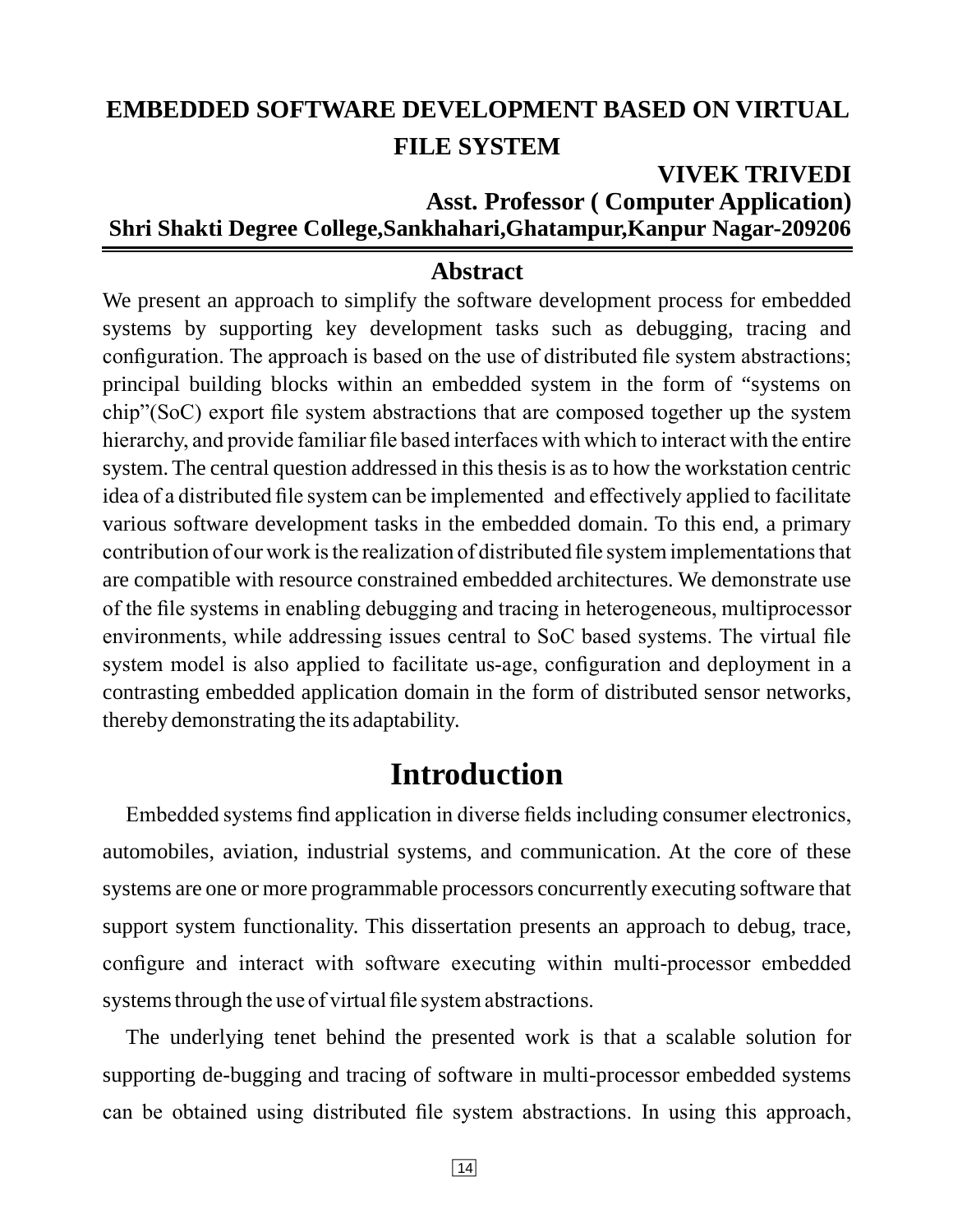individual building blocks within an embedded system export file system abstractions that are composed together up the system hierarchy, and provide familiar file based interfaces with which to interact with the entire system. Apart from supporting embedded software debugging and tracing, these file system abstractions are wellequipped to meet demands imposed by recent advances in system design, most notably the advent system-on-chip (SoC) based devices.

The central question addressed in this thesis is as to how the workstation centric idea of a distributed file system can be implemented and effectively applied to facilitate various software development tasks in the embedded domain. To this end, a primary contribution of our work is the realization of distributed file system implementations that are compatible with resource constrained embedded architectures .We demonstrate use of the file system architecture in enabling debugging and tracing in heterogeneous, multiprocessor environments, while addressing issues central to SoC based systems such as concurrent debugging, intellectual property (IP) concealment, and development of system level debug solutions. The file system model is also applied to facilitate usage, configuration and deployment in a contrasting embedded application domain in the form of distributed sensor networks, thereby demonstrating its adaptability.

#### **Methodology**

Afundamental technique used in this dissertation is to extend the conventional notion of a file from merely being a means to access data residing on a storage device (such as a hard disk) to an entity that provides a standard, familiar interface with which to access and control resources of various kinds .The model that we use to build file based abstractions comprises of file systems implemented by various building blocks within an embedded system, which are exported and accessed externally to interact with the system. The focus of this dissertation is the design of techniques that enable implementation of such file systems within embedded systems, and the illustration of their use for debugging, tracing, monitoring and configuration.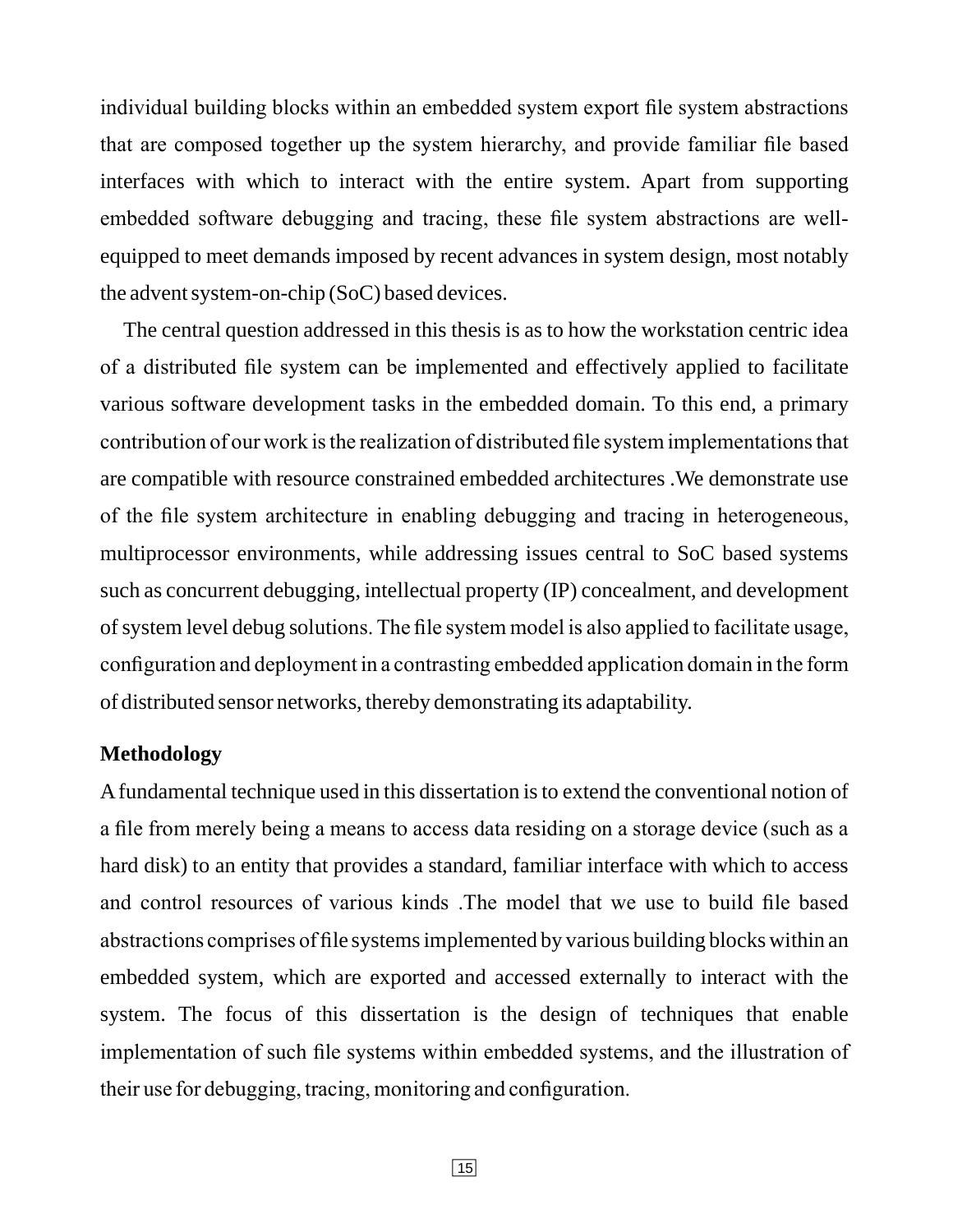To illustrate use of file abstractions in the embedded domain, we describe how they can be used to facilitate various software development tasks such as debugging, configuration and monitoring for a network processor such as the Intel IXP2850[67].The core responsibility of such a device is to facilitate packet switching and content processing within networking devices such as routers.

The architecture of the IXP2850 broadly consists of a *control* and a *data* section, as shown in Figure 1.1, implemented respectively using an Intel X Scale processor and 16 multi-threaded 'micro engines '. Packets entering the network processor through the ingress port, flow through the *data plane* within the processor , where they are progressively processed by various micro engines and directed out to the appropriate egress port. The X Scale processor enables control operations such as router table updates and micro engine control ,through an interface exported over a separate *control* . *plane*



Figure 1.1: IXP2850 Network Processor Architecture

Software debugging support for such a device allows external debugging agents to access various constituent processors (Scale processor and micro engines) concurrently during execution. Using file system abstractions, software debugging can be supported by exporting from within the device a namespace with files to enable run control of each of the constituent processors. Listing 1.1 shows one such namespace wherein each processor has a separate directory with files to access Processor memory , registers, check status and control execution.

Monitoring allows various aspects of the network processor execution to be observed during its operation. It can be used to detect trends in device operation, observe its general well-being and to keep track of relevant metrics. Examples of operational data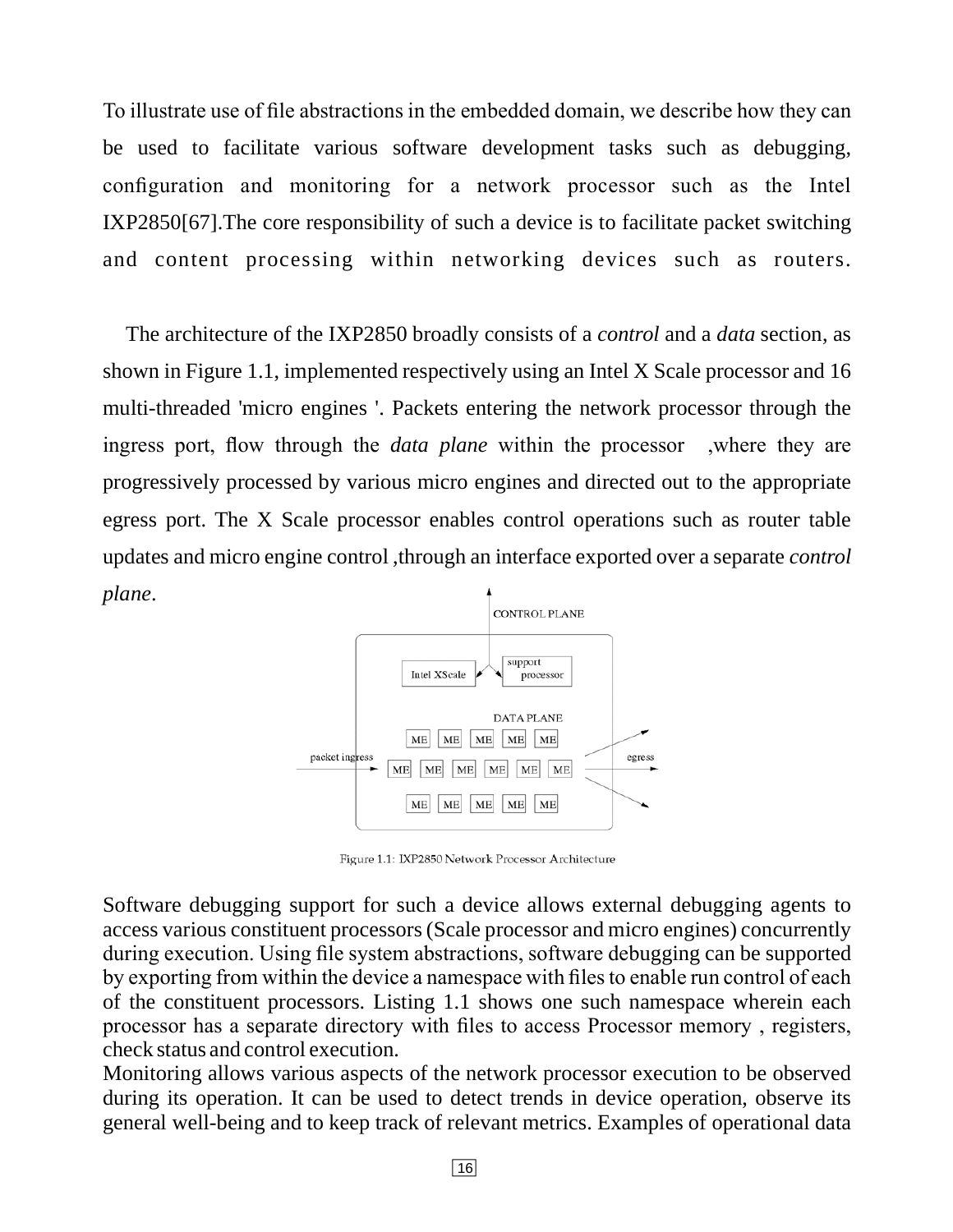that may be exposed through the file interface to facilitate monitoring include counts of packets discarded based on security (virus/spam) concerns, and 'data meters' representing volume of data routed to various domains, measured for purposes of billing. Configuration interfaces exposed through control files enable control of

various aspects of the device operation, including routing, load balancing, and control of micro engine operation. Listing 1.2 depicts a possible file based monitoring and configuration interface for the network processor.

Listing 1.1: File system Namespace for NPdebugging

 $\Delta N$ Pfs X Scale, registers memory status ctl microeng1, registers ....... microeng2, ....... microeng16

Listing 1.2: File system namespace for monitoring  $&$  configuration

/NPcounters/ dropped Packets meters/10 11 x12 1 x config/routectl micro eng ctl The model used in our work implements file systems within embedded systems using a designated processor (called 'support processor') which are exported using available communication links. Clients access the exported file system by mounting them within their local operating sys-tem namespaces, after which the file system contents are largely indistinguishable from local files.An advantage of this approach is that a single exported file interface can simultaneously support several major software development tasks.

#### **BIBLIOGRAPHY**

- $\bullet$ http://www.nxp.com/products/microcontrollers/32bit/index.html.
- $\bullet$ http://www.arm.com/documentation/TraceDebug.
- $\bullet$ http://www.arm.com/support/ARMulator.html.
- $\bullet$ http://www.arm.com/products/solutions/CoreSight.
- $\bullet$ http://www.gentoo.org/doc/en/devfs-guide.xml.
- $\bullet$ http://plan9.belllabs.com/magic/man2html/4/exportfs.
- $\bullet$ http://focus.ti.com/lit/an/slaa089d/slaa089d.pdf.
- $\bullet$ http://www.intel.com/design/flcomp/applnots/29217902.pdf.
- $\bullet$ National ecological observatory network. http://www.neoninc.org.
- $\bullet$ http://pdos.csail.mit.edu/papers/plan9:jmhickey-meng.pdf.
- $\bullet$ Simple Object Access Protocol (SOAP). http://www.w3.org/TR/soap.
- $\bullet$ http://savannah.nongnu.org
- $\bullet$ http://www.embedded.com/story/OEG20021217S0039.
- $\bullet$ http://www.embedded.com/columns/showArticle.jhtml
- $\bullet$ Guest editorial: Concurrent hardware and software design for multiprocessor
- $\bullet$ K. A. Bartlett, R. A. Scantlebury, and P. T.Wilkinson. A note on reliable full-duplex transmission over halfduplex links.
- $\bullet$ S. Bhattacharya, J. Darringer, D. Ostapko, and Y. Shin. A mask reuse methodology for reducing system-on-achip cost.
- $\bullet$ The official Bluetooth Technology Website. http://www.bluetooth.com/bluetooth/.
- $\bullet$ http://www.broadcom.com/press/release.php
- $\bullet$ http://www.microsoft.com/mind/1196/cifs.asp.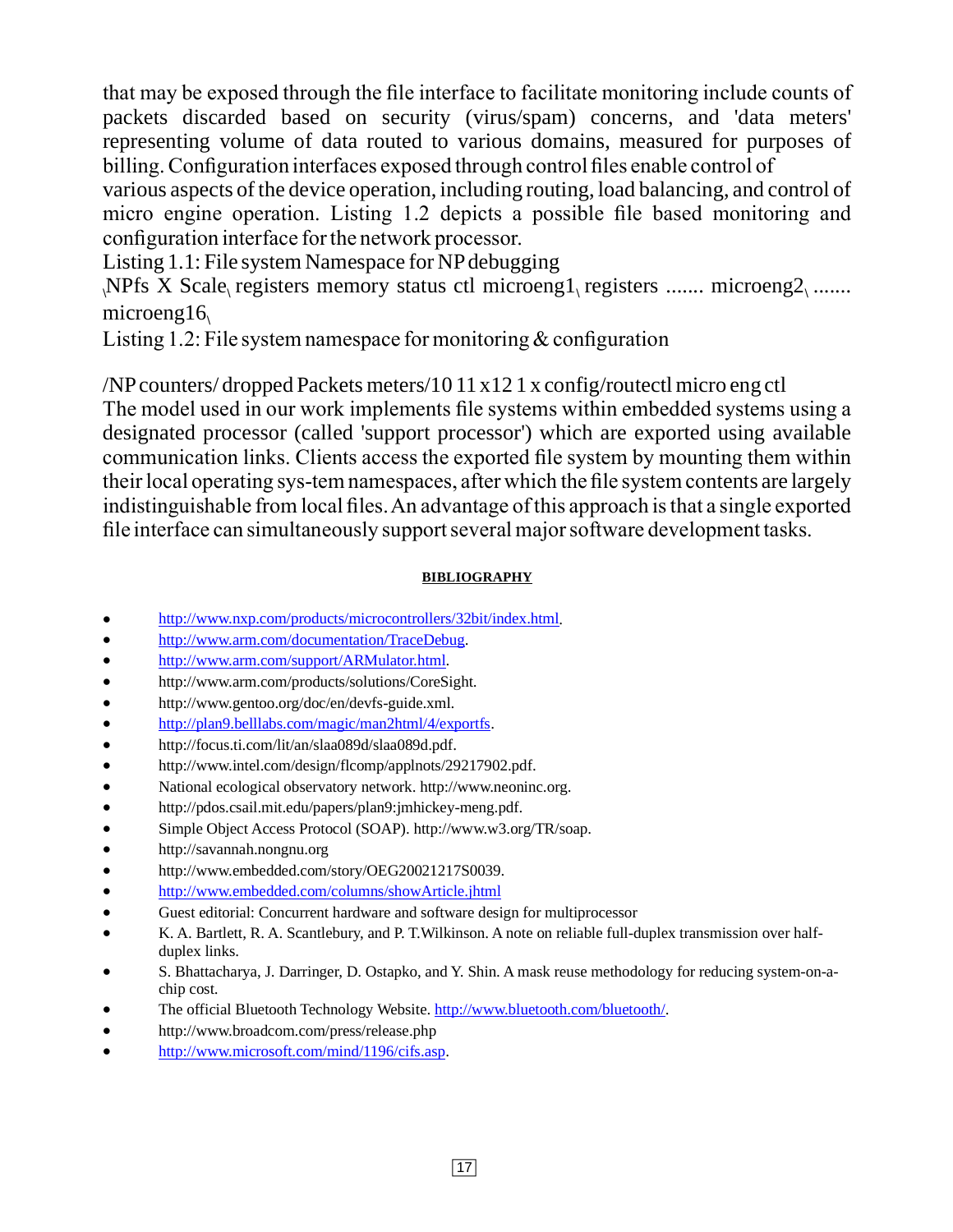## **VERMICOMPOST: A POWERFUL GROWTH PROMOTER FOR CROP PLANTS**

J. Mohan, Pratibha Katiyar and \*Shyam Narayan Department of Botany, D.A-V. College, Kanpur \* Department of Botany, Patel Vidhyapeeth Mahavidhyalaya, Barore Kanpur

#### **ABSTRACT**

An experiment was conducted to study the effect of vermicompost on Tomato  $(Lycopersicum esculantum, mill.   
   
   
   
   
   
   
   
   
   
   
 2) plants raised in soil-pot culture condition with different$ doses nil (control), 50, 100 and 200 g Vermicompost/kg soil. As compared to control, 200 g Vermicompost/kg soil showed highly significant (P=0.01) increase in dry matter yield of tops of 40 days, both tops and leaves of 80 days and fruits of 110 days old tomato plants. Chlorophyll content of leaves of both 40 and 80 days old plants showed highly significant (P=0.01) increase at 200 g Vermicompost /kg soil over control. Maximum values for catalase and peroxidase activities were also observed at 200 g Vermicompost/kg soil level and these values were highly significantly (P=0.01) higher than values at control.

Key words: Tomato, Vermicompost, biofertilizer.

#### **INTRODUCTION:**

Vermicompost (also called worm compost, Vermicast, worm casting, worm humus or worm manure) is the end product of the breakdown of organic matter by some species of earthworm. It is a nutrient rich, natural fertilizer and soil conditioner. **Small scale Vermicomposting is well suited to** Vermicompost is 100% pure eco-friendly organic fertilizer. This organic fertilizer has nitrogen phosphorus, potassium, organic carbon, sulphur, hormones, vitamins, enzymes and antibiotics which help to improve the quality and quantity of yield. It is observed that due to continuous misuse of chemical fertilizer soil losses its fertility and gets salty day by day. To overcome such problems natural farming is the only remedy and Vermicompost is the best solution. The process of producing Vermicompost is called Vermicomposting. The earthworm species most often used are Red Wigglers (Eisenia foetida) or Red Earthworm (Lumbricus rubellus). Vermicompost is richer in many nutrients than compost produced by other composting method. **turn kitchen waste in to high quality soil, where space is limited. Together with bacteria, earthworms are the major catalyst for decomposition in healthy Vermicomposting system, although other soil also plays a contributing role: these include insects, other worms and molds.**

Earthworm's vermicompost is proving to be highly nutritive organic fertilizer and more powerful growth promoter over the conventional composts and a protective farm input i.e. increasing the physical, chemical  $\&$  biological properties of soil, restoring  $\&$  improving its natural fertility against the destructive chemical fertilizers which has destroyed the soil properties and decreased its natural fertility over the years. Vermicompost is rich in NKP (nitrogen 2-3%, potassium 1.85-2.25% and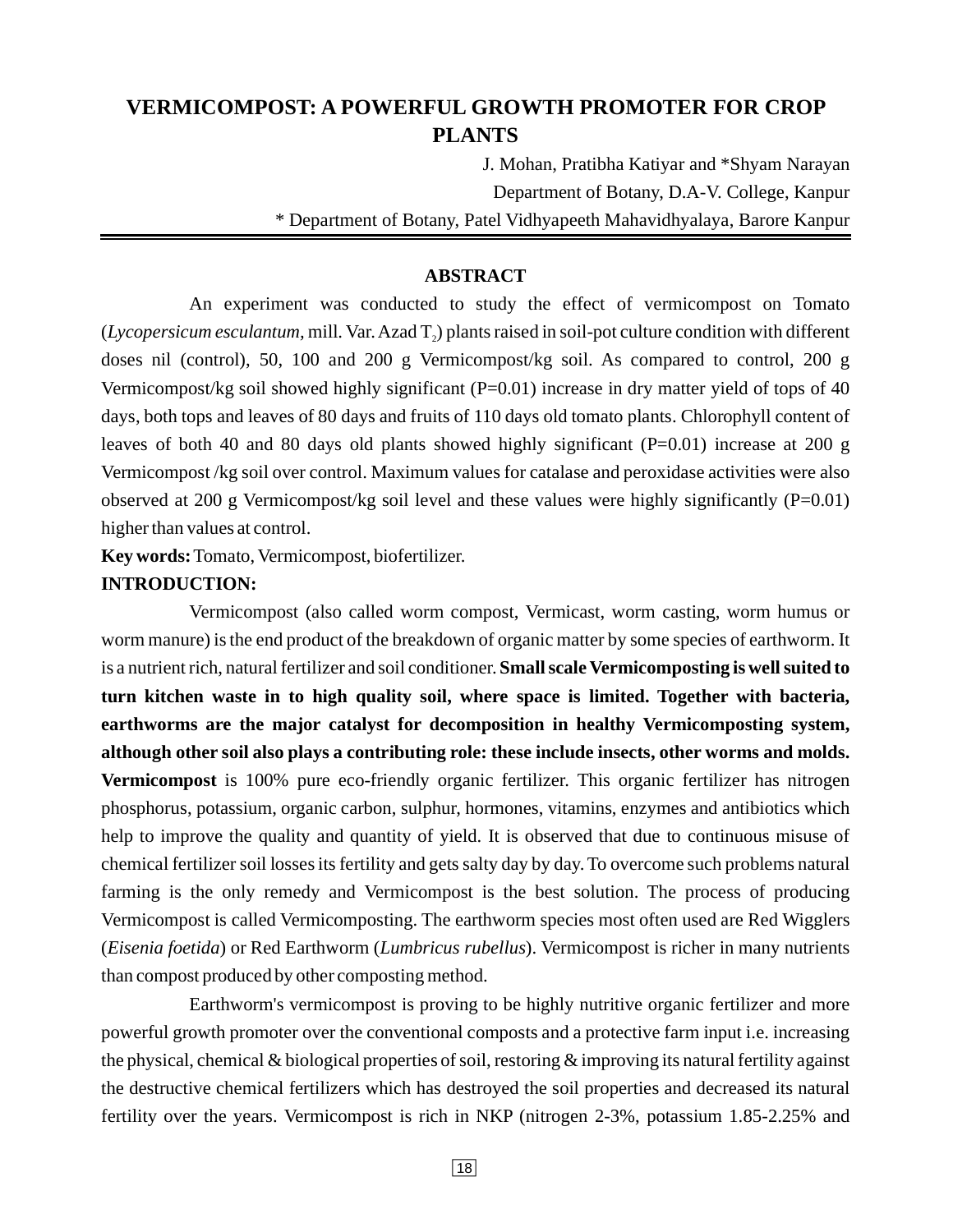phosphorus 1.55-2.25%), micronutrients, beneficial soil microbes and also contain plant growth hormones & enzymes. It is scientifically proving as 'miracle growth promoter & also plant protector' from pests and diseases. Vermicompost retains nutrients for long time and while the conventional compost fails to deliver the required amount of macro and micronutrients including the vital NKP to plants in shorter time, the vermicompost does.

#### **METHOD:**

Tomato (Lycopersicum esculantum, Mill. Var. Azad T<sub>2</sub>) plants raised in soil-pot culture condition. The details of soil preparation with Vermicompost as biofertilizer and culture of plants were same as described earlier by Mohan et al. (2007). Soil amendment with Vermicompost as biofertilizer were nil (control), 50, 100, and 200 g Vermicompost/kg soil. Tops at 40 days, both tops and leaves at 80 days, and fruits at 110 days were taken for estimation of dry matter yield, chlorophyll, catalase and peroxidase activities of plants. For estimation of dry matter yield and determination of chlorophyll, catalase and peroxidase activities the details of procedure were same as described earlier by Mishra (2000)

#### **RESULTAND DISCUSSION (Table-1):**

Dry matter yield of tomato plants increased with the increase in level of Vermicompost in tops of both 40 and 80, leaves of 80 and fruits of 110 days old tomato plants.As compared to control, all the treatment tested showed highly significant  $(P=0.01)$  increase in dry matter yield of tops of both 40 and 80, leaves of 80 and fruits of 110 days old plants.

A highly significant (P=0.01) increase in chlorophyll content was observed at all the levels of Vermicompost over its preceding levels in leaves of both 40 and 80 days old plants. Maximum chlorophyll content was observed in leaves of both 40 and 80 days old plants at 200 g / Vermicompost / kg soil level.

As compared to control, all the levels of Vermicompost tested showed highly significant (P=0.01) increase in catalase activities of tops of both 40 and 80 and leaves of 80

days old plants. A highly significant  $(P=0.01)$  increase in catalase activity was observed at all the levels of Vermicompost over its preceding levels in tops of both 40 and 80 and leaves of 80 days old plants.

Maximum peroxidase activity was observed at 200 g Vermicompost/kg soil in tops of 40 days and both tops and leaves of 80 days old tomato plants.

Dry matter yield of tomato plants increased with Vermicompost as biofertilizer, this increase in growth and yield is in conformity with the finding of Tharmaraj et al. (2011) with rice, Nath *et al.* (2009) with maize and okra, Gutierrez-Miceli *et al.* (2011) with radish Gutierrez-Miceli *et al.* (2008) with sorghum, Garcia-Gomez et al. (2008) with maize, Tejada et al. (2008) with tomato, Quaik . (2012a) with Indian Borage. Positive effects of Vermicompost have also been observed in forestry *et al* species such as acacia, eucalyptus and pine tree (Donald and Visser, 1989, Lazcano et al., 2010a, 2010b). Increase in chlorophyll similar with the findings of Tejada et al. (2008) with tomato.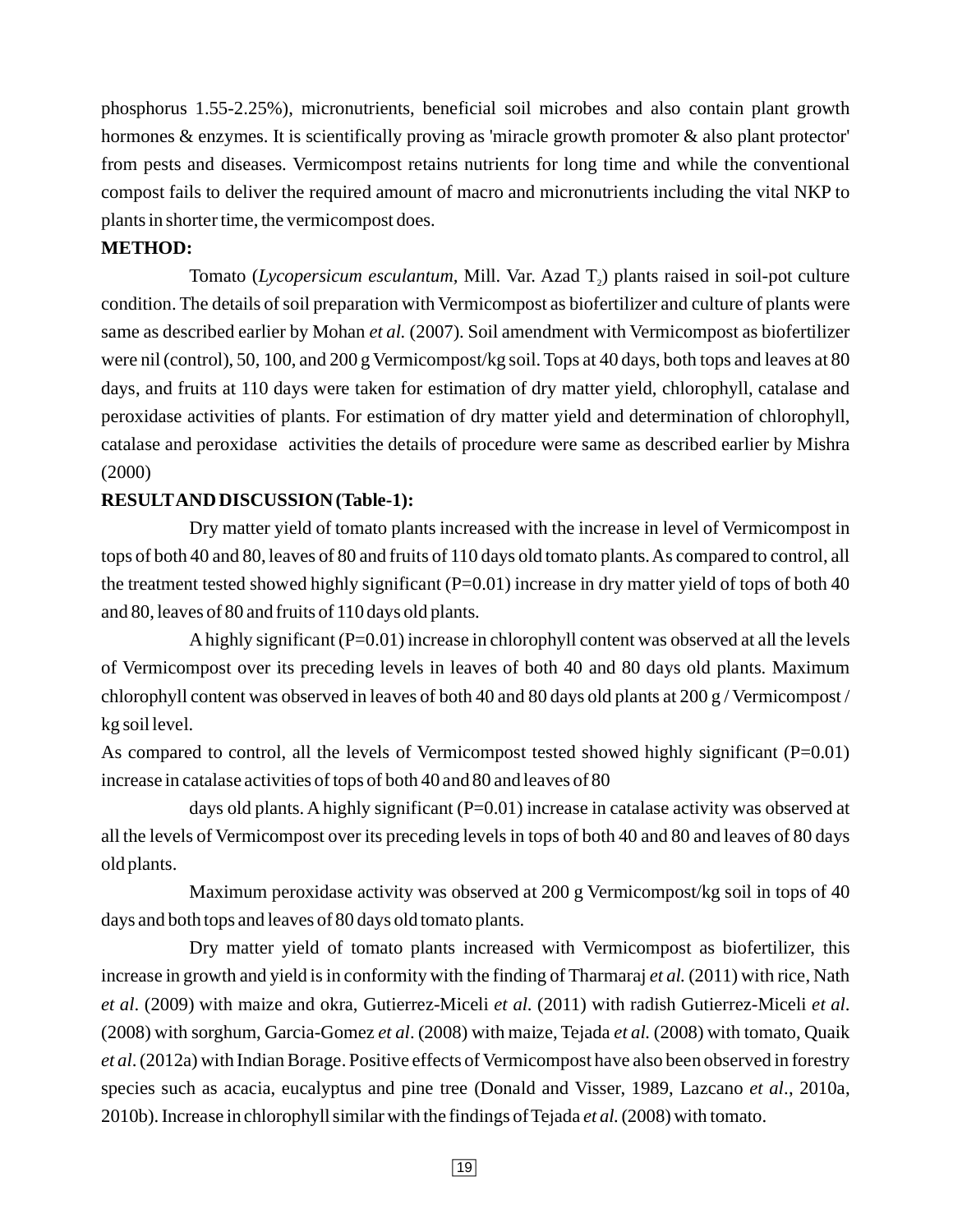Significantly, Vermicompost works as a 'soil conditioner' and its continued application over the years lead to total improvement in the quality of soil and farmland, even the degraded and sodic soils. Experiments conducted in India at Shivri farm of 'U.P. Bhumi Sudhar Nigam' (U.P. Land Development Corporation) to reclaim 'sodic soils' gave very good results. Application of vermicompost @ 6 tons/ha resulted in reduction of 73.68 in sodicity (ESP) and increase of 829.33 kg/ha of available nitrogen (N) leading to significant improvement in soil quality (Sinha et al., 2008).

#### **REFERENCES:**

- Donald, D.G.M. and Visser, L.B. (1989). Vermicompost as a possible growth medium for the production of commercial forest nursery stock. Appl. Plant Sci. 3: 110 113.
- Garcia-Gomez, R.C.; Dendooven, L. and Gutiérrez-Miceli, F.A. (2008). Vermicomposting Leachate (Worm Tea) as Liquid Fertilizer for Maize (Zea mays L.) Forage Production. *Asian Journal* , (4) : 360 367. *of Plant Sciences* **7**
- Gutierrez-Miceli, F.A.; García-Gomez, R. C.; Rincón Rosales, R.;Abud-Archila, M.; MaríaAngela. O. L.; Cruz, M. J. G. and Dendooven, L. (2008). Formulation of a liquid fertilizer for sorghum (Sorghum bicolor (L.) Moench) using vermicompost leachate, Bioresource Technology, (14) : 6174 6180. **99**
- Gutierrez-Miceli, F.A.; Oliva-Llaven, M.A.; Nazar, P.M.; Ruiz-Sesma, B.; Alvarez-Solis, J.D. and Dendooven, L. (2011). Optimization of Vermicompost and Worm-Bed Leachate for the Organic Cultivation of Radish. Journal of Plant Nutrition, 34(11): 1642 1653.
- Lazcano, C.; Sampedro, L.; Zas, R. and Dominguez, J. (2010a). Vermicompost enhances germination of the maritime pine (Pinus pinaster Ait.). New Forest, 39:387 400.
- Lazcano, C.; Sampedro, L.; Zas, R. and Dominguez, J., (2010b). Assessment of plant growth promotion by vermicompost in different progenies of maritime pine (Pinus pinaster Ait.). Compost Science and Utilization, 18:111 118.
- Mishra A.K. 2000. *Studies on utilization of bga as biofertilizer for qualitative and quantitative* improvement of crop plants. Ph.D. Thesis, C.S.J.M. University, Kanpur.
- Mohan, N; Mahadev; Singh, P and Agnihoti, N. (2007) Growth and composition of Oryza sativa L. influence by Aulosira fertilissma as biofertilizer Indian hydrology 10(1):93-100.
- Nath, G.; Singh, K. and Singh, D.K. (2009). Chemical Analysis of Vermicomposts / Vermiwash of Different Combinations ofAnimal, Agro and Kitchen Wastes. *Australian J. of Basic and* (4) : 3671 3676. *Applied Sciences,* **3**
- Quaik, S.; Embrandiri, A.; Rupani, P. F.; Singh, R. P. and Ibrahim, M. H. (2012a). Effect of Vermiwash and Vermicomposting Leachate in Hydroponics Culture of Indian Borage (Plectranthus ambionicus) Plantlets. *UMT 11th International Annual Symposium on Sustainability* Science and Management. e-ISBN 978-967- 5366-93-2: 210 214.

Sinha, R. K.; Nair, J.; Bharambe, G.; Patil, S and Bapat, P.D. (2008). Vermiculture Revolution. In James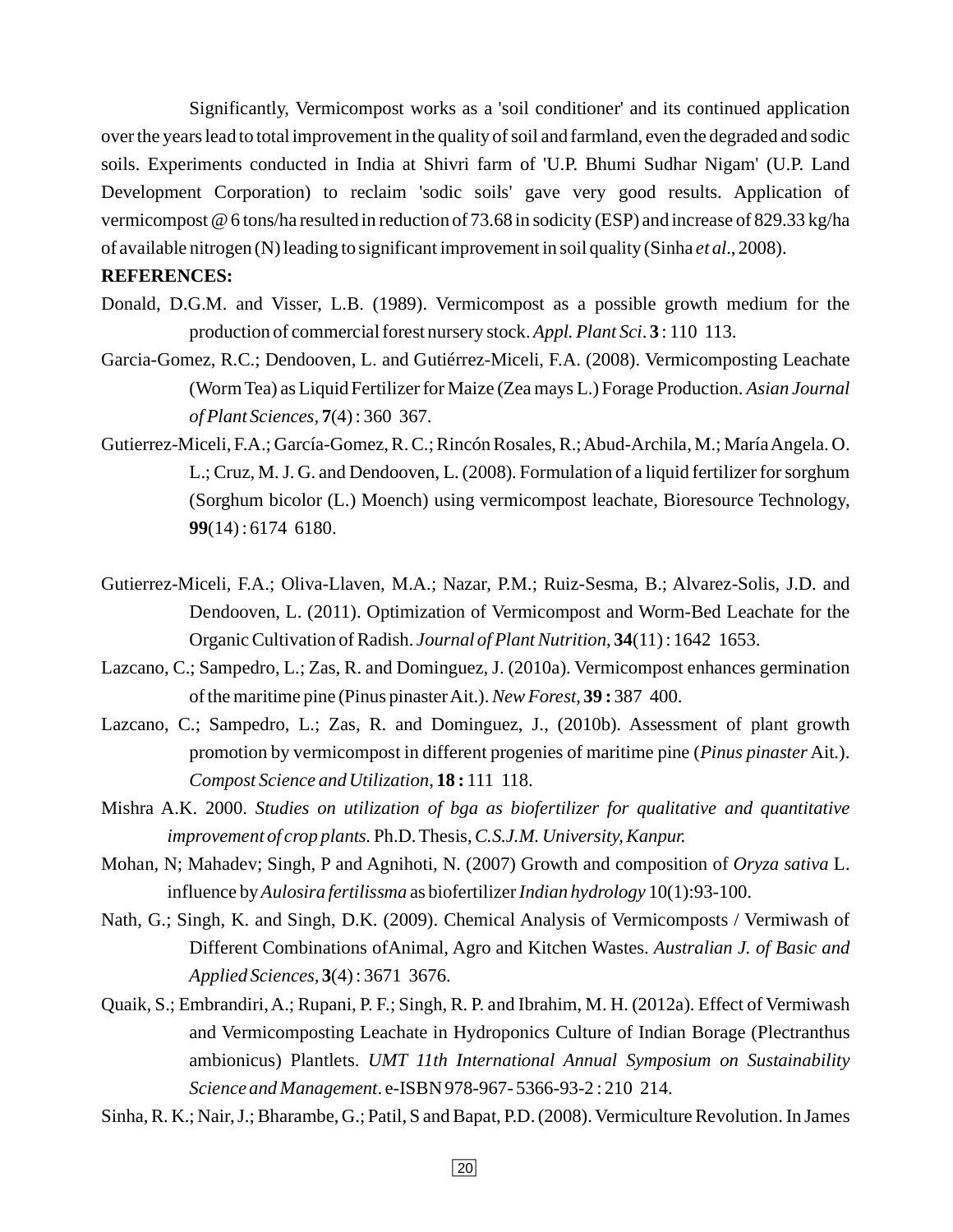I. Daven and Robert N. Klein (Eds.). Progress in Waste Management Research; NOVA Science Publishers, NY, USA, Invited Paper, pp: 157 227.

- Tejada, M.; Gonzalez, J.L.; Hernandez, M.T. and Garcia, C. (2008). Agricultural use of leachates obtained from two different vermicomposting processes. Bioresource Technology, 99 : 6228 6232.
- Tharmaraj, K.; Ganesh P.; Kolanjinathan K.; Suresh Kumar R, Anandan A. (2011). Influence of vermicompost and vermiwash on physic chemical properties of rice cultivated soil. : 18 -21. *Current Botany,* **2**

#### . **Table 1**

Growth and Composition of Tomato (*Lycopersicum esculantum*, Mill. Var. Azad T<sub>2</sub>) plants as influenced by Vermicompost as biofertilizer

| <b>Plants</b>   |                          |            | g Vermicompost/kg soil | LSD at |       |                |            |  |  |  |
|-----------------|--------------------------|------------|------------------------|--------|-------|----------------|------------|--|--|--|
| <b>Days</b>     | Part                     | <b>Nil</b> | 50                     | 100    | 200   | $P=0.05$       | $P = 0.01$ |  |  |  |
|                 | g dry matter yield/plant |            |                        |        |       |                |            |  |  |  |
| 40              | <b>Tops</b>              | 0.071      | 0.108                  | 0.125  | 0.136 | 0.004          | 0.006      |  |  |  |
| 80              | <b>Tops</b>              | 10.08      | 10.50                  | 11.77  | 12.27 | 0.06           | 0.09       |  |  |  |
| 80              | Leaves                   | 5.h16      | 5.54                   | 6.25   | 6.72  | 0.05           | 0.07       |  |  |  |
| 110             | Fruit                    | 1.26       | 1.73                   | 2.08   | 2.13  | 0.03           | 0.05       |  |  |  |
|                 | mg Chlorophyll/100 g FM  |            |                        |        |       |                |            |  |  |  |
| 40              | Leaves                   | 93         | 120                    | 122    | 134   | 3              | 5          |  |  |  |
| 80              | Leaves                   | 107        | 114                    | 120    | 126   | $\overline{2}$ | 3          |  |  |  |
|                 | Unit catalase/100 g FM   |            |                        |        |       |                |            |  |  |  |
| 40              | <b>Tops</b>              | 9.18       | 11.44                  | 12.32  | 13.44 | 0.06           | 0.09       |  |  |  |
| 80              | <b>Tops</b>              | 3.33       | 3.97                   | 4.43   | 4.82  | 0.05           | 0.07       |  |  |  |
| 80              | Leaves                   | 4.16       | 4.86                   | 5.27   | 5.72  | 0.06           | 0.09       |  |  |  |
| ? OD Peroxidase |                          |            |                        |        |       |                |            |  |  |  |
| 40              | <b>Tops</b>              | 0.021      | 0.026                  | 0.029  | 0.035 | 0.004          | 0.006      |  |  |  |
| 80              | <b>Tops</b>              | 0.032      | 0.034                  | 0.036  | 0.039 | 0.001          | 0.002      |  |  |  |
| 80              | Leaves                   | 0.026      | 0.028                  | 0.031  | 0.034 | 0.001          | 0.002      |  |  |  |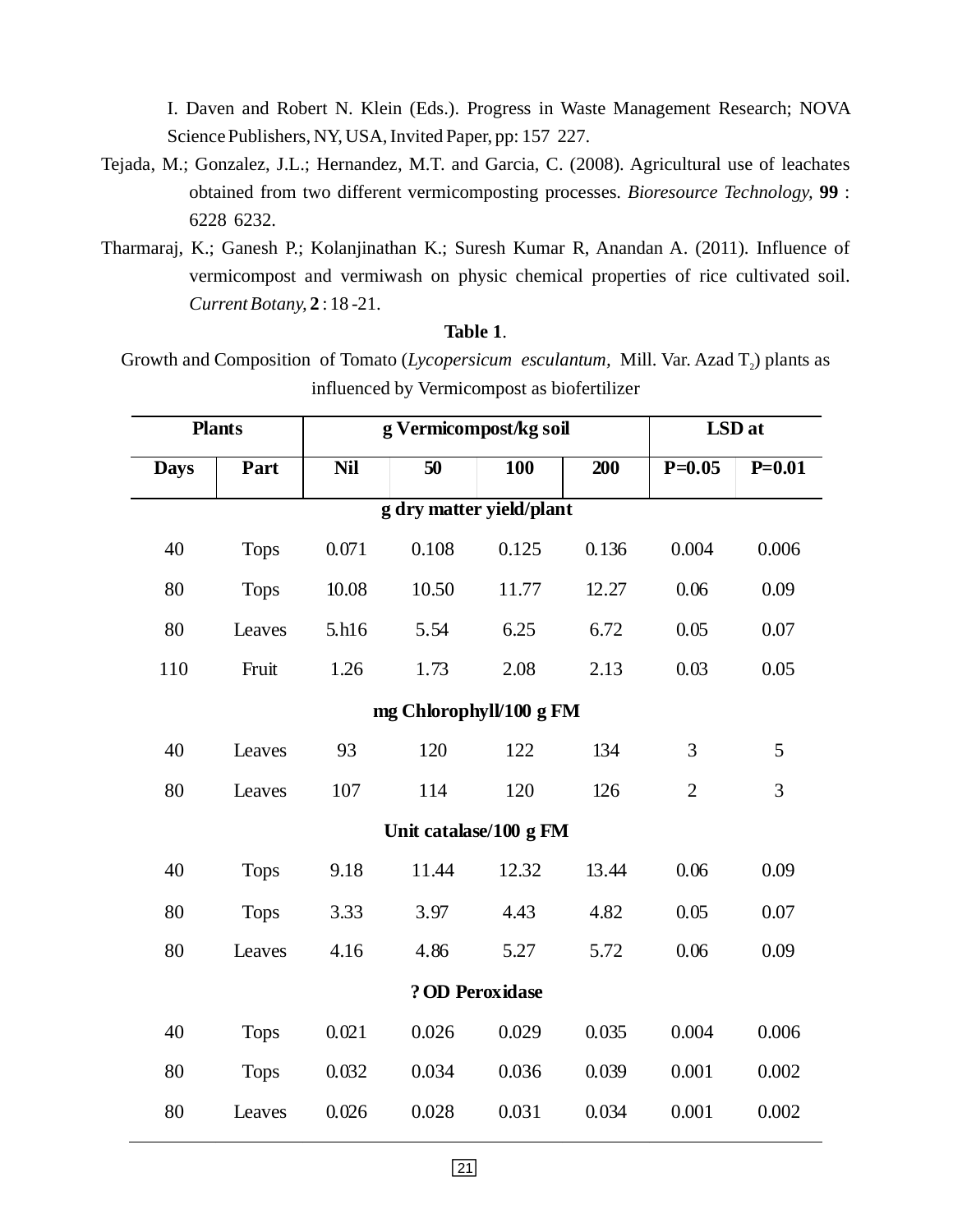## **ALGAL DIVERSITY OF KUSHMANDA DEVI TEMPLE TANK WITH REFERENCE TO PHYSICOCHEMICAL CHARACTERISTICS**

Shailendra Kumar Singh, \*R.K. Gupta, \*Anuj Bhadauria and \*\*N. Mohan D.P.D.S.P.G. College, Anoopshahar, Bulandshahar \*Department of Botany, D.V. College, Orai \*\*Principal, Shri Shakti Degree College, Shankahari, Ghatampur, Kanpur.

### **Abstract**

The physic-chemical characteristics of Kushmanda Devi temple tank were found variable according to session. The qualitative estimation of algal flora belonging to various families in the pond at different surveyed sampling stations. The families which represented the algal flora were Myxophyceae (Blue-green algae), Chlorophyceae (Green algae), Bascillariophyceae (Diatoms) and Euglenophyceae. The increasing trend in the pond was Chlorophyceae > Myxophyceae > Bacillariophyceae > Euglenophyceae. Total 36 genera was found with dominant forms of *Cladophora* throughout the year.

Key words: Algal flora, Physic-chemical characteristics, Temple tank **INTRODUCTION:**

Historically, algae have been responsible for few problems directly affecting humans but their toxicity capacity to impound water, retardation in growth of cultivated plants, increases loss of water, changes in colours, odour production, spread of allergenic disease and hindrance of aquatic sports and fisheries are well known. Algal role in oxygenation of water, binding and removal of certain toxic substance are crucial for water quality improvement. As such algae not only marvel significance as bioindicators but also have intrinsic value in biology of environments.

Fresh water is natural source of fundamental importance. Without water life is not possible. In many respects the property of water is unique. They seem to be especially designed for the living organisms; no other liquid can replace it. Pure water is an animating fluid while polluted water is a real curse for living beings. The rapid increase in population and speedy industrialization on large scale has placed an ever increasing demands on lakes, reservoirs, ponds and rivers for the provision of potable or drinking water, fish products and as well as depositories or store houses of wastes and sewage effluents. This has created several problems. An interesting aspect of these reservoirs in the drastic change due to seasonal variation resulting in water volumes, salt concentration, dissolved substances, gases and organic matter and these by in the plant life.

Human activity generates a tremendous amount of the waste materials. These are discharged in various component of the environment in which they bring about undesirable changes. The menace of pollution to our water resources is well known.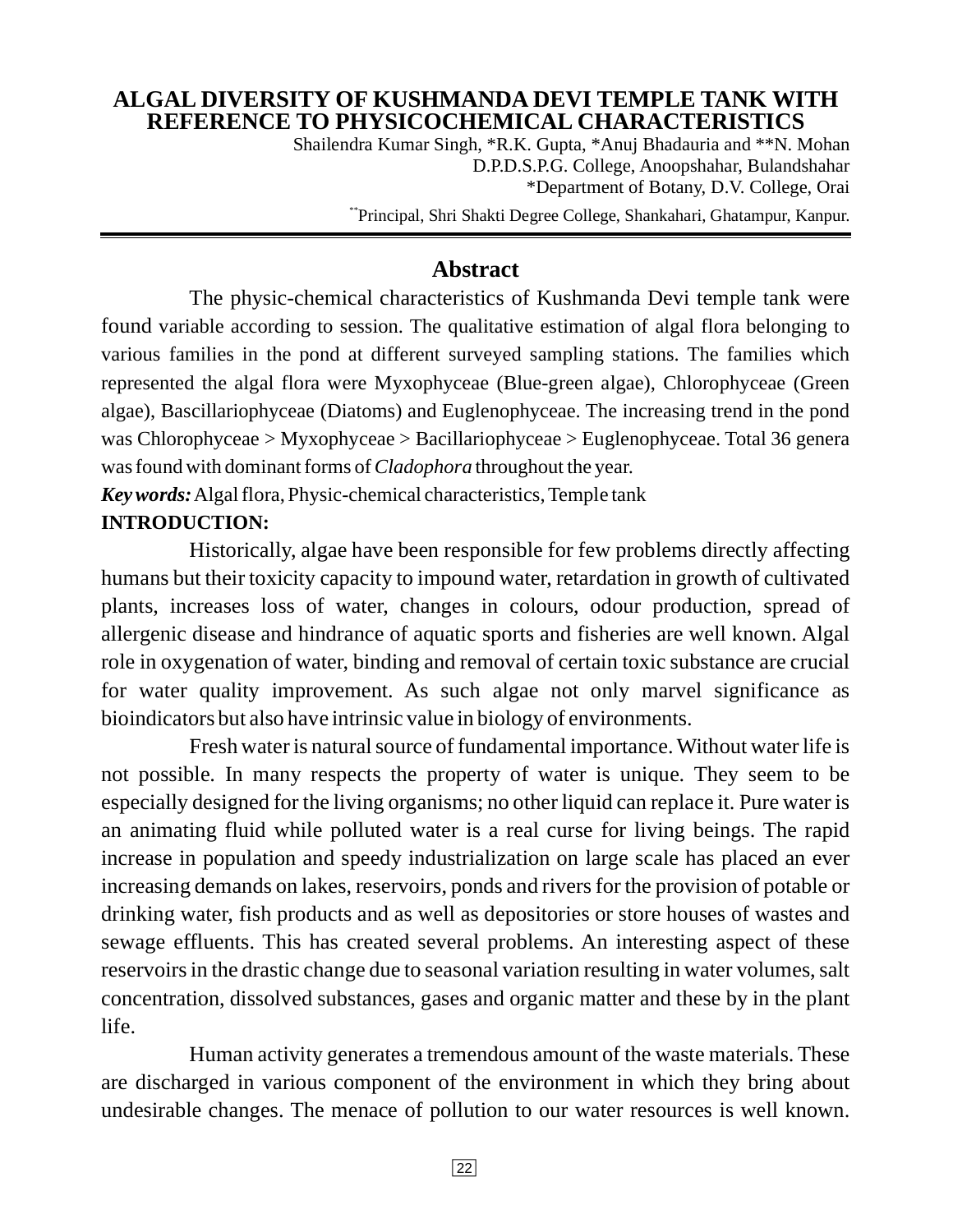Water is indispensable for life and is an important constituent of all chemical and biochemical reactions. The expanding civilization, increasing pollution and rapid industrialization are putting much higher demand on water day by day. With the rapid advances in Science and Technology man has acquired the power to change the environment in countless ways. Man has modified the quality and quantity of water by over all exploitation, misuse, and wastewater disposal there by causing the undesirable effects on the hydrological cycle. Fresh water of adequate quality is becoming scarce day by day. Pollution and indiscriminate use threaten the world's most valuable resource.

The enormous amount of wastes, which our society generates, have strained and disturbed our natural ecosystems. Rivers, lakes and ponds are main resources of natural waters are getting polluted from various human activities and sewage disposal is an important cause. All aquatic systems have the ability to purify themselves and ecological equilibrium if the impose stress does not exceed a certain critical limit. But the current changes are so rapid and intense that the biological balance is upset land in some cases totally disrupted.As a result distorted ecological equilibrium fails to return to its original state.

#### **MATERIALAND METHODS:**

Kushmanda devi temple tank is selected for the study, situated near Ghatampur is a Tehsil of district Kanpur Nagar. Maa Kushmanda Devi, fourth Goddess out of Nav Durga. The water samples were collected at 30 days intervals from the spot fixed all around the area from four sites of tanks. Water sample of four different sites were combined to get an integrated sample of water. The samples were collected in a wide mouth large plastic bottle (2.5 liter) between 8-10AM and bottled cork immediately and all the samples were brought to the laboratory and stored at  $4^{\circ}C$ temperature in a refrigerator till the analysis was completed. Care was taken to prevent under shaking of the samples and also against sun light while transporting them to the laboratory. The details of sampling and analysis of physic-chemical characteristics according to "Standard Methods for examination of water and waste water" published by American Public Health Association (1980) have been consulted. All chemical analysis was done in evening or on the following day. From the preserved sample, algal material were mounted on slides and examined in details and identified up to species level with standard literature.

#### **RESULTAND DISCUSSION:**

Range of temperature between 15.1 $\rm ^{o}C$  to 33.9 $\rm ^{o}C$  and total solids between 800 mg/l to 3650 mg/l both value minimum in the month December and higher in the month June. pH was found 7.1 to 8.3 in the month October and May respectively. Value of BOD and COD was maximum in the month January and minimum in May. Turbidity in the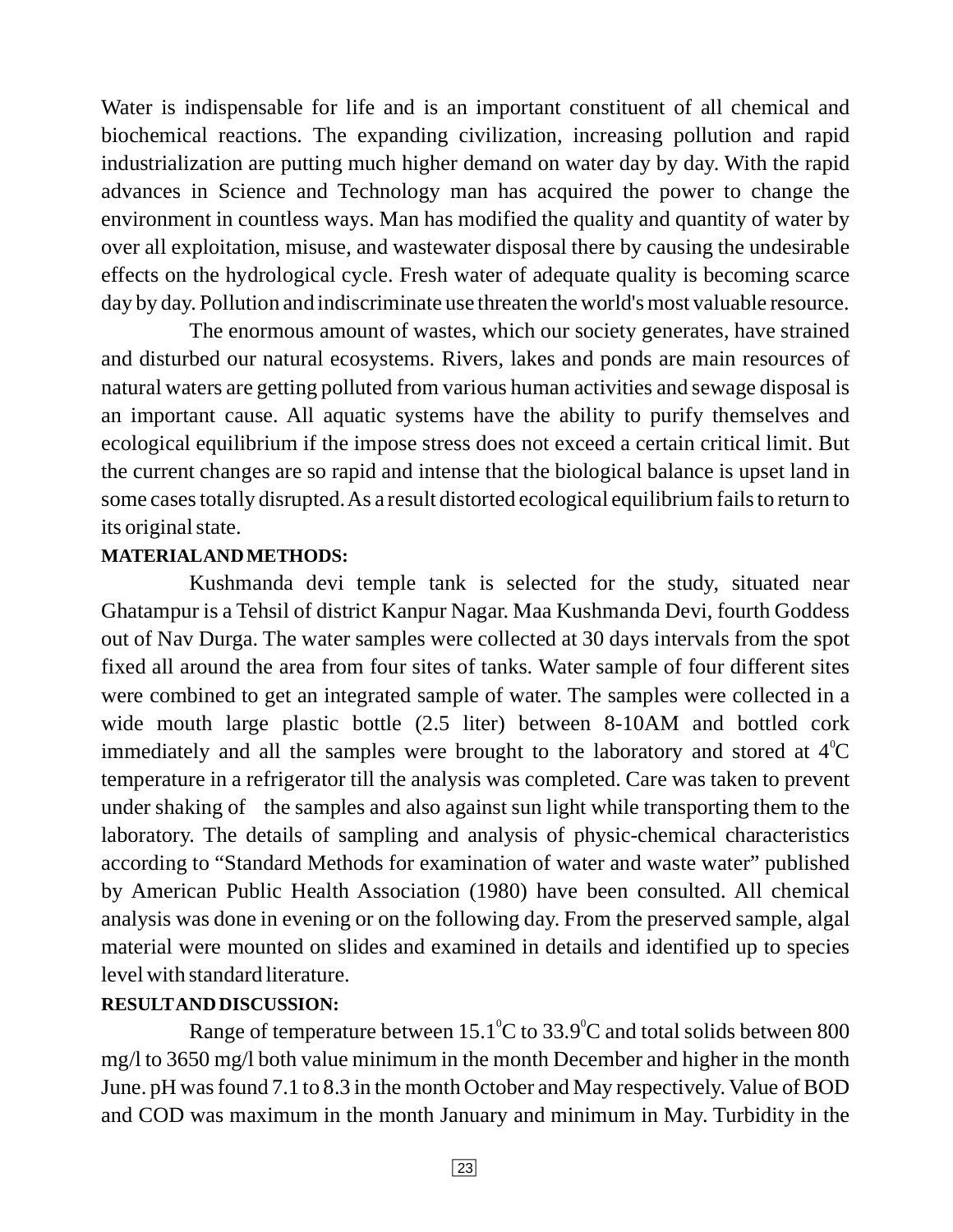range between 32 NTU to 70 NTU, maximum DO was found in the month February and minimum in May and June. Carbonate in the range between 2.25 mg/l to 2.95 mg/l and Bicarbonate between 0.10 mg/l to 1.00 mg/l. The value of Calcium and Chloride was found maximum in June and minimum in January and March respectively.

The quality and quantity of algal flora vary from season to season, the maximum numbers of species were observed during winter season while the maximum quantity of algae, occurred during the summer season.

During present investigation 36 genus was found belonging to Myxophyceae, Euglenophyceae, Bascillariophyceae and Chlorophyceae. Chlorophyceae forms was dominant amongst algal flora. Similar observation was made by Patrick (1950) and Rafter (1965). Hiremath and Shety (1988) pointed out that the members of Cyanophyceae are known to be highly adaptive and can colonize even the polluted water. Present study showed that the incidence of Myxophyceae in large number indicated by blooms of Microcystis species and Oscillatoria species pointed out some polluted condition of water.

Ecological distribution of Myxophyceae has been discussed by Fritsch (1907), Pearsall (1932), Prescott (1948), Gonzalves and Joshi (1946). Komarvosky (1953), Rao (1955) and Philipose (1959) concluded that Myxophyceae increase in algal population even when nitrates and phosphates were low. Hutchinson (1967) rightly points out that it is not clear as to what organic compounds are needed in the nutrition of Myxophyceae. The present data confirms the observations of Pearsall (1932) and Philipose (1959).

The algal flora of the Temple tanks shows a distinct periodicity and succession of algae.Among algal forms belonging to various classes some of them grew throughout the year, others during larger span of time or short- lived and only recorded sporadically. Algae exhibit preferences for periodicity and succession in different seasons. Despite seasonal preferences they may continue to thrive in the transitory periods of seasons.

Earlier somewhat similar results were also observed by Mohan et al. (2004), Dubey *et al.* (2003), Gupta *et al.* (2001) with sewage; Sarbhai *et al.* (2004) and Mohan *et* (1997, 2002, 2003) with industrial effluent using different algal species. *al.*

## **REFERENCES:**

A.P.H.A. (1975). Standard methods for the analysis of water and waste water *APHA-*. *AWWF*

Sarbhai, A.; Mohan, J. and Mohan, N. (2004). Influence of distillery effluent on distribution on algae. *Proc. National Seminar on Recent Emerging Trends in Plant Science Kanpur p.1.*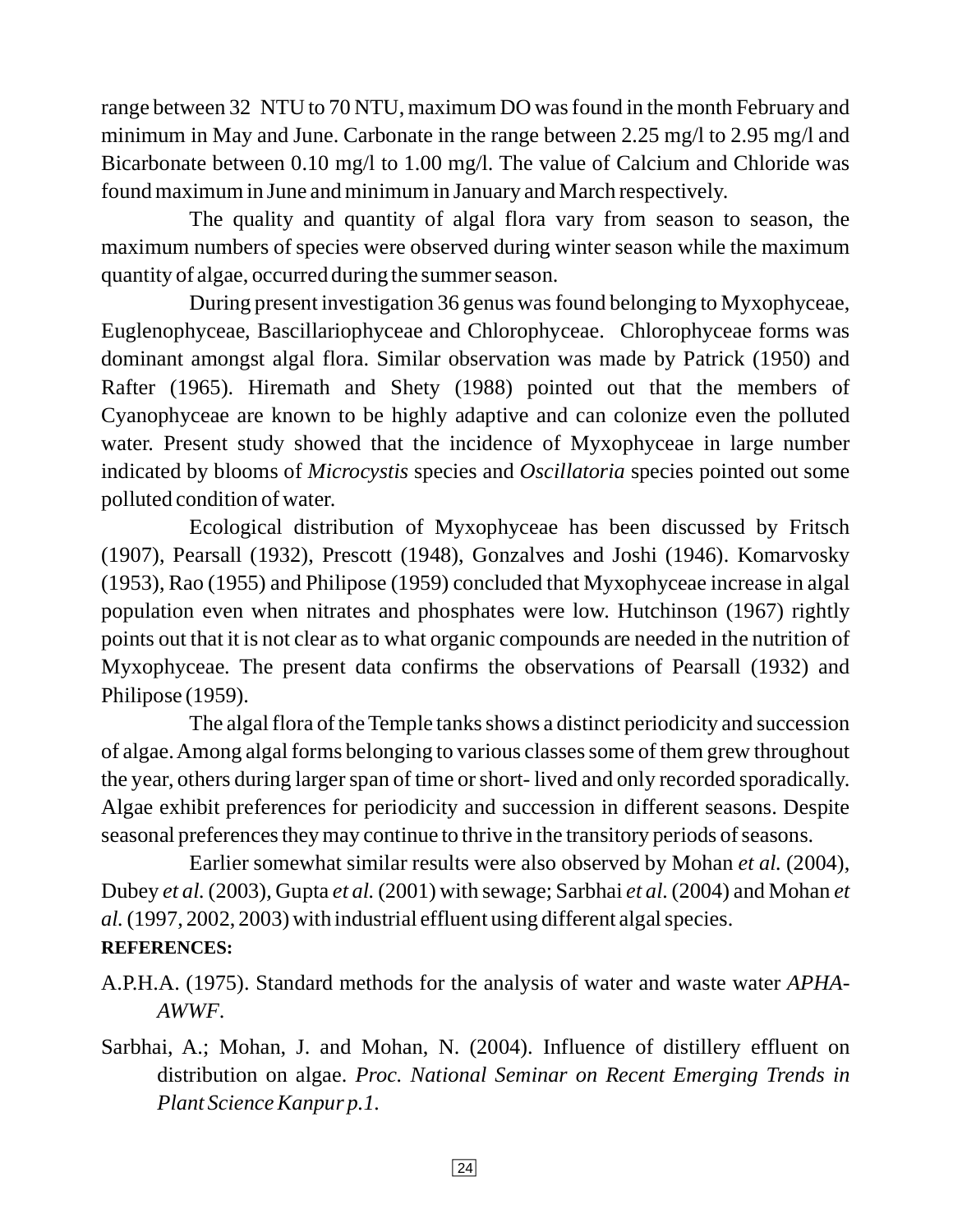- Gupta, S. C.; Rathor, G. S. and Mathur, G. C. D. (2001). Hydro-chemistry of Udaipur lakes. *Indian J. Environ. Hlth*. Vol. 43 No. 1: pp. 38-44.
- Dubey, V.; Singh, U.; Shankar, H.; Pandey, G. Kumar, P. and Mohan, N. (2003). Impact of Sewage on growth of Lyngbya epiphytica. *Proc. All India Botanical* conference IV J. Indian Bot. Sce. Vol. 82(II): p.42.
- Mohan N.; Mohan J. and Shiringrishi, N. (1997). Effect of distillery effluent on growth of cyanobacteria Phormidium sp. Proc. Environ, Bio-pollution: 41-45.
- Mohan, N.; Mohan, J.; Srivastava, S. K.; Gupta, S. and Singh, P. (2002). Effect of tannery effluent on oscillatoria. 2<sup>nd</sup> International Conference on Plant and *Environmental Pollution (ICPEP-2) SIV/P-52:pp.78-79.*
- Mohan, N.; Mohan, J.; Singh, Prem; Hasan, Noorul and Gupta, Somesh (2003). 2<sup>nd</sup> Word *Cong. On Biotech Develop. Of Herb. Medicine, Lucknow. p. 108.*
- Patrick, R. (1950). Biological measure of stream conditions. Sew Industry Wastes 22: *pp. 926-938.*
- Raftler, G. W. (1965). The microbiological examination of potable waters. *Van Norstar and Co.*
- Hiremath, K. G. and Shety, S. M. (1988). Studies of the phytoplankton of the stream at the iron ore mining area of Goa. *(R.K. Trivedy edited) Ecology and Pollution of* Indian Rivers. Vol. **I,** Ashish Publishing House, New Delhi.
- Fritsch, F.E. (1907). A subaerial and fresh water algal flora of tropics. A phytogeographical and ecological study. Ann. Bot. 21: 235.
- Pearsall. W. H. (1932). Phytoplankton in English lake II. The composition of the phytoplankton in relation in dissolved substances. *J. Ecol.* 20:pp. 241.
- Prescott, G. W. (1948). Objectionable algae with reference to the killing of fish and other animals. *Hydrobiol*. **1**: pp.1-13.
- Mohan, N; Mohan, J and Dubey, V. (2004). Impact of sewage on growth and mineral composition of algae *Phromidium fragile. Proc. Indian Sc. Cong. XIV p.2-3.*
- Gonzalves, E.A. and Joshi, D. B. (1946). Fresh water algae near Bombay I. The seasonal succession of the algae in a tank at Bandra. J. Bombay Nat. Hist. Soc. 46(1): . *pp.155-176*
- Komarvosky, B. (1953). A comparative study of the phytoplanktons of several fishponds in relation to some of the essential chemical constituents of the water. *Bull. Res. Counc. Israel, 2:379.*
- Rao, C. B. (1955). On the distribution of six small ponds II algal periodicity. *Jour. Ecol* **.**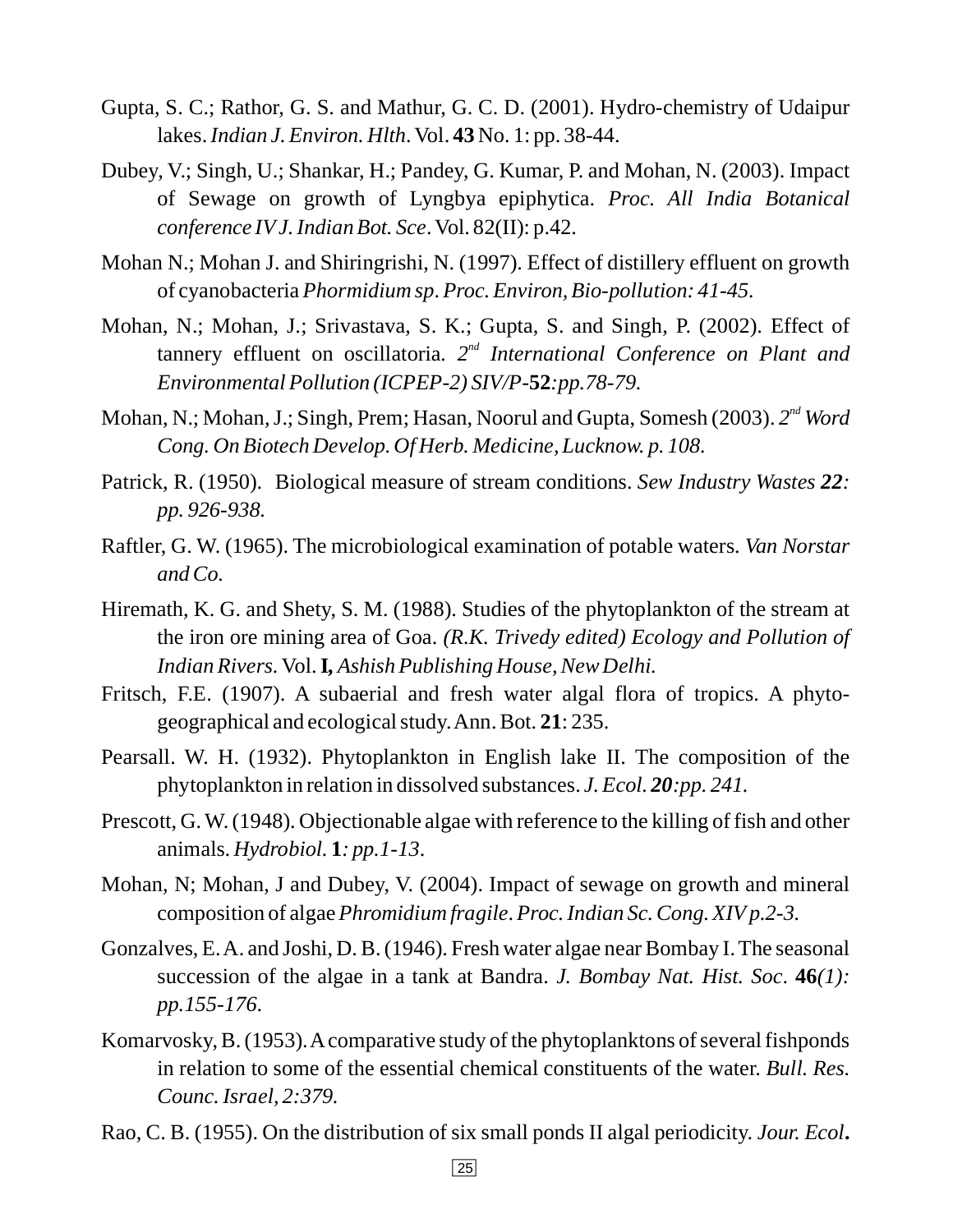#### *: pp : 291-308* .

## Philipose, M. T. (1959). Fresh water phytoplankton of inland fishries. Proc. Symp. *Algol. I. C. A. R. New Delhi: pp. 272-291* .

#### *Vol. John Wiley and Sons. New York.* Hutchinson, G.E. (1967). A Treatise on Limnology. *Vol. II.* **DISTRIBUTION PATTERN OF ALGAL FLORA IN KUSHMANDA DEVI TEMPLE**

#### **TANK GHATAMPUR, KANPUR**

| S.No.          | <b>ALGAL-SPECIES</b>     | JAN.                     | FEB.                             | MAR.                         | APR.                     | <b>MAY</b>               | JUN.                     | JUL.                     | AUG.                         | SEP.                         | OCT.                     | NOV.                     | DEC.                             |
|----------------|--------------------------|--------------------------|----------------------------------|------------------------------|--------------------------|--------------------------|--------------------------|--------------------------|------------------------------|------------------------------|--------------------------|--------------------------|----------------------------------|
| 1              | Microcystis aeruginosa   | $\overline{\phantom{a}}$ | $^+$                             | $\boldsymbol{+}$             | $\boldsymbol{+}$         | $^+$                     | $\boldsymbol{+}$         | $\boldsymbol{+}$         | $^{+}$                       | $\blacksquare$               | $\blacksquare$           | $\overline{\phantom{m}}$ | $\! + \!\!\!\!$                  |
| $\overline{c}$ | Chroococcus minutus      | $\overline{\phantom{a}}$ | $\overline{\phantom{a}}$         | $\ddot{}$                    | $\! +$                   | $^{+}$                   | $\blacksquare$           | $\overline{\phantom{a}}$ | $\blacksquare$               | $\blacksquare$               | $+$                      | $^+$                     | $\overline{\phantom{a}}$         |
| 3              | Aphanocapsa montana      | $\! + \!$                | $\blacksquare$                   | $^{+}$                       |                          | $^+$                     | $\overline{\phantom{a}}$ | $\overline{\phantom{a}}$ | $\blacksquare$               | $^{+}$                       | ä,                       | $^{+}$                   | $\overline{\phantom{a}}$         |
| 4              | Spirulina subtilissima   | $\overline{\phantom{a}}$ | $\blacksquare$                   | $\blacksquare$               | $\overline{\phantom{a}}$ | $\overline{\phantom{a}}$ | $\blacksquare$           | $\overline{\phantom{a}}$ |                              |                              | $\boldsymbol{+}$         | $\blacksquare$           | $\boldsymbol{+}$                 |
| 5              | Oscillatoria tenuis      | $^+$                     | $\overline{\phantom{a}}$         | $\frac{1}{2}$                | $\overline{\phantom{a}}$ | $\overline{\phantom{a}}$ | $\blacksquare$           | $\overline{\phantom{a}}$ | $^{+}$                       | $\boldsymbol{+}$             | $+$                      | $^{+}$                   | $\! +$                           |
| 6              | Oscillatoria irrigua     | $\frac{1}{2}$            | $\frac{1}{2}$                    | $\qquad \qquad \blacksquare$ | $\frac{1}{2}$            | $\overline{\phantom{a}}$ | ÷,                       | $\frac{1}{2}$            | $^{+}$                       | $\ddot{}$                    | $\qquad \qquad +$        | $\boldsymbol{+}$         | $\frac{1}{2}$                    |
| $\overline{7}$ | Phormidium tenue         | $\overline{\phantom{m}}$ | $\overline{\phantom{a}}$         | $\qquad \qquad \blacksquare$ | $\overline{\phantom{m}}$ | $\overline{\phantom{a}}$ | $\frac{1}{2}$            | $\! + \!$                | $\boldsymbol{+}$             | $^{+}$                       | ÷,                       | $^{+}$                   | $\boldsymbol{+}$                 |
| 8              | Phormidium ambiguum      |                          | $^+$                             | $\! + \!$                    | $\overline{\phantom{a}}$ | $\overline{\phantom{a}}$ | $\overline{\phantom{0}}$ | $\overline{\phantom{a}}$ | $\qquad \qquad \blacksquare$ | $\! + \!$                    | $\boldsymbol{+}$         | $\overline{\phantom{a}}$ | $\overline{\phantom{a}}$         |
| 9              | Lyngbya contorta         | $^{+}$                   | $+$                              | $^{+}$                       | $\boldsymbol{+}$         | $\overline{\phantom{a}}$ | $\blacksquare$           | $^+$                     | $\blacksquare$               | $^{+}$                       | $\ddot{}$                | $\boldsymbol{+}$         | $\overline{\phantom{a}}$         |
| 10             | Lyngbya majuscula        | $^{+}$                   | $^+$                             | $\! + \!$                    | $+$                      | $\overline{\phantom{a}}$ | $\boldsymbol{+}$         | ÷,                       | $\blacksquare$               |                              | ä,                       | ÷,                       | $\overline{\phantom{a}}$         |
| 11             | Nostoc muscorum          | $^{+}$                   | $^{+}$                           | $\! + \!$                    | $\! + \!$                | $\overline{\phantom{a}}$ | $\overline{a}$           | $\overline{\phantom{a}}$ | $^{+}$                       |                              | $\ddot{}$                | $\! + \!$                | $\overline{\phantom{a}}$         |
| 12             | Nostoc commune           |                          | $\! + \!$                        | $^{+}$                       | $\overline{\phantom{a}}$ | $\overline{\phantom{a}}$ | $\overline{\phantom{a}}$ | $\overline{\phantom{a}}$ | $\boldsymbol{+}$             |                              | $\boldsymbol{+}$         | $^+$                     | $\! + \!\!\!\!$                  |
| 13             | Gloeotrichia pisum       | $\overline{\phantom{m}}$ | $\overline{\phantom{a}}$         | $\qquad \qquad \blacksquare$ |                          |                          | $^+$                     | $\overline{\phantom{a}}$ |                              |                              | $\! + \!\!\!\!$          | $\, +$                   | $\overline{\phantom{a}}$         |
| 14             | Euglena viridis          | $\overline{\phantom{a}}$ | $\overline{\phantom{a}}$         | $\! + \!\!\!\!$              |                          | $\boldsymbol{+}$         | $^+$                     | $\overline{\phantom{a}}$ | $^+$                         |                              | $\blacksquare$           | $\overline{\phantom{a}}$ | $\overline{\phantom{a}}$         |
| 15             | Phacus orbicularis       | $\overline{\phantom{a}}$ | $\overline{\phantom{a}}$         | $\overline{\phantom{a}}$     | $\! + \!\!\!\!$          |                          | $\blacksquare$           | $^+$                     |                              |                              | $\overline{\phantom{a}}$ | $\! + \!\!\!\!$          | $^{+}$                           |
| 16             | Cyclotella stelligera    |                          | $^{+}$                           | $\blacksquare$               |                          | $\boldsymbol{+}$         | $\overline{\phantom{a}}$ | $\overline{\phantom{a}}$ | $\blacksquare$               | $\qquad \qquad \blacksquare$ | $\overline{\phantom{a}}$ | $\blacksquare$           | $\! + \!\!\!\!$                  |
| 17             | Fragilaria crotonensis   | $\overline{\phantom{a}}$ | $\! + \!$                        | $^{+}$                       | $^+$                     | $\overline{\phantom{a}}$ | ÷,                       | $\overline{\phantom{a}}$ | $\qquad \qquad \blacksquare$ | $\qquad \qquad \blacksquare$ | $^+$                     | $^{+}$                   |                                  |
| 18             | Synedra ulna             | $\overline{\phantom{m}}$ | -                                | $\frac{1}{2}$                | -                        | $\overline{\phantom{a}}$ | $\overline{\phantom{0}}$ | $\overline{\phantom{a}}$ | ۰                            | $\overline{a}$               | $\! + \!\!\!\!$          |                          | $^+$                             |
| 19             | Navicula viridula        |                          | $\begin{array}{c} + \end{array}$ | $\! + \!\!\!\!$              | $\! + \!\!\!\!$          | $\overline{\phantom{a}}$ | $\overline{\phantom{a}}$ | $\overline{\phantom{a}}$ | $\qquad \qquad \blacksquare$ | $\blacksquare$               | $\overline{\phantom{a}}$ | $^{+}$                   | $\! + \!\!\!\!$                  |
| $20\,$         | Cymbella ventricosa      | $\boldsymbol{+}$         | $\! + \!\!\!\!$                  | $\qquad \qquad \blacksquare$ | $\overline{\phantom{a}}$ | $\overline{\phantom{a}}$ | $\overline{\phantom{a}}$ | $\overline{\phantom{a}}$ | $\overline{\phantom{a}}$     | $\overline{\phantom{a}}$     | $\overline{\phantom{a}}$ | $\overline{\phantom{a}}$ | $\! + \!\!\!\!$                  |
| 21             | Amphora ovalis           | $\overline{\phantom{a}}$ | $\! + \!\!\!\!$                  | $\! +$                       | $\overline{\phantom{a}}$ | $\overline{\phantom{a}}$ | $\overline{\phantom{a}}$ | $\overline{\phantom{a}}$ | $\overline{\phantom{a}}$     | $\overline{\phantom{a}}$     | $\overline{\phantom{a}}$ | $\qquad \qquad +$        | $\overline{\phantom{a}}$         |
| 22             | Pandorina morum          | $\overline{\phantom{a}}$ | $\overline{\phantom{a}}$         | $\blacksquare$               | $\! + \!\!\!\!$          | $^{+}$                   | $+$                      | $\! + \!\!\!\!$          | $\overline{\phantom{a}}$     | $\blacksquare$               | $+$                      | $^+$                     | $+$                              |
| 23             | Sphaerocystis schroeteri |                          | $\overline{\phantom{a}}$         | $\qquad \qquad \blacksquare$ | $\overline{\phantom{a}}$ | $\overline{\phantom{a}}$ | $\overline{\phantom{a}}$ | $\frac{1}{2}$            | $\blacksquare$               | $\qquad \qquad \blacksquare$ | $\blacksquare$           | $\overline{\phantom{a}}$ | $\! + \!\!\!\!$                  |
| 24             | Ulothrix zonata          | ÷,                       | ä,                               | ÷,                           | $\overline{\phantom{a}}$ | $\sim$                   | ÷,                       | ÷,                       | ÷,                           | ÷,                           | $\! + \!$                | $^{+}$                   |                                  |
| 25             | Microspora floccosa      | $\overline{\phantom{a}}$ | $\overline{\phantom{a}}$         | ÷,                           | $\overline{\phantom{a}}$ | $\overline{\phantom{a}}$ | ÷,                       | $\overline{\phantom{a}}$ | ÷,                           | ÷,                           | $^+$                     | ÷,                       | ÷,                               |
| 26             | Stigeoclonium tenue      | $\overline{\phantom{m}}$ | $\overline{\phantom{a}}$         | $\qquad \qquad \blacksquare$ | $\boldsymbol{+}$         |                          | $^+$                     | $\frac{1}{2}$            | $\frac{1}{2}$                | $\qquad \qquad \blacksquare$ | $\blacksquare$           | $\overline{a}$           | $\overline{\phantom{a}}$         |
| 27             | Chaetophora pisiformis   | $^{+}$                   | $\! + \!\!\!\!$                  | $^{+}$                       | $^{+}$                   | $^{+}$                   | $\boldsymbol{+}$         | $\frac{1}{2}$            | $\qquad \qquad \blacksquare$ |                              | $\boldsymbol{+}$         | $\! + \!$                |                                  |
| 28             | Cladophora glomerata     |                          | $\! + \!\!\!\!$                  | $^{+}$                       | $^+$                     | $^+$                     | $^+$                     | $\! + \!\!\!\!$          | $\! + \!\!\!\!$              | $\frac{1}{2}$                | $\! + \!\!\!\!$          | $\! + \!\!\!\!$          | $\! +$                           |
| 29             | Pediastrum duplex        | $\frac{1}{2}$            | $^{+}$                           |                              | $\overline{\phantom{a}}$ | $\overline{\phantom{a}}$ | $\overline{\phantom{a}}$ | $\overline{\phantom{a}}$ | $^{+}$                       |                              | $\overline{\phantom{a}}$ | ÷                        | $\overline{a}$                   |
| 30             | Pediastrum tetras        | $\overline{\phantom{a}}$ | $\overline{\phantom{a}}$         | $\! + \!$                    |                          |                          | $\overline{a}$           | $\overline{\phantom{a}}$ | $\qquad \qquad \blacksquare$ | ٠                            | $\! + \!\!\!\!$          | $^{+}$                   |                                  |
| 31             | Hydrodictyon reticulatum | $^+$                     | $^{+}$                           |                              | $\overline{\phantom{a}}$ | $\overline{\phantom{a}}$ | $\overline{\phantom{a}}$ | $\overline{\phantom{a}}$ | $\blacksquare$               | ÷,                           | $\! + \!\!\!\!$          | $^+$                     | $\! + \!\!\!\!$                  |
| 32             | Scenedesmus bijuga       | $\boldsymbol{+}$         | $+$                              | $\blacksquare$               | $\overline{\phantom{a}}$ | $\overline{\phantom{a}}$ | $\overline{\phantom{a}}$ | $\qquad \qquad +$        | $\! + \!\!\!\!$              | $\! + \!\!\!\!$              | $+$                      | $\overline{\phantom{a}}$ | $\overline{\phantom{a}}$         |
| 33             | Scenedesmus obliquus     | $^+$                     | $\overline{\phantom{a}}$         | $\overline{\phantom{a}}$     | $^+$                     | $\! + \!\!\!\!$          |                          | $^{+}$                   | $^{+}$                       | $^+$                         | $^{+}$                   | $\overline{\phantom{a}}$ | $\overline{\phantom{a}}$         |
| 34             | Spirogyra nitida         | $^+$                     | $+$                              |                              |                          | $\qquad \qquad +$        | $\! +$                   | $\qquad \qquad +$        | $\blacksquare$               | $\overline{\phantom{a}}$     | $\! +$                   | $^+$                     | $\begin{array}{c} + \end{array}$ |
| 35             | Closterium parvulum      | $^+$                     | $\overline{\phantom{a}}$         | $\overline{\phantom{a}}$     | $\overline{\phantom{a}}$ | $\overline{\phantom{a}}$ | $\overline{\phantom{a}}$ | $\overline{\phantom{a}}$ | $\blacksquare$               |                              | $^+$                     | $\boldsymbol{+}$         | $\boldsymbol{+}$                 |
| 36             | Cosmarium contractum     | $\! +$                   | $+$                              | $\! + \!\!\!\!$              | $^+$                     | $\boldsymbol{+}$         |                          | $\overline{\phantom{a}}$ | $\blacksquare$               | $\! + \!\!\!\!$              | $+$                      | $^+$                     | $\! +$                           |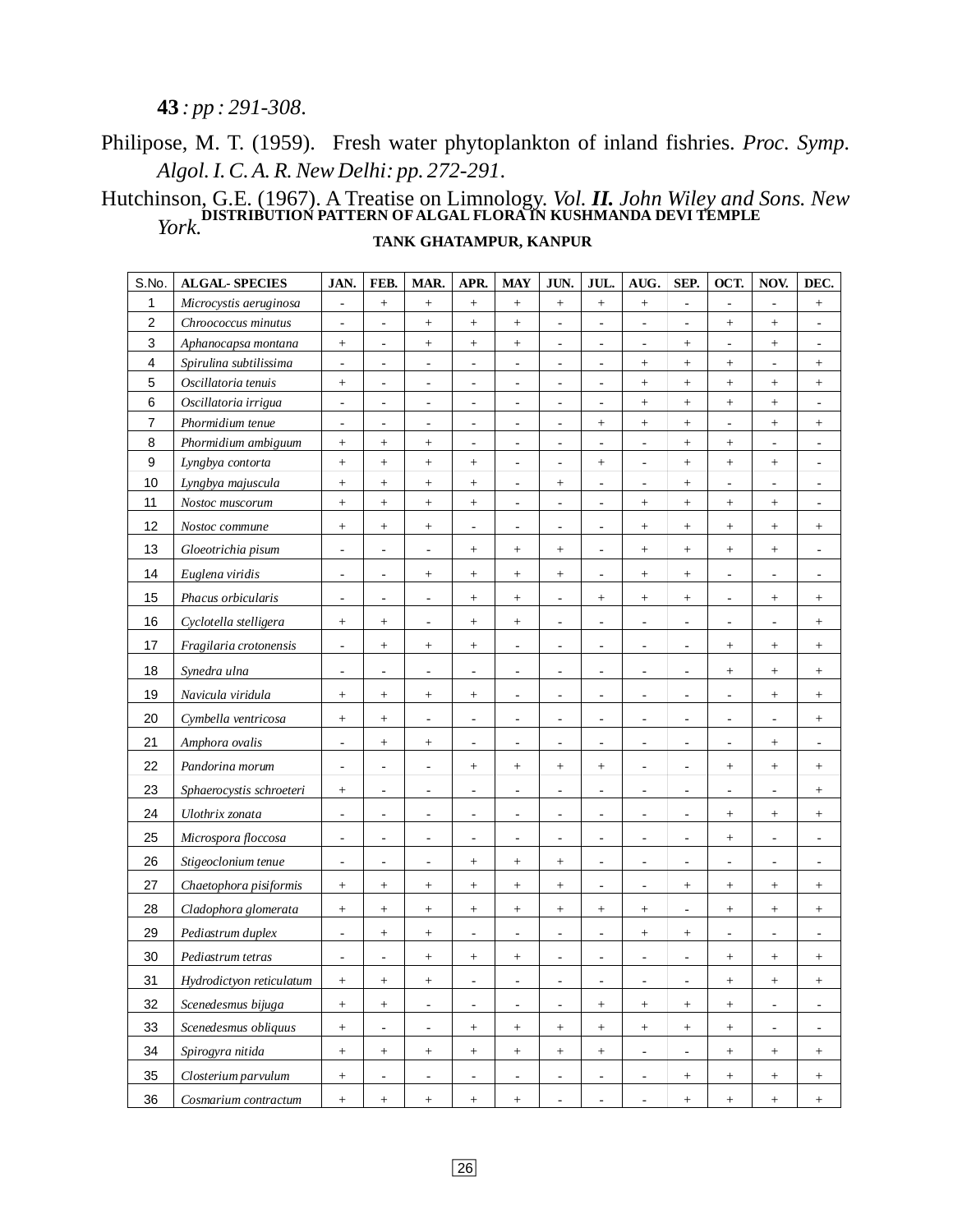## **ASSESSMENT OF PESTICIDE INDUCED GENOTOXICITY IN SOME FISH SPECIES**

**Satyendra Kumar Agnihotri**

Department of Zoology Shri Shakti Degree College Sankhahari, Ghatampur, Kanpur (Nagar)

#### **Abstract**

Parathion is a widely used organophosphate insecticide throughout the world. However, the limited efforts have made the study its genotoxic effect in different fish tissues. The present investigation was aimed to assess the genotoxic potential of the pesticide to the freshwater fishes at the sublethal concentration using the micronucleus test. Initially, the commercial-grade parathion (50 % EC) was determined as 8 ppm in semistatic system. Based on  $LC_{50}$  four test concentrations (sublethal I, sublethal II, sublethal III and sublethal IV) were determined to be 0, 2, 4, 6 and 8 ppm, respectively, and the fish specimen were exposed to these concentrations. Blood sampling was done on days 0, 3, 6, 9 and 12 of parathion exposure for assessment of the induction of micronuclei (MN) frequency. The MN formation in the peripheral blood cells was found to be significantly higher  $(p<0.05)$  in the treated specimens in all sampling intervals compared to the control. The number of micro nucleated erythrocytes (MNEs) in per 1000 cells examined, for each species was highest ranging from 8 to 50 (8 ppm) in Ctenopharyngodonidella. The highest average percentage frequency of MNEs was in C. idella 2.7% which indicates that the fish was more sensitive towards parathion. On the contrary, Lebeorohita had lowest frequency of MNEs (1.6%) and seems to be less sensitive towards parathion as compare to the other species.

Key words: Pesticide, Parathion, fish, Genotoxicity.

#### **Introduction**

In the modern era of the development, different kinds of pesticides are thrown in the terrestrial and aquatic environments. About 15000 different pesticides are formulated and sold in the world market. These are used for integrated pest management (IPM) program in various countries. The term "pesticide" embraces an enormous diversity of products that are used in a number of different activities especially in agriculture. Beside agricultural applications, large amount of pesticides are used for maintaining urban planting, hygiene, control of vegetation along railways, roadways and for the control of mosquitoes and flies. These pesticides are washed off or slip downwards from crop fields to water bodies and pose a risk to aquatic life. Mostly, water bodies receive agriculture wastes, domestic wastes and industrial wastes etc. which contain substances varying from simple nutrients to highly toxic chemicals in our country where all the water bodies have become polluted.

Effluents of industrial processes and run off from agricultural fields contain highly toxic chemicals like heavy metals and pesticides that lead to the pollution of aquatic environments such as river, ponds, lakes, and so forth. The accumulation and persistence of these pollutants in the aquatic environment constitute a serious threat to biological life and to human beings indirectly through the food chain (Binelli and Provini, 2004). The majority of these effluents are mutagenic (Galloway et al., 1987; Garaj-VrhovacZeljezic, 2000), either lead to the development of cancers (Leiss and Savitz, 1995) or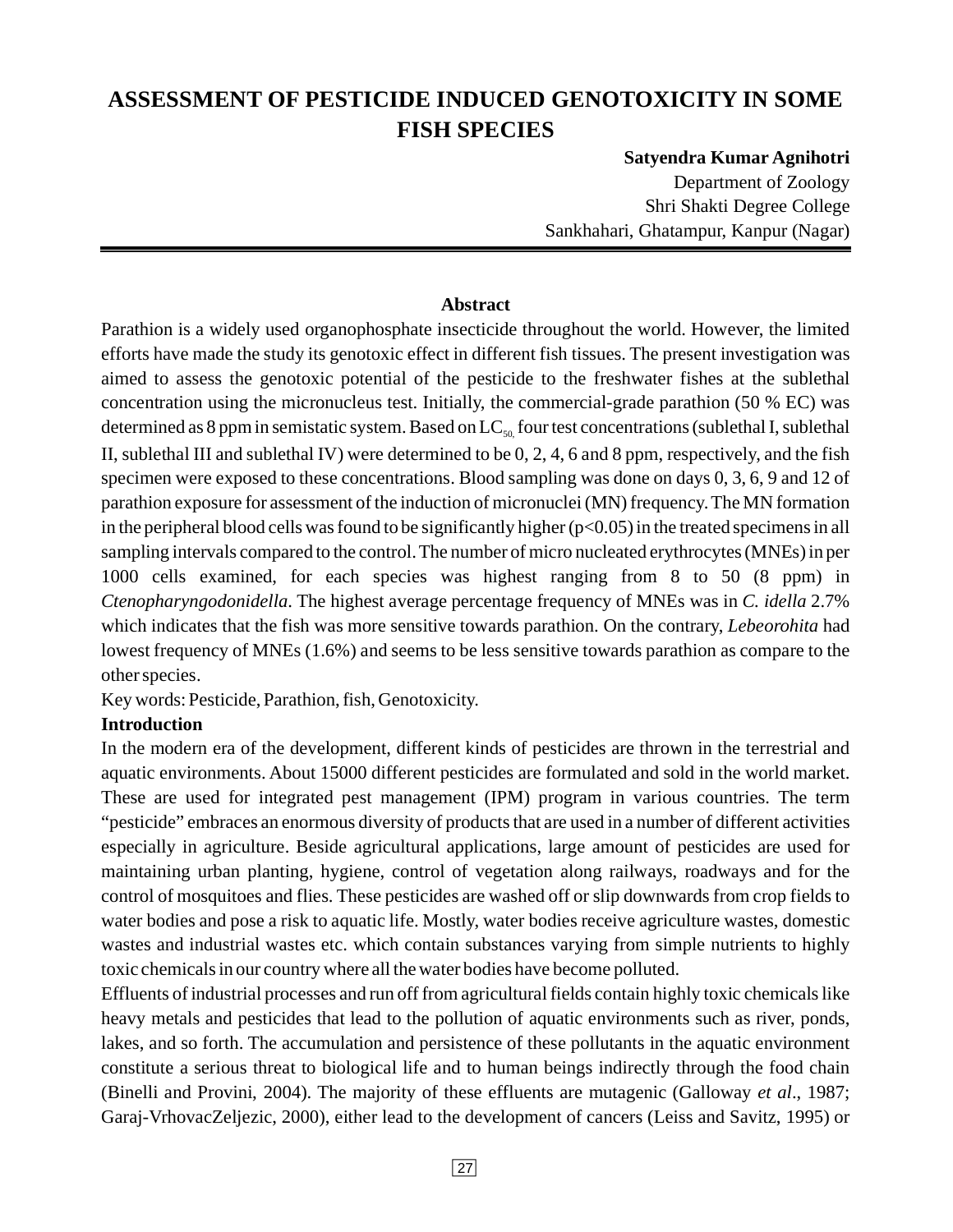In India, the pesticide consumption was increased by more than fourfold during the post-green revolution era (1966-1999). However, during the last decade, the pesticide consumption exhibited a steady decline (Prajneshu, 2002).

Presently, over 100 organophosphorus compounds, representing a variety of chemical, physical, and biological properties, are being used for agricultural purpose. "Parathion" is one of the earliest developed organophosphate insecticides. It is a non-synthetic, broad spectrum, general- used pesticide that disrupts the nervous system function by inhibiting cholinesterase, an enzyme that normally terminates nerve transmissions by cleaving the neurotransmitter acetylcholine and resultant acetylcholine accumulation.

The pesticides, owing to their stability, contaminate the aquatic environment even at sub-lethal concentrations and tend to accumulate in tissues and blood of fishes (Anonymous, 2002; Garcia-Reyero and Denslow, 2006). In fact, the information pertaining to the genotoxicity effect of pesticide to fishes is scanty especially data pertaining to the long term genotoxicity effect in blood of fishes.

Fish is an important tool in the toxicity assessment of xenobiotics like pesticide. This system is useful for studying the effect and accumulation of toxicants in different parts and organs of the body and for evaluating the neurotoxicity of xenobiotics. The sub-acute and chronic toxicity are measured in fish test system by taking growth, physiology and reproduction. Fish test system has become essential, as there is wide spread contamination of aquatic ecosystem by environmental toxicant. The fish blood is used for evaluation of micronucleus, DNAdamage and sister chromatid exchange in fish genotoxicity.

The present study was therefore aimed to investigate the parathion induced genotoxicity in different fish species collected from fresh water body.

#### **Materials and Methods**

For the present study, commercial- grade parathion (50%EC) was procured from the local market. Parathion, the agro-phosphate pesticide was selected because it is used by farmers into their fields and trapa forming ponds for the purpose of pest management.

Four live healthy, fresh water fishes belonging to different species weighing between 100-150 g with the help of fisherman from the ponds.

Fish aquarium was fabricated with 2 mm thick glass. The aquarium was having air blower and electric bulb with a dimension of length =  $75 \text{ cm}$ , width =  $30 \text{ cm}$ , and height =  $60 \text{ cm}$ .

The fish meal "Tokyu" brand was purchased from the local market. Tokyu is a floating type food which have necessary amount of amino acids to assist development of fish.

Parathion, the agro-phosphatepesticide was selected because it is used by farmers into their fields and trapa forming ponds for the purpose of pest management.

#### **Application of pesticide**

The test solution for fish treatment was prepared by dissolving "parathion" pesticide directly in tape water in different concentrations (0, 2, 4, 6 and 8 ppm). 0.00ml, 0.02 ml, 0.04 ml, 0.06 ml and 0.08 ml of the market grade parathion were dissolved to make a final volume of 10 liter of tape water. The test fishes were kept for 72 hours in each concentration.

28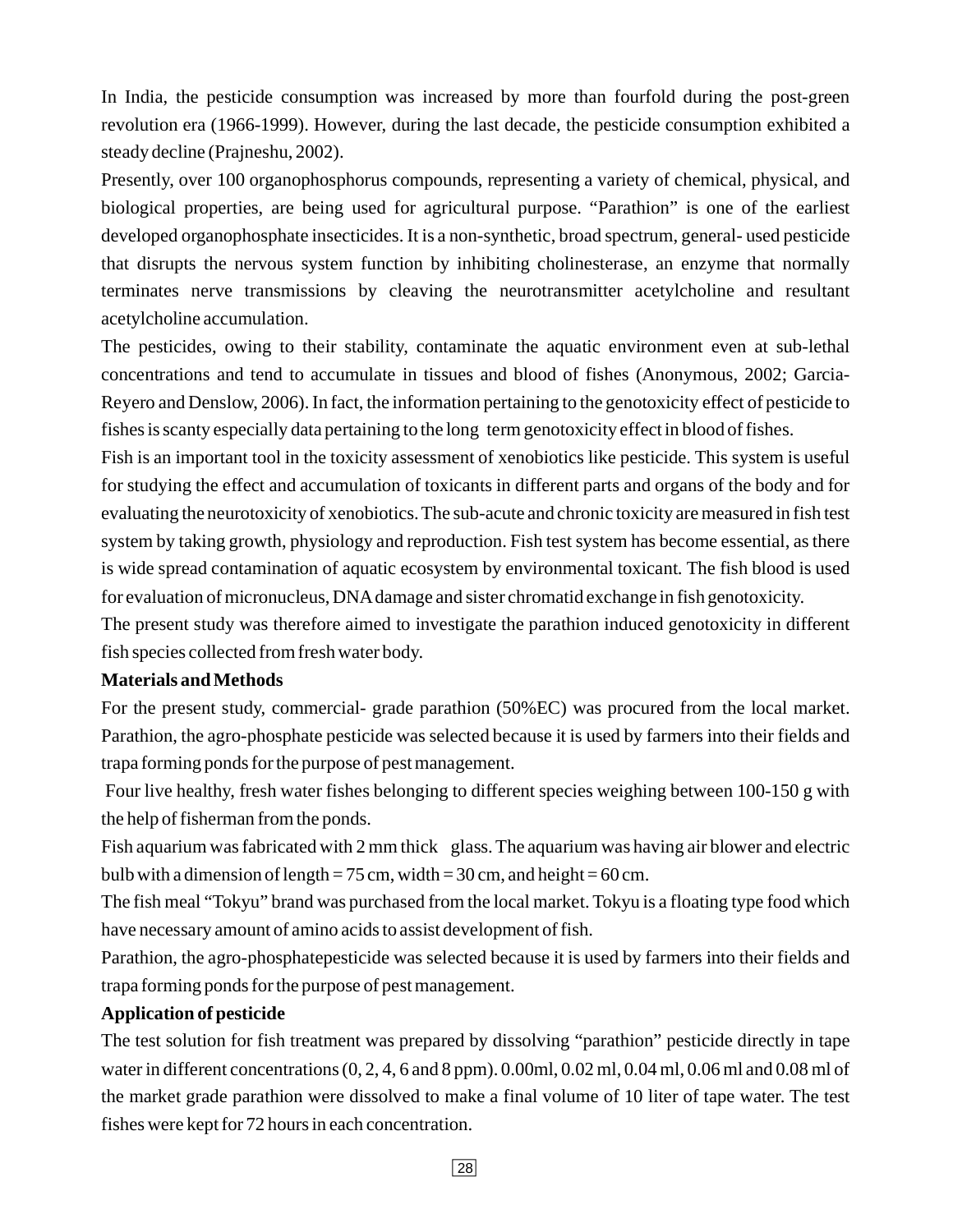#### **Micronucleus test**

The frequency of micro nucleated erythrocytes (MNEs) was evaluated by examining 1000 mature erythrocytes for each species and the percentage frequency (%) was expressed as follows:-

Total number of MNEs

Percentage frequency of  $(MNEs) =$   $\longrightarrow x 100$ 

Total number of cells examined

Only isolated nuclear fragment followed by the morphological criteria described by Tates et al. (1980) was counted as micronucleus (MN) i.e. rounded or avoids shaped non-refractory particles with colors and structure similar to principal nucleus with a diameter of 1/3 to 1/5 of the main nucleus and clearly detached from itwas interpreted as "micro-nucleus".

#### **Results and Discussion**

Results of the present study are divided into two parts i.e. (i) identification of fishes and (ii) analysis of micro-nucleated erythrocytes (MNEs).

#### **Identification of fishes**

The collected fish species were identified by observing the morphological characteristics described by Lindberge (1971). Over all four fish species were collected from Supatal pond. There were identified as under

#### **(i) Grass crap)** Valenciennes, ( *Ctenopharyngodonidella*

#### CLASSIFICATION

| Phylum     | Chordata      |
|------------|---------------|
| Group      | Vertebrata    |
| Sub-phylum | Gnathostomata |
| Class      | Telestomi     |
| Order      | Cypriniformes |
| Division   | Cyprini       |
|            |               |

#### **(ii) (Rohu** Hamilton, ) *Labeo rohita*

#### CLASSIFICATION

| Phylum     | Chordata      |
|------------|---------------|
| Group      | Vertebrata    |
| Sub-phylum | Gnathostoma   |
| Class      | Telestomi     |
| Order      | Cypriniformes |
| Division   | Cyprini       |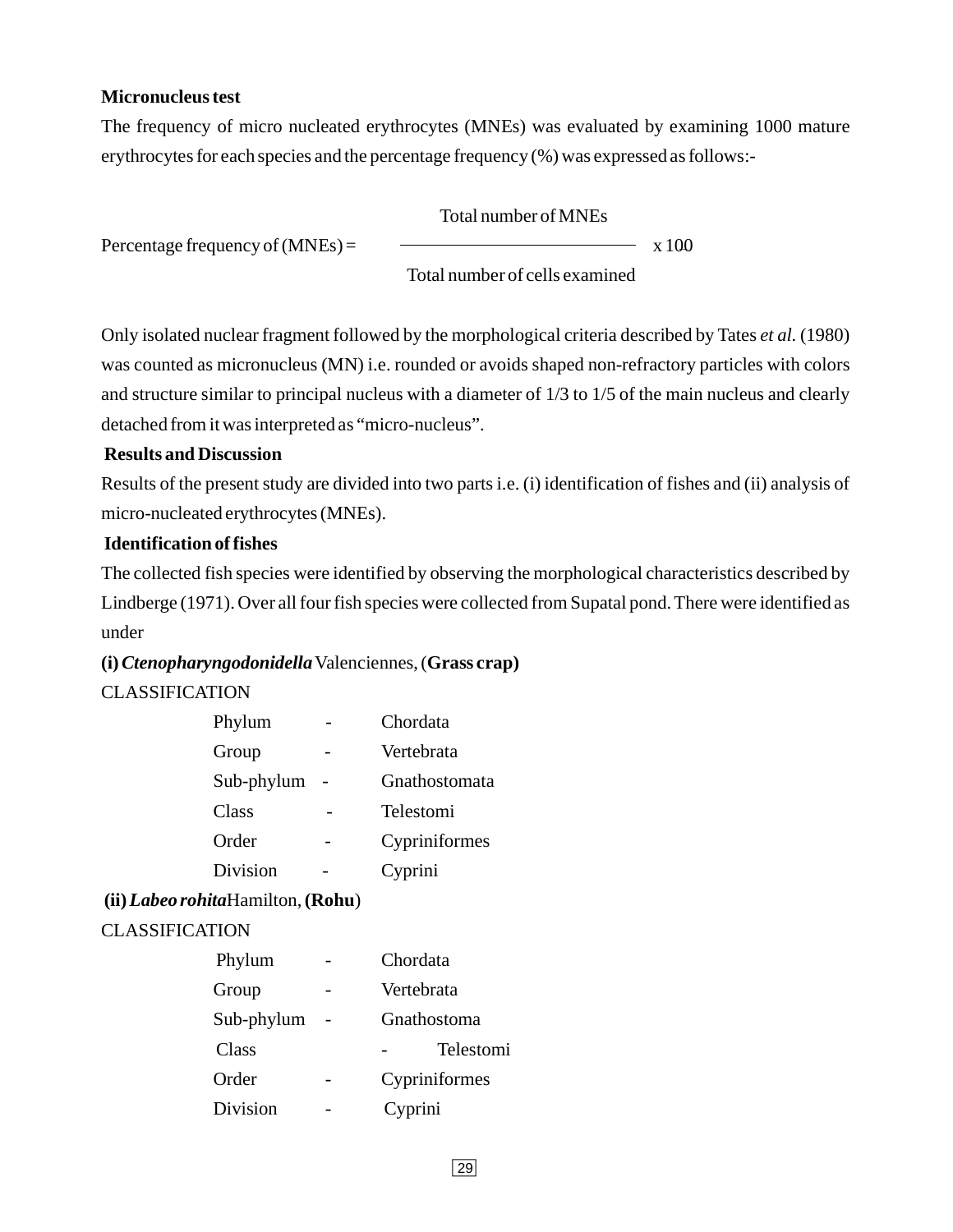Body elongated with moderately rounded abdomen, brownish grey to black in color, scales large and orange reddish in center. Head prominent with blunt snout, mouth is transverse and semi-oval, with prominent upper lip.

(iii) *Channastriatus* Bloch, (**Bhunda**)

CLASSIFICATION

| Phylum     | Chordata          |
|------------|-------------------|
| Group      | Vertebrata        |
| Sub-phylum | Gnathotomata      |
| Class      | Telestomi         |
| Order      | Gonorhynchiformes |
| Division   | Gonorhynchi       |
|            |                   |

Scale large irregularly shaped a row of 18 - 20 predominal scales. Lateral line curves downwards below 12<sup>th</sup> dorsal ray. Color is dark grayish or blackish dorsally, yellowish beneath, cheeks and lower surface of the mouth spotted with grey. Transverse bands of gray of black decent from the side to the abdomen.

#### (iv) *Hetropneustes fossilis* Bloch (Singhi)

CLASSIFICATION

| Phylum     | Chordata      |
|------------|---------------|
| Group      | Vertebrata    |
| Sub-phylum | Gnathostomata |
| Class      | Teleotomi     |
| Order      | Cyprinifoumes |
| Division   | Siluri        |

Body is elongated and laterally compressed, skin without scales, head is flattened. Barbless are long and four pairs fin is elongated reaching up to the caudal fin.

#### **Frequency of micro-nucleated erythrocytes (MNEs)**

The MN assay results are depicted in Table. All test concentrations of parathion induced a significantly higher number of MN as compared to the control. Further, the MN induction increased significantly from day first (control) to  $12<sup>th</sup>$  day. The MN test has been found to be a sensitive assay to evaluate genatoxic compound in fish under controlled condition as an index of cumulative exposure. Grisolia and Corbeiro (2000) inferred that MN test result may vary according to clastogen, test organisms, and the life cycle of the cells.

The number of micronucleated erythrocytes (MNE<sub>s</sub>) in per 1000 cells examined, for each species was highest ranging from 8 (control) to 50 (8 ppm parathion) in *Ctenopharyngodonidella* Valencinnes (grass crop). The average percentage frequency of  $MNE<sub>s</sub>$  was highest (2.7%) which indicates that fish was more sensitive towards parathion. On the contrary, *Labeorohita* Hamilton had lowest avarage frequency of  $MNE<sub>s</sub>$  (1.6%) and seems to be less sensitive towards parathion as compared to other species.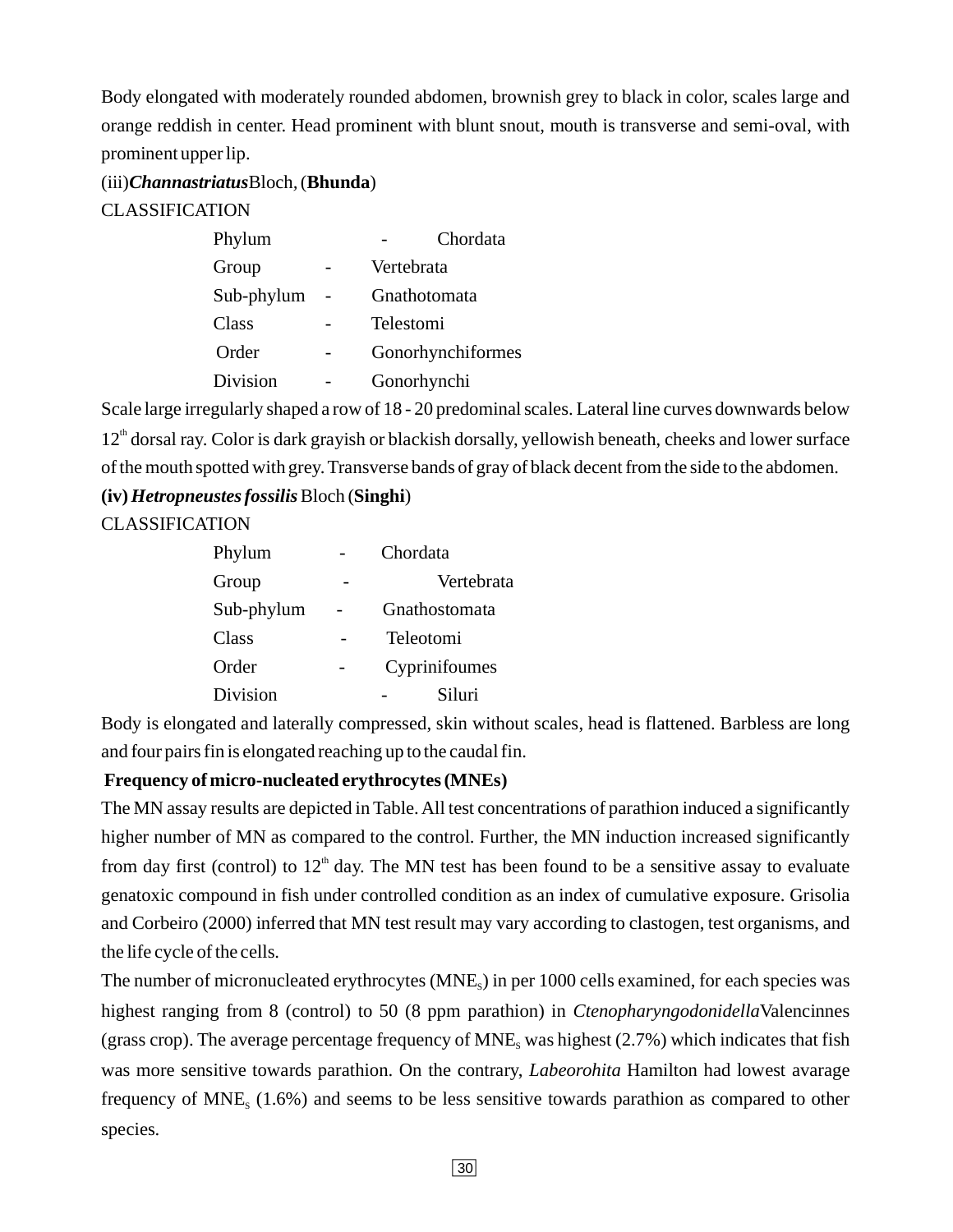The MNEs frequencies in the fishes of the control group were found to vary from 0.4% to 0.8%. The highest frequency of MNEs in the parathion treated fish was observed in *Ctenopharygodonidella*, Valenciennes (grass crop) i.e. 1.8% to 5.0% while lowest frequency 0.5% to 3.0% was observed in *Labeorohita* Hamilton fish in all concentration.

Table summarizes the analysis of variance for the frequency of micro-nucleated erythrocytes under five different treatment groups (0, 2, 4, 6 and 8 ppm) is significantly different at 5% level of significance.

**Table Frequencies of micro nucleated erythrocytes (MNEs) in fishes treated for different durations in various concentrations of parathion**

| S.N0           | Fish<br>species             |                                                        | Number of MNEs/1000 cells of control & parathion treated fish | Average<br>number<br>of MNEs | Frequency<br>of MNEs<br>(%) |                                |      |     |
|----------------|-----------------------------|--------------------------------------------------------|---------------------------------------------------------------|------------------------------|-----------------------------|--------------------------------|------|-----|
|                |                             | <b>Control</b><br>$(\mathbf{0} \mathbf{p} \mathbf{m})$ | $3^{rd}$ day<br>(2 ppm)                                       | $6th$ day<br>(4ppm)          | $9th$ day<br>(6ppm)         | $12^{\text{th}}$ day<br>(8ppm) |      |     |
| $\mathbf{1}$   | Labeorohita                 | 05                                                     | 11                                                            | 14                           | 20                          | 30                             | 16.0 | 1.6 |
| $\sqrt{2}$     | Hetropneustesf<br>o-ssilis  | 04                                                     | 10                                                            | 18                           | 25                          | 44                             | 20.2 | 2.0 |
| 3              | Channa stratus              | 07                                                     | 15                                                            | 22                           | 30                          | 38                             | 22.4 | 2.2 |
| $\overline{4}$ | Ctenophary-<br>ngodonidella | 08                                                     | 18                                                            | 28                           | 32                          | 50                             | 27.2 | 2.7 |
|                | <b>Total</b>                | 24                                                     | 54                                                            | 82                           | 107                         | 162                            |      |     |

Ppm = Part per million (fish exposure in different durations and concentrations of parathion).

The increasing environmental pollution and public awareness have forced scientists to study the direct and indirect effect of industrial domestic and other wastes on the aquatic environment. Also agrochemicals especially pesticides, bathing, washing clothes contribute much to the water pollution. The present study was therefore aimed to investigate the parathion induced genotoxicity in different fish species collected from pond. These pollutants may accumulate in the fishes and may cause genotoxicity.

The review of literature shows that fish can provide an excellent source of material for the assessment of the genotoxicity in the aquatic environment because they can metabolize, concentrate and store the genotoxins and waterborne pollutants. The literature also indicates that MN test is the best techniques for detecting genotoxicity in fishes.

Four fish species viz Ctenopharyngodonidella, Labeorohita, Channastriatus and Hetropneustesfossilis were selected for this porpus. Fishes were kept in aquarium and feeded with "Tokyu" meal  $10:00$ ,  $14:00$ ,  $\&$   $18:00$  hours in a day. These were treated with 0, 2, 4, 6 and 8 ppm parathion water for 72 hours in each concentration. The micronucleated erythrocytes stained by May-Grunnwald's and Giemsa stains were scored for the assessment of genotoxicity.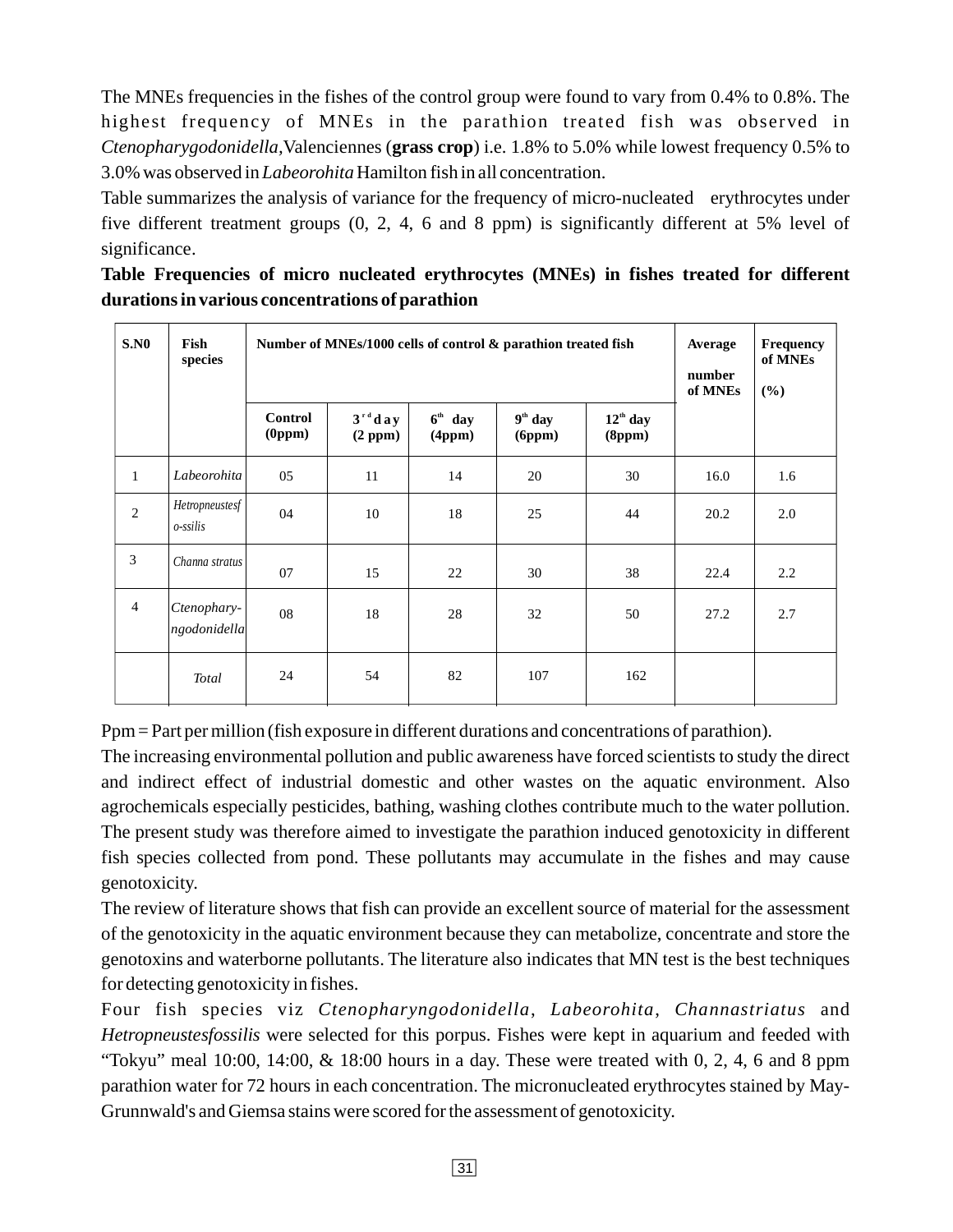The results show that number of micro nucleated erythrocytes (MNEs) in per 1000 cells examined, for each species was highest ranging from 8 to 50 (8 ppm) in *Ctenopharyngodonidella*. The highest average percentage frequency of MNEs was in C. *idella* 2.7% which indicates that the fish was more sensitive towards parathion. On the contrary, *Lebeorohita* had lowest frequency of MNEs (1.6%) and seems to be less sensitive towards parathion as compare to the other species.

The test fishes collected from the pond were already having genotoxicity as reveled by MN test. Genotoxicity in all the test fishes was positively related to the increasing concentration of the parathion. Further studies are needed to explore the biological consequences of DNA damage in aquatic organisms after parathion exposure and to formulate the future strategies for safe guarding aquatic organisms and environment.

#### **Reference**

- Anonumous (2002) Regional bad assessment of persisetent toxic sunstances: sab-saharan Africa regional report, chemicals United Nations Environmental Programmes, Global Environment Facility, Chatelaine, Switzerland.
- Arbuckle T.E., Server L.E. (1998) Pesticide exposures and fetal death: a review of the epidemiological *contention Crut. Rev. Toxicol.*, 28: 229-270.
- Binelli A., and Provini A. (2004) Risk from human health of some POPs due to fish from lakeIseo. *Ecotoxico.l Environmental Safety,* **58**
- **Galloway S. M., Armstrong M.A., Reuben C., Colman S., Brown B., Cannon I., Ahmed M., Duk S., Rimpo J., Margolin B. H., Resnick M. A, Andarson B. and Zeiger E. (1987) Chromosome aberrations and sister chromatid exchanges in Chinese hamster ovary cells: evaluation of 108 chemicals. 10: 1-175.** *Environmental Mol. Mutagen,*
- **Garaj-Vrhovac V. and Zeljezic D. (2002) Assessment of genome damage in a population of Croatian workers employed in pesticide production by chromosomal aberration analysis, micronucleus assay and Comet assay. 22(4): 249-255** *J. Appl. Toxicol,*
- **Garcia-Reyero N. and Denslow N.D. (2006) Application of genomic technologies to the study of organochlorine pesticide induced reproductive toxicity in fish ., 31: 252- 262.** *. J. Pestic. Sci*
- Grisolia C.K. and Corbeiro C.M.T. (2000) Variability in micronucleus induction with different mutagens applied to several species of fish. Genet. Mol. Biol., 23(1): 235-239.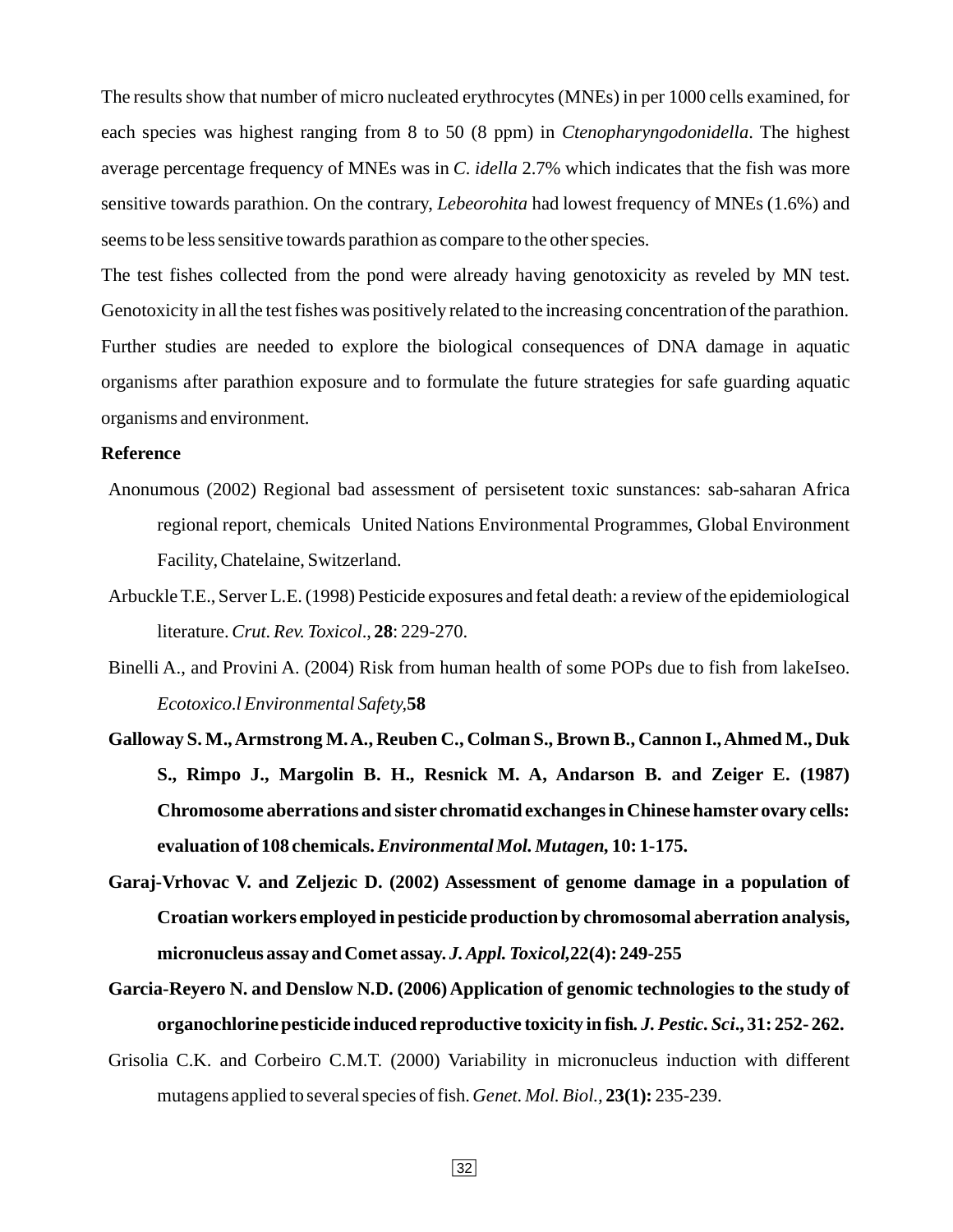## **Format for Research Paper**

**Nine Steps for writing a Research Paper in science.** To actually writing the paper, you need to develop a strong topic idea, find relevant research organize your information. You can simplify the process by following some very simple steps.

- **1.** Choose a topic : The first steps in researching your paper is to choose a topic.
- 2. Confirmation a topic: Find intriguing references for further exploration and to get a general overview of your chosen topic.
- **3. Reference Collection :** Some articles are available in full-text online, while others will need to be accessed in your library's academic journal collection.
- **4. Reference List :** Make a Preliminary list of all the articles, online information, books and other primary resources that you might possibly use in your final paper. At this point, include every single source that you might possibly use. As you begin honing in on your topic and narrowing the focus of your paper, you can start eliminating some of the resources that do not quite fit in with your thesis or supporting information.
- **5.** Write the Outline research paper: Writing a good outline can make the writing process much easier, so do not skip this important step. Start by creating a rough outline that include of following steps :
	- **(i) Abstract :** Difference between summary and Abstract : Abstract is the brief of summary. The abstract needs to be set up in a special way, starting with an introduction, a short part about what you are writing about in Journal, then the general information (what you have discovered in your analysis) and then you finish off with a short conclusion to your subject. A summary is just a short version of whatever is written above in your article. Abstract is written in the beginning of the article whereas summary is written at the end of the article.
	- **(ii) Introduction :** Here the basic concept of all the independent and dependent variables listed in the tittle of the project is discussed with the help of references collected so far. Then the lacuna in the concerned previous studies is written on the basis of which statement of the problem is cited. Statement of the problem is followed by the Objectives and Hypothesis framed and Limitations of the present study.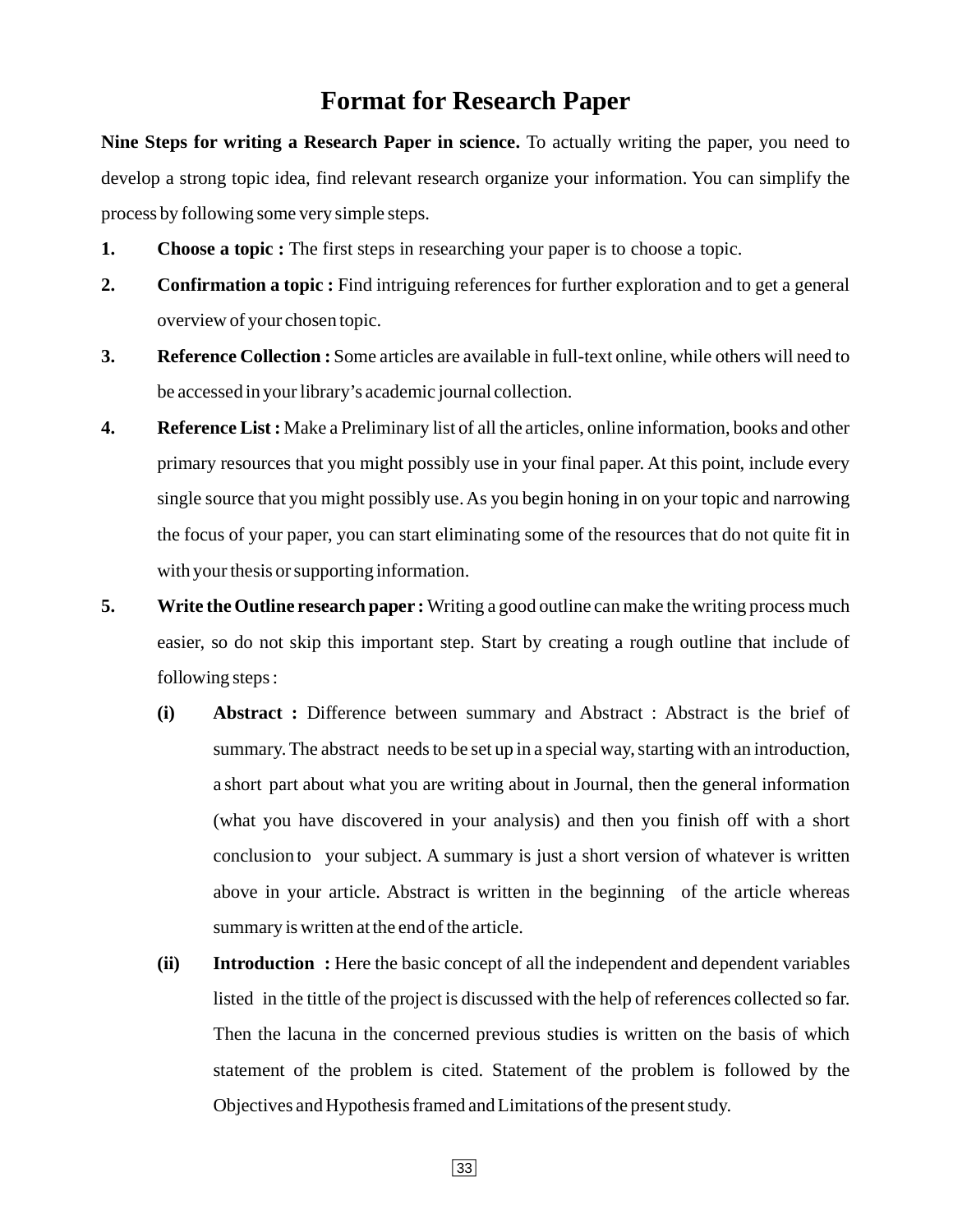- (iii) Methodology : Methodology includes the subjects selected for the study, their inclusion in the Experimental Design, the tool used for measuring the dependent variables and the process of administering the tools for collecting data
- **(iv) Results :** Presentation of results in form of figures (Polygon/histograms)
	- A. Summarization of results in form of central tendencies, variance etc.
	- B. Analysis of results in the form of analysis of variance, t-test and coefficient of correlation.
- **(v)** Discussion of Results in the light of other studies by including sub-sections relative to each argument, idea or category.
- (vi) Conclusion of results in the form of possible answers for the postulates derived from each hypothesis
- **6.** Write a First Draft: Once you've drafted a well- organized and through outline, it is time to write the first draft of your paper. Before drafting, keep other research articles with you to assimilate their draft.In your mind before writing your first draft. Include all of your references. It is always easier to include your references first rather that to search and hunt for each individual reference after the paper is completed.
- **7. Proof reading :** Your draft for spelling, grammar, structure and qualities of ideas. Basic spelling and grammar issues are easy to fix, but it may take longer to revise major problems with writing structure or poor arguments . Take careful notes as you read through your paper so you will know which areas to concentrate on during the revision process.
- **8.** Revise, Review and Prepare a Final Draft: The next step is to revise and edit your paper. Fix the spelling and grammar error you noted during your proof reading and make and major fixes to organization. If necessary, rewrite problem areas or draft new sections to supplement your existing arguments.
- **9.** Guidance: After you have completed your revisions, ask a senior person to review your research paper. Make revision based on the feedback you received and the then prepare the final draft of your paper.

For any clarification,

Please contact the Editor:

Mob.: 9415467732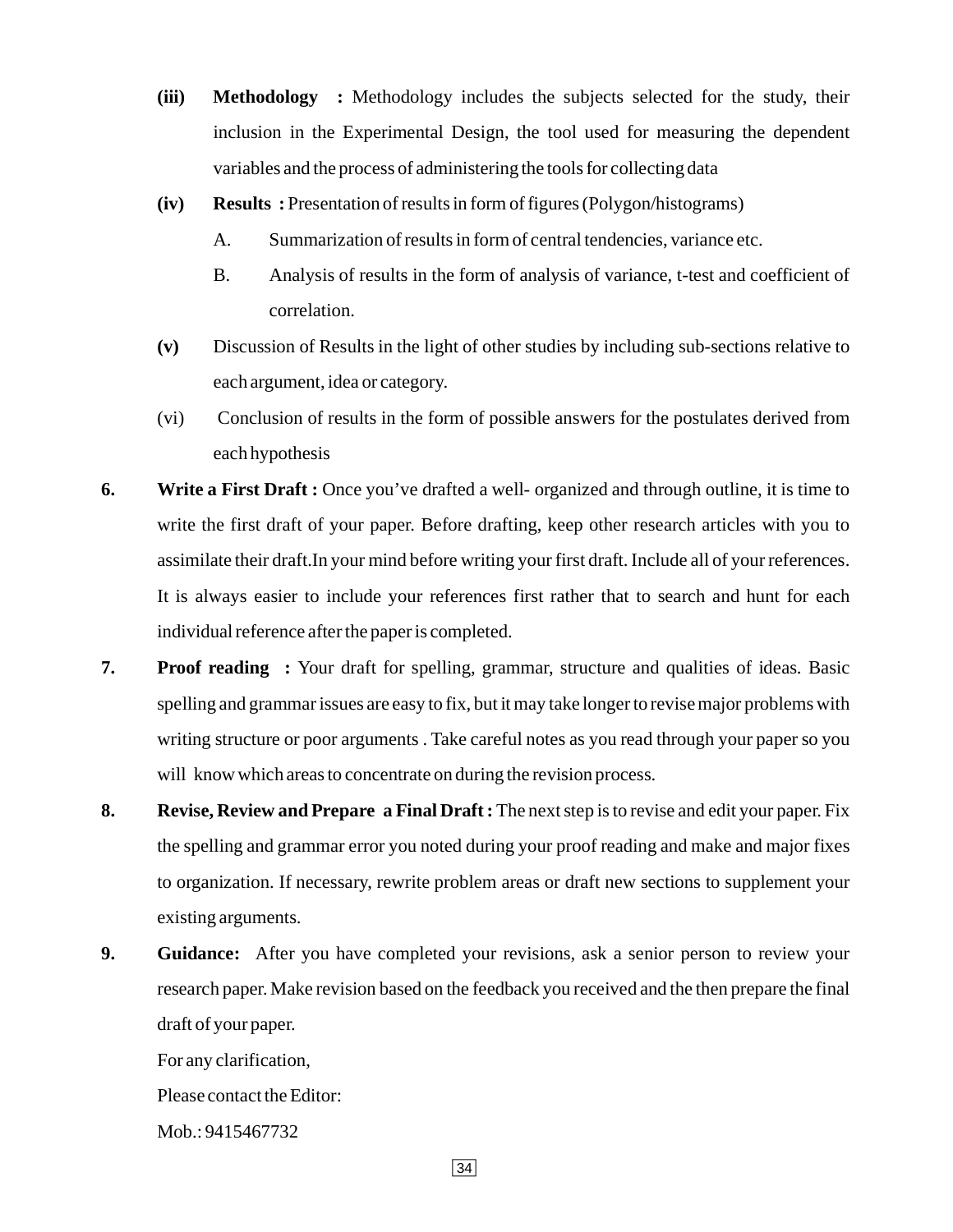## **Subscription Form for the Vigyan Shakti ,A Journal of Science**

| 1. Full Postal Address (IN BLOCK LETTERS)                    |                                                                                             |
|--------------------------------------------------------------|---------------------------------------------------------------------------------------------|
|                                                              |                                                                                             |
|                                                              |                                                                                             |
|                                                              |                                                                                             |
|                                                              |                                                                                             |
|                                                              |                                                                                             |
|                                                              |                                                                                             |
|                                                              |                                                                                             |
| (Annual Subscription of the Jornal with September and March) |                                                                                             |
| 3. Please Tick ( $\sqrt{}$ ) the appropriate one:            |                                                                                             |
| i.) Annual Subscription Rs. 500.00                           |                                                                                             |
| ii.) Life Subscription                                       | Rs. 2000.00                                                                                 |
|                                                              | 4. Please make the payment by Bank Draft in favour of Shri Shakti Degree College payable at |
| Kanpur.                                                      |                                                                                             |
| Details of Payment: Cash / Bank Draft                        |                                                                                             |
|                                                              | Bank Name                                                                                   |
|                                                              |                                                                                             |
|                                                              |                                                                                             |
|                                                              |                                                                                             |
| (Full Signature of Applicant)                                |                                                                                             |
|                                                              | -Please mail the subscription form along with the Bank Draft at the following address:      |
| The Principal                                                |                                                                                             |
| Shri Shakti Degree College                                   |                                                                                             |
| Sankhahari, Ghatampur, Kanpur Nagar-209206                   |                                                                                             |
|                                                              |                                                                                             |

-Please send also the subscription form by E-mail : <u>info.ssdc@gmail.com</u> with SMS to the Editorial Secretary of the Shri Shakti Degree College, AJournal of Science. Mob:+91-9415467732